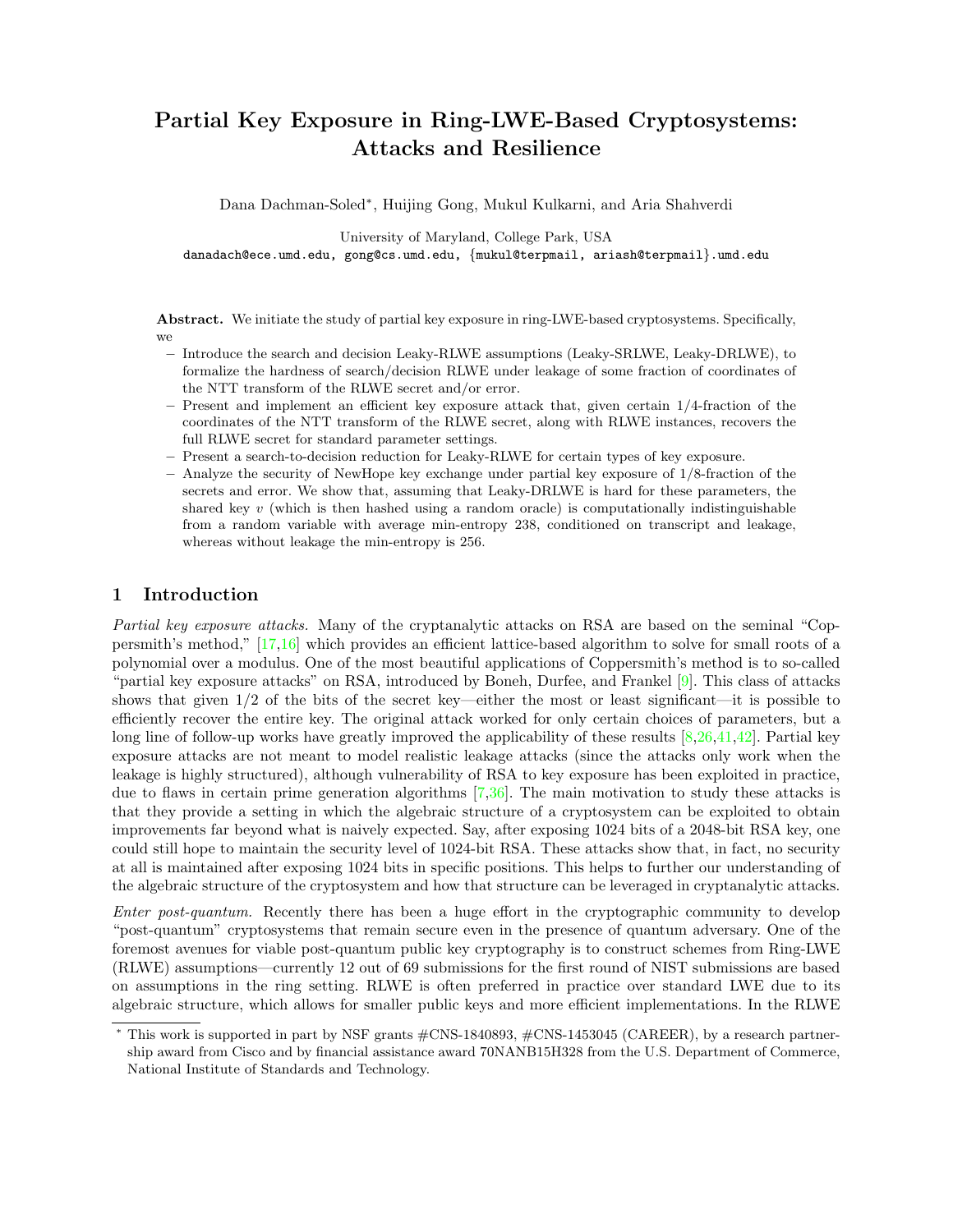setting, we typically consider rings of the form  $R_q := \mathbb{Z}_q[x]/(x^n + 1)$ , where n is a power of two and  $q \equiv 1$ mod 2n. The (decisional) RLWE problem is then to distinguish  $(a, b = a \cdot s + e) \in R_q \times R_q$  from uniformly random pairs, where  $s \in R_q$  is a random secret, the  $a \in R_q$  is uniformly random and the error term  $e \in R$  has small norm. A critical question is whether the additional algebraic structure of the RLWE problem renders it less secure than the standard LWE problem. Interestingly, to the best of our knowledge—for the rings used in practice and for practical parameter settings—the best attacks on RLWE are generic and can equally well be applied to standard LWE [\[38\]](#page-27-3).

The NTT transform. One key method for speeding up computations in the RLWE setting is usage of the NTT transform (similar to the discrete Fourier transform (DFT), but over finite fields) to allow for faster polynomial multiplication over the ring  $R_q$ . Specifically, applying the NTT transform to two polynomials  $\hat{\boldsymbol{p}}, \hat{\boldsymbol{p}}' \in R_q$ —resulting in two *n*-dimensional vectors,  $\hat{\boldsymbol{p}}, \hat{\boldsymbol{p}}' \in \mathbb{Z}_q^n$ —allows for *component-wise* multiplication<br>and addition, which is highly efficient. Tuniselly, the BLWF secret will then be s and addition, which is highly efficient . Typically, the RLWE secret will then be stored in NTT form, and so leakage of coordinates of the NTT transform is a natural model for key exposure attacks.

NewHope key exchange protocol. Some of our results focus on analysis of the NewHope key exchange protocol of [\[4\]](#page-25-0) in the presence of partial key exposure. Briefly, NewHope key exchange is a post-quantum key exchange protocol that has been considered as a good candidate for practical implementation, due to its computational efficiency and low communication. Specifically, Google has experimented with large-scale implementation of NewHope in their Chrome browser [\[13\]](#page-26-6) to determine the feasibility of switching over to post-quantum key exchange in the near-term.

This work. The goal of this work is to initiate a study of partial key exposure in RLWE based cryptosystems and explore both positive and negative results in this setting. Specifically, we (1) define search and decision versions of Leaky RLWE assumptions, where the structured leakage occurs on the coordinates of the NTT transform of the LWE secret (and/or error); (2) present partial key exposure attacks on RLWE, given 1/4 fraction of structured leakage on the secret key; (3) present a search to decision reduction for the Leaky RLWE assumptions; and (4) analyze the security of the NewHope key exchange protocol under the decision version of the assumption.

## 1.1 Leaky RLWE Assumptions–Search and Decision Versions

We next briefly introduce the search and decision versions of the Leaky RLWE assumptions.

For  $p \in R_q := \mathbb{Z}_q/(x^n+1)$  we denote  $\hat{p} := \text{NTT}(p) := (p(\omega^1), p(\omega^3), \dots, p(\omega^{2n-1}))$ , where  $\omega$  is a primitive<br>the root of unity module g and is guaranteed to exist by choice of prime g a s t  $q = 1$  and  $2n$ . Note that 2n-th root of unity modulo q, and is guaranteed to exist by choice of prime q, s.t.  $q \equiv 1 \mod 2n$ . Note that  $\hat{\boldsymbol{p}}$  is indexed by the set  $\mathbb{Z}_{2n}^*$ .<br>The search version of the

The search version of the ring-LWE problem with leakage, denoted R-SLWE, is parameterized by  $(n' \in$  $\{1, 2, 4, 8, \ldots n\}, \mathcal{S} \subseteq \mathbb{Z}_{2n'}^*$ . The goal is to recover the R-LWE secret  $s = \text{NTT}^{-1}(\widehat{s})$ , given samples from the distribution  $D_{real,n',S}$  which outputs  $(\widehat{a}, \widehat{a} \cdot \widehat{s} + \widehat{e}, [\widehat{s_i}]_{i \equiv \alpha \bmod 2n'} | \forall \alpha \in S)$ , where  $a, s$ , and  $e$  are as in the standard RLWE assumption.

The decision version of the ring-LWE problem with leakage, denoted R-SLWE is parameterized by  $(n' \in$  $\{1,2,4,8,\ldots n\}, \mathcal{S} \subseteq \mathbb{Z}_{2n'}^*$ . The goal is to distinguish the distributions  $D_{real,n',\mathcal{S}}$  and  $D_{sim,n',\mathcal{S}}$ , where  $D_{real,n',S}$  is as above and  $D_{sim,n',S}$  outputs  $(\hat{a}, \hat{u}, [\hat{s_i}]_{i \equiv \alpha \mod 2n' \mid \forall \alpha \in S})$ , where  $\hat{u_i} = \hat{a_i} \cdot \hat{s_i} + \hat{e_i}$  for  $i \equiv \alpha$ mod  $2n'$ ,  $\alpha \in \mathcal{S}$  and  $\hat{u}_i$  is chosen uniformly at random from  $\mathbb{Z}_q$ , otherwise.

When  $S = \{\alpha\}$  consists of a single element, we abuse notation and write the Leaky-RLWE parameters as  $(n', \alpha)$ . Due to automorphisms on the NTT transform, Leaky-RLWE with parameters  $(n', \mathcal{S})$  where  $S = {\alpha_1, \alpha_2, ..., \alpha_t}$ , is equivalent to Leaky-RLWE with parameters  $(n', S')$ , where  $S' = \alpha_1^{-1} \cdot S$  (multiply every element of S by  $\alpha_1^{-1}$ ), See the Technical Overview for additional discussion.

#### 1.2 Our Results

Partial key exposure attacks. We develop attacks on leaky search-RLWE that crucially leverage the algebraic structure of the ring setting. Our attacks demonstrate that leaky search-RLWE is easy for leakage parameter settings  $(n' = 4, \alpha = 1)$  and  $(n' = 8, \mathcal{S} = \{1, 7\}), (n' = 8, \mathcal{S} = \{1, 15\}),$  under the NewHope parameter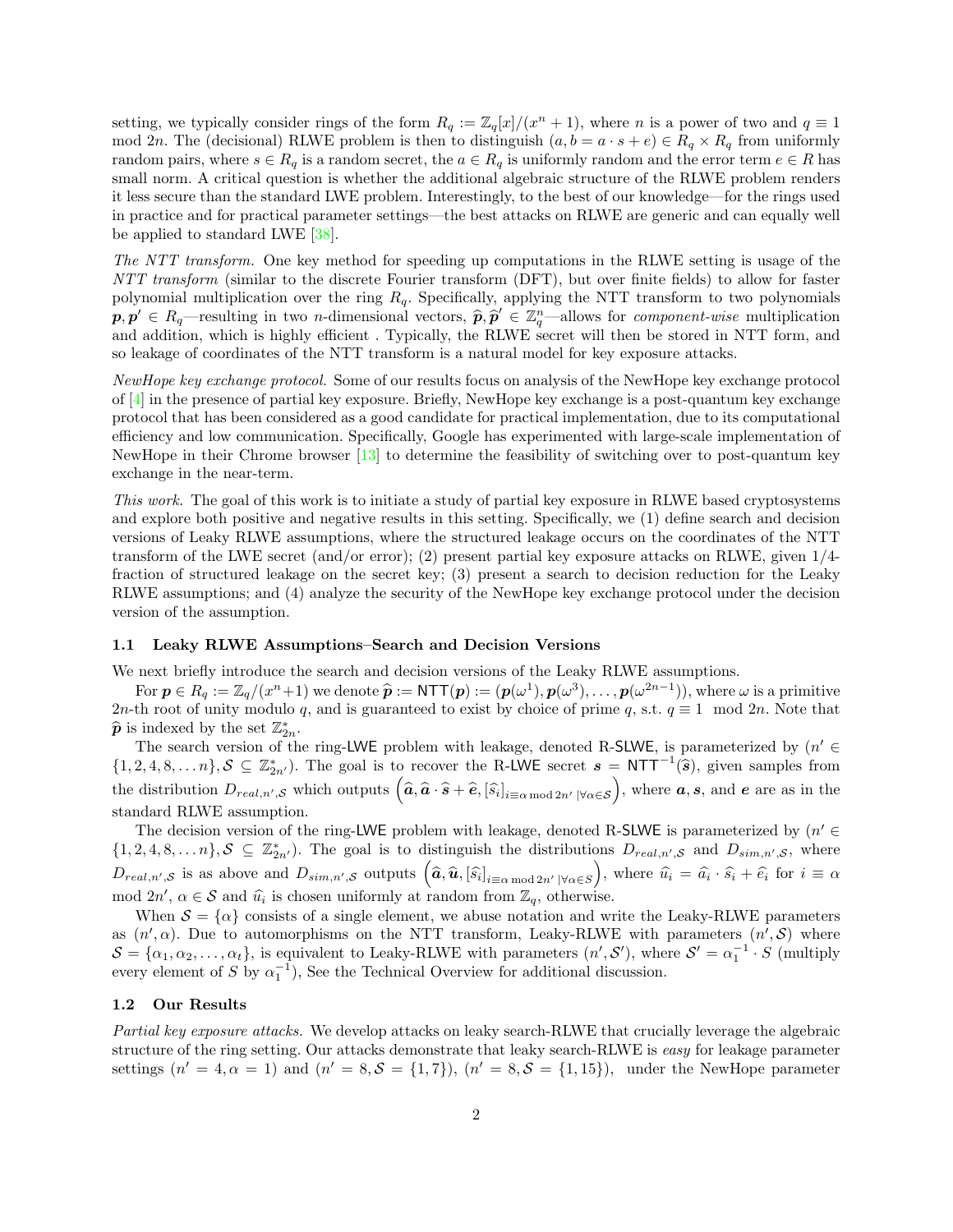settings of  $n = 1024$ ,  $q = 12289$ , and  $\chi = \Psi_{16}$  (centered binomial distribution of parameter 16). We present and implement efficient algorithms to fully recover the RLWE secret, given specific 1/4-fraction of the positions in the NTT transform of the RLWE secret. We emphasize that the algebraic structure of the ring setting is intrinsic to our results on partial key exposure. In addition, we were also able to successfully recover the entire RLWE secret for  $n = 1024$ ,  $q = 12289$  and  $\chi = \psi_{16}$  for leakage patterns (1,7) mod 16 in roughly 15 hours and for  $n = 1024$ ,  $q = 12289$  and  $\chi = \psi_{16}$  and leakage pattern (1, 15) mod 16 in about 1 hour 17 minutes. The experiments were run using a MacBook Pro with 2.6 GHz Intel Core i5 processor, 16 GB 1600 MHz DDR3 memory, with a python script running 4 parallel processes and using Sage version 8.1. See Section [3.4.](#page-12-0) Indeed, the NTT notion itself is only applicable to certain specific rings, based on cyclotomic polynomials  $\Phi_m$  and modulus  $q \equiv 1 \mod m$ . We note that this stands in contrast to the non-leaky setting, where it is not clear how to leverage the algebraic structure of the ring to design improved attacks on RLWE. In addition, our experiments indicate that leaky search-RLWE remains hard for leakage parameter settings  $(n' = 8, \alpha = 1)$ .

A search-to-decision reduction. Assuming  $2^{O(n^{\epsilon})}$  sub-exponential hardness of search-RLWE, fix some desired hardness level  $2^{\Omega(n^{\epsilon'})}$ , where  $\epsilon' \leq \epsilon$ . Let  $n^*$  be the minimum value in  $\{4, 8, 16, 32, \ldots, n\}$  such that it takes  $T_{n^*} \in 2^{\Omega(n^{\epsilon'})}$  time to solve the search version of leaky-RLWE, given positions  $[\hat{s}_i^1]_{i \equiv \alpha \mod 2n^*}$ .

**Theorem 1.1 (Informal).** Assume  $n^* > 4$ , then one of the following must hold:

- (1)  $D_{real,n^*,\{\alpha\}} \approx D_{sim,n^*,\{\alpha\}}$  OR (2)  $D_{real,n^*,\{\alpha,(n^*-1)\cdot\alpha\}} \approx D_{sim,n^*,\{\alpha,(n^*-1)\cdot\alpha\}}$  OR
- (3)  $D_{real,n^*,\{\alpha,(2n^*-1)\alpha\}} \approx D_{sim,n^*,\{\alpha,(2n^*-1)\alpha\}}.$

While at first glance it may seem that the conclusions  $(1)$ ,  $(2)$ ,  $(3)$  are redundant, in fact they are incomparable; Indeed, conclusion  $(1)$  does not imply  $(2)$  (resp.  $(3)$ ), since the adversary in  $(2)$  (resp.  $(3)$ ) is given additional leakage. Conversely, conclusion (2) (resp. (3)) does not imply (1), since the set of NTT coordinates that are indistinguishable from random is smaller in (2).

Furthermore, note that the assumption that  $n^* > 4$  is validated by our experimental results, which show that leaky search-RLWE is easy for (the NewHope setting of parameters),  $n = 1024$ ,  $q = 12289$ , error distribution  $\chi = \Psi_{16}$ , and  $n' = 4$ .

We note that the search-to-decision reduction we present crucially relies on the fact that the leakage pattern is highly structured and our techniques do not seem to carry through to cases where arbitrary or random coordinates are leaked.

## <span id="page-2-1"></span>Resilience of NewHope to partial key exposure.

**Theorem 1.2 (Informal).** Assuming that Leaky-DRLWE with leakage parameters  $(8, \alpha = 1)$  and RLWE parameters  $n = 1024, q = 12289$  $n = 1024, q = 12289$  $n = 1024, q = 12289$  and error distribution  $\zeta^1$  is hard, the shared key v (which is then hashed using a random oracle) of the NewHope key exchange protocol is computationally indistinguishable from a random variable with average min-entropy 238, conditioned on the transcript and leakage of  $[\hat{s}, \hat{e}, \hat{s}', \hat{e}', \hat{e}'']_{i \equiv \alpha \mod 16}$ .

Moreover, using known relationships between average min-entropy and min-entropy, we have that with all but  $2^{-80}$  probability, v is indistinguishable from a random variable that has min-entropy 158, conditioned on the transcript and leakage. Note that without leakage, the min-entropy is 256.

As mentioned above, setting  $\alpha = 1$  is WLOG, and  $\alpha$  can be any value in  $\mathbb{Z}_{16}^*$ . While the above may seem straightforward, given that we are already assuming hardness of Leaky-DRLWE, the challenge comes not in the computational part of the analysis (which indeed essentially substitutes instances of Leaky-DRLWE for instances of DRLWE), but in the information-theoretic part of the analysis. Specifically, we must show that given the adversary's additional knowledge about  $v$ , as well as the transcript, which includes the reconciliation information (corresponding to the output of a randomized function of  $v$ ), the input v to the random oracle still has sufficiently high min-entropy. For a discussion of our proof techniques, see Section [1.3.](#page-3-0)

<span id="page-2-0"></span> $\frac{1}{\sqrt{2}}$  is a rounded Gaussian with standard deviation  $\sqrt{8}$ , as in the NewHope key exchange protocol.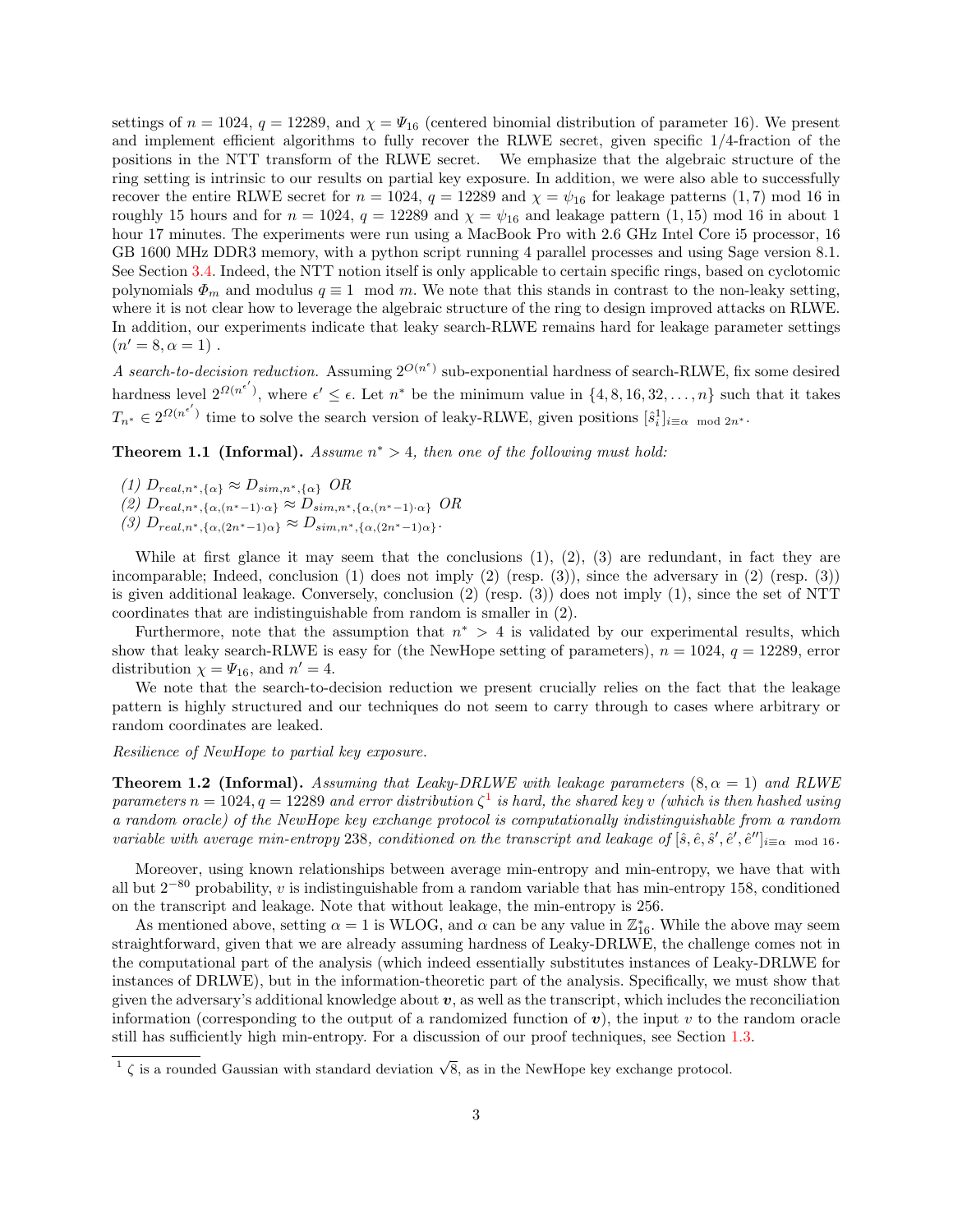The above theorem could be made more general, and stated in asymptotic form for broader settings of leakage parameters  $(n',\mathcal{S})$ . However, there is one step in the proof that is not fully generic (although we believe it should hold for wide ranges of parameters) and so for simplicity we choose to state the theorem in terms of the concrete parameters above. Very informally, for the proof to go through, we need to argue existence of a vector of a certain form, where existence depends on the parameter settings of  $n, q, n'$  and S. For this step of the proof we can apply a heuristic argument and we confirm existence experimentally for the concrete parameter settings. We discuss the details of the heuristic argument in Section [6.4.](#page-25-1)

Choice of  $n' = 8$  in Theorem [1.2.](#page-2-1) Our experimental results show that the search version of Leaky RLWE seems hard for parameters  $(n', \alpha = 1)$ , where  $n' = 8$  and  $\alpha \in \mathbb{Z}_{16}^*$ , and is easy for parameters  $(n', \alpha = 1)$ , where  $n' = 4$  (recall that setting  $\alpha = 1$  is WLOG). Therefore, 8 is a good candidate for the value of  $n^*$  above. Moreover, our search to decision reduction tells us that if indeed  $n^* = 8$ , then either (1)  $D_{real,8,1} \approx D_{sim,8,1}$ OR (2)  $D_{real,8,\{1,7\}} \approx D_{sim,8,\{1,7\}}$  OR (3)  $D_{real,8,\{1,15\}} \approx D_{sim,8,\{1,15\}}$ . However, experimental results show (as discussed above) that we can break the search version of Leaky RLWE for distributions  $D_{real,8,\{1,7\}}$ and  $D_{real,8,\{1,15\}}$ , which precludes (2) and (3). Thus, our experimental results support the conjecture that  $D_{real,8,1} \approx D_{sim,8,1}$ , for the NewHope parameter settings of  $n = 1024$ ,  $q = 12289$ , and  $\chi = \Psi_{16}$ .

## <span id="page-3-0"></span>1.3 Technical Overview

Partial Key Exposure Attack on NTT Transform. Recall that the secret key is stored in NTT format, i.e.  $\hat{\mathbf{s}} := (\mathbf{s}(\omega^1), \mathbf{s}(\omega^3), \dots, \mathbf{s}(\omega^{2n-1}))$ . Note that coordinates of secret key in NTT format are indexed in by the set  $\mathbb{Z}^*$ . We consider partial low expecting attacks in which we leak from  $\hat{\mathbf{s}}$  (1) al the set  $\mathbb{Z}_{2n}^*$ . We consider partial key exposure attacks in which we leak from  $\hat{s}$  (1) all indices i such that  $i = 1 \mod 8$  (2) all indices i such that  $i = 1 \mod 16$  and for  $i = 7 \mod 16$  (resp.  $i = 1 \mod 16$  and for  $i \equiv 1 \mod 8$  (2) all indices i such that  $i \equiv 1 \mod 16$  and for  $i \equiv 7 \mod 16$  (resp.  $i \equiv 1 \mod 16$  and for  $i \equiv 15 \mod 16$ .

Given the above coordinates we reconstruct a polynomial  $s'$  of lower degree whose evaluation at the indices i matches with the leaked coordinates i.e. for all i in the set of leaked coordinates  $s'(\omega^i) = s(\omega^i)$ . This means that  $s'$  is then equal to the original secret key modulo another polynomial of degree smaller than n. In (1) leaking indices i such that  $i \equiv 1 \mod 8$ ,  $s' = s \mod (x^{n/4} - \omega^{n/4})$  and in (2) leaking indices i such that  $i \equiv 1 \mod 16$  (and indices such that  $i \equiv 7 \mod 16$ ) we obtain  $s' = s \mod (x^{n/8} - \omega^{n/8})$  (and another polynomial  $s'' = s(x) \mod (x^{n/8} - \omega^{7 \cdot n/8})$ .

This means, in settings (1) (resp. (2)), each coordinate of the reconstructed polynomial provides a linear constraint on a *disjoint* set of coordinates of s. In (1) (resp. (2)) there are  $n/4$  (resp.  $n/8$ ) independent systems of equations such that solving each system of equation will give us 4 (resp. 8) coordinates of the original RLWE secret s. Since these systems are small and disjoint, they allow for attacks that are super-polynomial in the dimension. Specifically, for each system, we can find the most likely corresponding coordinates of the RLWE secret (under distribution  $\chi = \Psi_{16}$ ), Unfortunately, simply choosing the most likely solution for each system as the final guessed key will not work, since the probability that the most likely solution is the correct one for all  $n/4$  or  $n/8$  systems is miniscule.

To solve this problem, we leverage the additional information provided by the RLWE instances. First, we extend the above attack to the error vector, e. Note that in NTT transform notation the equation  $\hat{a} \cdot \hat{s} + \hat{e} = \hat{u}$  holds component-wise and so given leakage on certain coordinates of  $\hat{s}$ , we can solve for the corresponding coordinates of  $\hat{e}$ . We also get to see multiple RLWE instances (which we write in matrix notation) as  $(A^1, A^1s + e^1 = u^1), \ldots, (A^t, A^t s + e^t = u^t)$ , where each RLWE instance will yield  $n/4$  (or  $n/8$ ) linear constraints on the coordinates of  $e^i$ . Out of all the systems, we take only the likely solutions for which we have very high confidence that they are indeed correct. (E.g. for  $n = 1024$ , we choose confidence 0.98 for  $n/4$  and 0.98 for  $n/8$ ). For these systems, we fix the corresponding coordinates of the error and derive a noiseless system of n variables and 4 (resp. 8) equations. Once we have  $n/4$  (resp.  $n/8$ ) such systems, we end up with a final linear system of  $n$  variables and  $n$  equations, which we can then solve to recover  $s$ . The attack works if all our guesses are correct, which will occur with probability  $0.98^{256}$  (resp.  $0.98^{128}$ ). We also show that in some cases the number RLWE instances are needed in order to obtain a sufficient number of noiselesssystems is not too high. See Section [3](#page-9-0) for more details on the attack and results.

Leaky R-LWE Search to Decision Reduction. Our technical contribution is an algorithm that takes a distinguishing adversary which receives leakage on secret key and error and uses it to recover large portions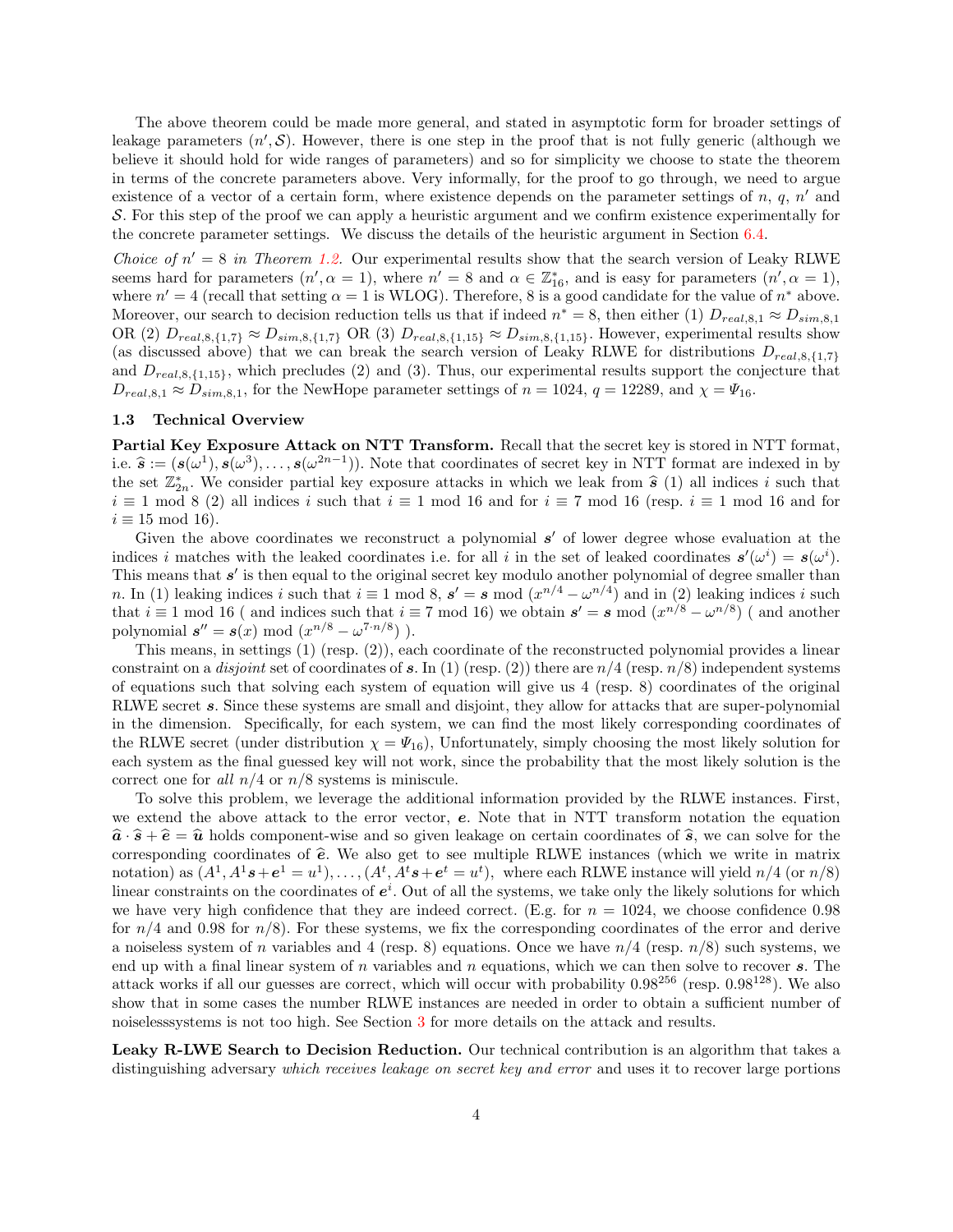of the secret key. Let the RLWE secret be denoted by  $\hat{s} := \hat{s}^1$ . Assume WLOG that there exists an adversary obtains leakage  $[\hat{s}_i^1]_{i=1 \mod 2n'}$  and distinguishes  $\hat{u} = \hat{a} \cdot \hat{s} + \hat{e}$  from  $\hat{u}'$ , where  $\hat{u}_i = \hat{a}_i \cdot \hat{s}_i + \hat{e}_i$  for  $i \equiv 1$ mod  $2n'$  $2n'$  and otherwise is uniform random<sup>2</sup>. It is not hard to see, using techniques of  $[32]$ , that this implies an attacker that learns a single index  $j \in \mathbb{Z}_{2n}^*$ ,  $j \not\equiv 1 \mod 2n'$ ,  $j \equiv b \mod 2n'$  of the RLWE secret. We present an attack **Attack 1** that uses the above to learn all the values  $[\hat{s}_i^1]_{i \equiv b^r \mod 2n'}$  for  $r \in [n'/2]$ . The main idea of attack is to learn all  $[\hat{s}_i]_{i \equiv b \mod 2n'}$  in the first round, then apply an automorphism to shift the positions  $i \equiv b^2 \mod n'$  into the positions  $i \equiv b \mod 2n'$ , resulting in a permuted RLWE secret, denoted  $\hat{s}^2$ . Note that applying the automorphism causes the positions  $\hat{s}^1_i$  such that  $i \equiv b \mod n'$  to shift into the positions  $i \equiv 1 \mod 2n'$ . This means that we are now back where we started, and the reduction is now able to provide the required leakage (on  $[\hat{s}_i^2]_{i=1 \mod 2n'}$ ) to the adversary and thus can learn the values of  $[\hat{s}_i^2]_{i\equiv b \mod 2n'} = [\hat{s}_i^1]_{i\equiv b^2 \mod n'}$  in the second iteration,  $[\hat{s}_i^3]_{i\equiv b \mod 2n'} = [\hat{s}_i^1]_{i\equiv b^3 \mod n'}$  in the third iteration, etc.

Assuming  $2^{O(n^{\epsilon})}$  sub-exponential hardness of RLWE, fix some desired hardness level  $2^{O(n^{\epsilon'})}$ , where  $\epsilon' \leq \epsilon$ . Let  $n^*$  be the minimum value in  $\{4, 8, 16, 32, \ldots, n\}$  such that it takes  $T_{n^*} \in 2^{\Omega(n^{\epsilon'})}$  time to solve the search version of leaky-RLWE, given positions  $[\hat{s}_i^1]_{i=1 \mod 2n^*}$  (i.e. given  $1/n^*$ -fraction of leakage) and takes time  $T_{n^*/2} \notin 2^{\Omega(n^{\epsilon'})}$  time to solve the search version of leaky-RLWE given positions  $[\hat{s}_i^1]_{i=1 \mod n^*}$  (i.e. given  $2/n^*$ -fraction of leakage). In particular (for sufficiently large n),  $T_{n^*/2} < T_{n^*/2}$ . Note that assuming that RLWE is at least  $2^{\Omega(n^{\epsilon})}$ -hard, such an  $n^*$  must exist. Our theorem shows that for such  $n^*$ , a form of DRLWE with leakage holds.

Specifically, given  $[\hat{s}_i^1]_{i=1 \mod 2n^*}$ , we show that if there exists a distinguishing adversary, then Attack 1, runs in time at most  $T_{n^*}/4$  (and a modified version of the attack takes time  $T_{n^*}/2$ ), can be launched. Moreover, if  $b \in \mathbb{Z}_{2n^*}^*$  is such that for some  $r \in [n^*/2]$ ,  $b^r \equiv n^* + 1 \mod 2n^*$ , then we can combine with our knowledge of  $[\hat{s}_i^1]_{i=1 \mod 2n^*}$  to obtain all values  $[\hat{s}_i^1]_{i=1 \mod n^*}$ . This means that we can then run the search attack for  $2/n^*$ -fraction of leakage to recover all of  $\hat{s}$  in time  $T_{n^*/2}$ . But by assumption  $T_{n^*}/4$  resp.  $T_{n^*}/2$  +  $T_{n^*/2}$  <  $T_{n^*}$ , thus leading to contradiction.

The problem with the above approach is that given the structure of the group  $\mathbb{Z}_{2n'}^*$ , there will be some elements  $b \in \mathbb{Z}_{2n^*}^*$  such that  $b^2 = 1$ . This means that the above algorithm can only learn  $[\hat{s}_i^1]_{i \equiv b \mod 2n^*}$  and will not learn  $[\hat{s}_i^1]_{i\equiv n^*+1 \mod 2n^*}$ . In this case, we do not know how to rule out the possibility that given  $[\hat{s}_i^1]_{i=1 \mod 2n^*}$ , the positions  $i \equiv b \mod 2n^*$  do not look random. But we show that if this is the case, then given leakage on  $[\hat{s}_i^1]_{i=1 \mod n'}$ ,  $[\hat{s}_i^1]_{i\equiv b \mod n'}$ , all the other positions must be indistinguishable from random, since otherwise a variant of Attack 1 can be run.

Overview of NewHope Algorithm. We start with an overview of the NewHope key-exchange protocol of  $[3]$  and then provide the necessary details relevant to this work. The protocol starts by server  $P_1$  choosing a uniform random polynomial from ring  $R_q$  as public key  $\boldsymbol{a}$  (note that the elements of  $R_q$  are polynomials) and sharing it with client  $P_2$ . Both  $P_1$  and  $P_2$  sample the RLWE secrets (resp. errors) s and s' locally. The parties then exchange the RLWE samples  $\mathbf{b}, \mathbf{u}$ .

At this point both the parties share an approximate of shared secret  $\boldsymbol{a} \cdot \boldsymbol{s} \cdot \boldsymbol{s}'$ .  $P_2$  then generates some additional information r using  $P_1$ 's RLWE instance b, and shares it with  $P_1$ . Both the parties then apply a reconciliation function Rec on their approximate inputs locally. The protocol ensures that after running Rec, the parties agree on the exact same value  $v$ .

Finally, the parties apply hash function on  $v$  (as instantiation of random oracle) to agree on the key. Thus, the security proof can now rely on the unpredictability of random oracle on input  $v$ , rather than arguing that  $v$  is indistinguishable from a uniform random value.

**Resilience of NewHope to Partial Key Exposure.** Recall that  $P_2$  generates additional information r for  $P_1$ , which is generated by applying a function HelpRec locally on input v derived using  $P_1$ 's RLWE instance **b** and  $P_2$ 's secret **s'**. The ring element  $v \in \mathbb{Z}_q^n$  that is input to the HelpRec function in the NewHope

<span id="page-4-0"></span><sup>&</sup>lt;sup>2</sup> Note that the problem is identical when the adversary obtains leakage  $[\hat{s}_i^1]_{i \equiv \alpha \mod 2n'}$ , for  $\alpha \in \mathbb{Z}_{2n'}^*$  since, as we shall see next, an automorphism can be applied to shift all indeces i such that  $i \equiv \alpha \mod 2n'$  to positions  $i \equiv 1$  $mod 2n'$ .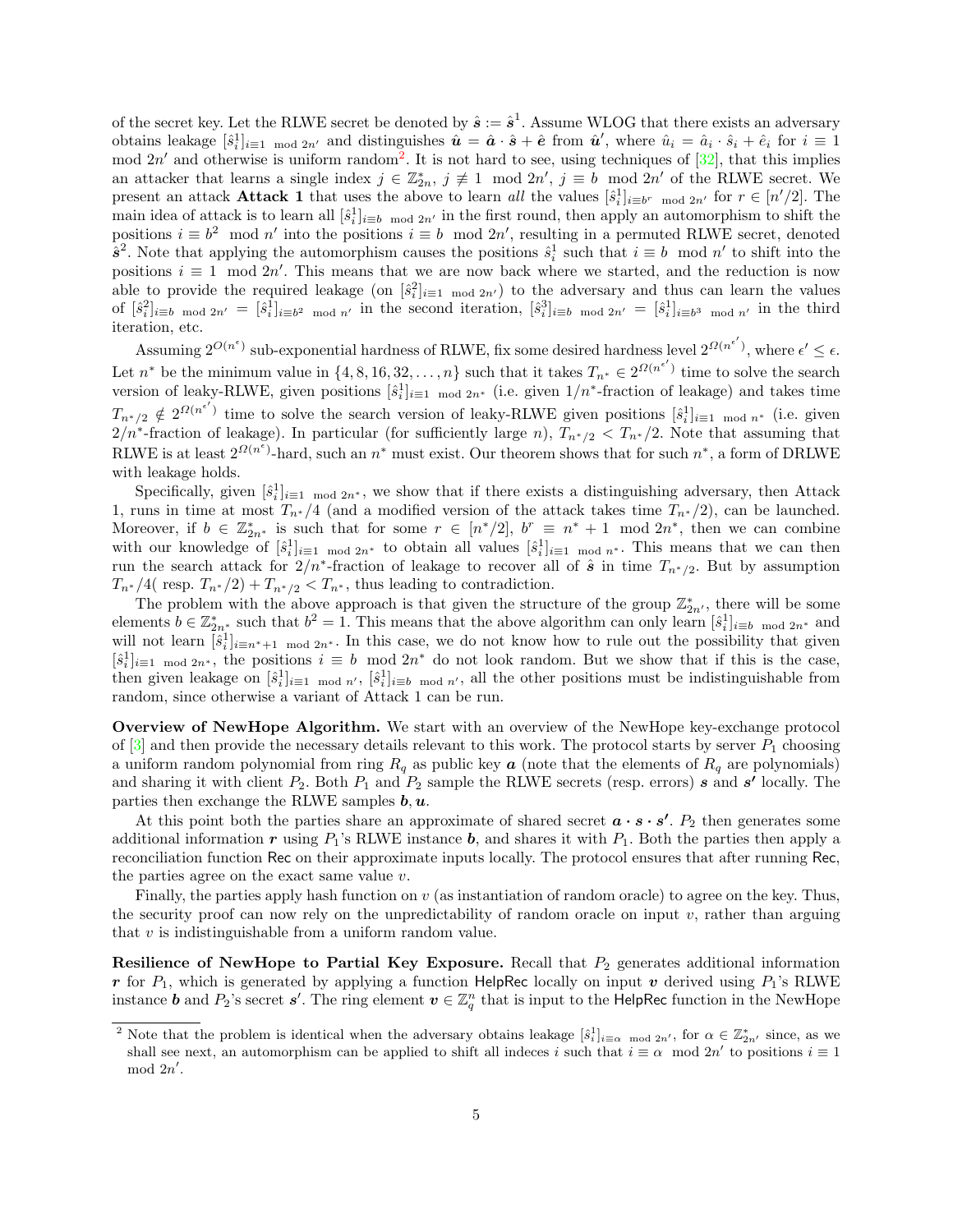protocol is split into vectors  $\mathbf{x}_i \in \mathbb{Z}_q^4$ ,  $i \in \{0, ..., n/4 - 1\}$  and then the HelpRec function is run individually on each  $x_i$ . It is not hard to show that, under the Leaky-DRLWE assumption, the distribution over the  $x_i$ (given the transcript and the leakage), for  $i \in \{n/8, \ldots, n/4-1\}$  is indistinguishable from uniform random in  $\mathbb{Z}_q^4$  and for  $i \in \{0, \ldots, n/8-1\}$ , is indistinguishable from uniform random, given a single linear constraint. Specifically, for  $i \in \{0, \ldots, n/8-1\}$ , the  $\mathbf{x}_i$  is uniform random, conditioned on  $c_{\omega,\alpha} \cdot \mathbf{x}_i = \gamma_i$ , for a known  $c_{\omega,\alpha}$  and  $\gamma_i$ . The technically difficult part of the proof is showing that, with high probability over  $\gamma_i$ , the minentropy of  $\text{Rec}(\mathbf{x}_i, \mathbf{r}_i)$  is close to 1, conditioned on *both* the output of  $\text{HelpRec}(\mathbf{x}_i; b) = \mathbf{r}_i$  (for a bit  $b \in \{0, 1\}$ ) and the linear constraint  $c_{\omega,\alpha} \cdot x_i = \gamma_i$ . This indicates that the probability of guessing the corresponding bit is close to  $1/2$ , even with respect to an adversary who sees *both* the transcript and the leakage.

We handle this by showing the existence of a bijective map:  $(\mathbf{x}, b') \to (\mathbf{x}'_i, b' \oplus 1)$  such that,  $\mathsf{HelpRec}(\mathbf{x}_i, b) =$  $(\mathbf{x}_i, b)$  (= **r**) with high probability  $1 - p$ , and it guarantees  $\text{Rec}(\mathbf{x}_i, \mathbf{r}) = 1 \oplus \text{Rec}(\mathbf{x}'_i, \mathbf{r})$ . Specifically, we set  $\mathbf{x}' = \mathbf{x} + \mathbf{w}$  as the bijective relation. Unlike the original proof from NewHope protocol where  $\mathbf{w}_i =$  $(b - b' + q)(1/2, 1/2, 1/2, 1/2)$ , we need w<sub>i</sub> to be close to  $(q/2, q/2, q/2, q/2)$  and also satisfy an additional linear constraint  $c_{\omega,\alpha} \cdot \mathbf{w}_i = 0$  to ensure  $c_{\omega,\alpha} \cdot \mathbf{x}'_i = \gamma_i$ , which is the information that can be derived about  $\mathbf{x}_i$  for  $i \in \{0,\ldots,n/8-1\}$  from the leakage. In this setting, we can easily prove that if  $\mathsf{HelpRec}(\mathbf{x}_i,b) = (\mathbf{x}_i,b)$   $(= \mathbf{r})$ then  $\text{Rec}(x_i, r) = 1 \oplus \text{Rec}(x'_i, r)$  following similar argument as in NewHope paper. Then it remains to show that HelpRec( $\mathbf{x}_i, b$ ) =  $(\mathbf{x}_i, b)$  (= r) with high probability 1 – p. Since HelpRec( $\mathbf{x}; b$ ) = CVP<sub>D<sub>4</sub></sub> ( $\frac{2^r}{q}$ )  $\frac{2^r}{q}(\mathbf{x} + b\mathbf{g})\right)$ mod 2<sup>r</sup> as defined, it is equivalent to prove  $\text{CVP}_{\tilde{D}_4}(\mathbf{z}) = \text{CVP}_{\tilde{D}_4}(\mathbf{z}+\boldsymbol{\beta})$  with high probability  $1-p$ , where  $z, \beta$  are variables that depend on x, w which are defined explicitly in later section. We then analyze the case-by-case probability that algorithm  $\text{CVP}_{\tilde{D}_4}$  on input z and on input  $\mathbf{z}+\boldsymbol{\beta}$  disagree in the first three steps and eventually bound the probability that  $\text{CVP}_{\tilde{D}_4}(\mathbf{z}) \neq \text{CVP}_{\tilde{D}_4}(\mathbf{z} + \beta)$ .

## 1.4 Related Work

Partial key exposure. There is a large body of work on partial key exposure attacks on RSA, beginning with the seminal work of Boneh et al. [\[9\]](#page-26-2). Partial key exposure attacks on RSA are based on a cryptanalytic method known as Coppersmith's method  $[17,16]$  $[17,16]$ . There has been a long sequence of improved partial key exposure attacks on RSA, see for example [\[8](#page-26-3)[,26,](#page-26-4)[41,](#page-27-0)[42\]](#page-27-1).

Leakage-resilient cryptography. The study of provably secure, leakage-resilient cryptography was introduced by the work of Dziembowski and Pietrzak in [\[25\]](#page-26-7). Pietrzak [\[39\]](#page-27-5) also constructed a leakage-resilient streamcipher. Brakerski et al. [\[14\]](#page-26-8) showed how to construct a schemes secure against an attacker who leaks at each time period. There are other works as well considering continual leakage [\[22](#page-26-9)[,29\]](#page-26-10). There are also work on leakage-resilient signature scheme [\[28,](#page-26-11)[12,](#page-26-12)[34\]](#page-27-6).

Robustness of Lattice-based scheme. One of the first and important work is by Goldwasser et al. [\[27\]](#page-26-13) which shows that LWE is secure even in the cases where secret key is taken from an arbitrary distribution with sufficient entropy and even in the presence of hard-to-invert auxiliary inputs. Additionally they constructed a symmetric-key encryption scheme based on standard LWE assumption, that is robust to secret key leakage. Authors of [\[1\]](#page-25-3) showed that the public-key scheme of [\[40\]](#page-27-7) is robust against an attacker which can measure large fraction of secret key without increasing the size of secret key. Dodis et al. [\[23\]](#page-26-14) presented construction in the case where the leakage is a one way function of the secret (exponentially hard to invert). Their construction are related to LWE assumptions. Dodis et al. [\[21\]](#page-26-15) presented a construction of public-key cryptosystems based on LWE in the case where the adversary is given any computationally uninvertible function of the secret key. Albrecht et al. [\[2\]](#page-25-4) consider the ring-LWE and investigate cold boot attacks on schemes based on these problem. They specifically looked into two representation of secret key, namely, polynomial coefficients and encoding of the secret key using a number theoretic transform (NTT). Dachman-Soled et al. [\[18\]](#page-26-16) considered the leakage resilience of a RLWE-based public key encryption scheme.

Recently, Brakerski and Perlman [\[15\]](#page-26-17) studied the robustness of RLWE problem, in cases where the secret polynomial  $s$  is not chosen uniform randomly but rather from some distribution with high entropy. They showed that the generalized version of the RLWE problem is at least as hard as solving worst-case lattice problems in the underlying ideal lattices. However, while analyzing distributions similar to the leak-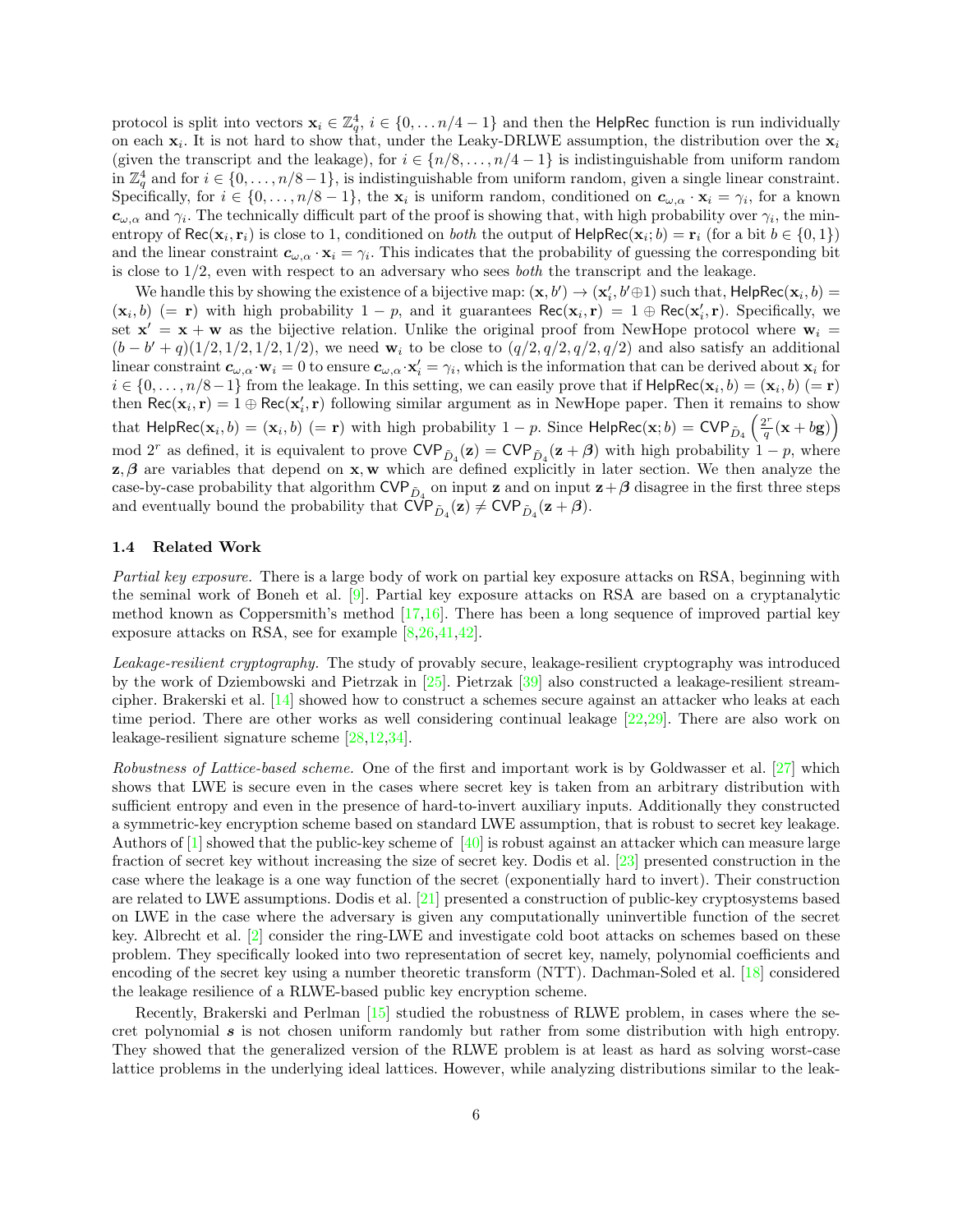age patterns considered in this paper  $3$  called k-wise independent distributions, they notice that if k-wise independent set is *fixed* then the scheme may not be secure. This supports the attack methodology used in our work.

Lattice-based key exchange. An important research direction is the design of practical, lattice-based key exchange protocols, which are post-quantum secure. Some of the most influential proposed key exchange protocols include those introduced by Ding [\[20\]](#page-26-18), Peikert [\[37\]](#page-27-8), the NewHope protocol of Alkim et al. [\[4\]](#page-25-0), the Frodo protocol of Bos et al. [\[10\]](#page-26-19), and the Kyber protocol of Bos et al. [\[11\]](#page-26-20)

## 2 Preliminaries

For a positive integer n, we denote by [n] the set  $\{0, \ldots, n-1\}$ . We denote vectors in boldface x and matrices using capital letters **A**. For vector **x** over  $\mathbb{R}^n$  or  $\mathbb{C}^n$ , define the  $\ell_2$  norm as  $\|\mathbf{x}\|_2 = \left(\sum_i |x_i|^2\right)^{1/2}$ . We write as  $\|\boldsymbol{x}\|$  for simplicity. We use the notation  $\approx_{t(n),p(n)}$  to indicate that adversaries running in time  $t(n)$  can distinguish two distributions with probability at most  $p(n)$ .

### 2.1 Lattices and background

Let  $\mathbb{T} = \mathbb{R}/\mathbb{Z}$  denote the cycle, i.e. the additive group of reals modulo 1. We also denote by  $\mathbb{T}_q$  its cyclic subgroup of order q, i.e., the subgroup given by  $\{0, 1/q, ..., (q-1)/q\}.$ 

Let H be a subspace, defined as  $H \subseteq \mathbb{C}^{\mathbb{Z}_m}$ , (for some integer  $m \geq 2$ ),

$$
H = \{ \boldsymbol{x} \in \mathbb{C}^{\mathbb{Z}_m^*} : x_i = \overline{x_{m-i}}, \forall i \in \mathbb{Z}_m^* \}.
$$

A lattice is a discrete additive subgroup of H. We exclusively consider the full-rank lattices, which are generated as the set of all linear integer combinations of some set of n linearly independent basis vectors  $B = \{b_j\} \subset H$ :

$$
\Lambda = \mathcal{L}(B) = \left\{ \sum_j z_j \mathbf{b}_j : z_j \in \mathbb{Z} \right\}.
$$

The determinant of a lattice  $\mathcal{L}(B)$  is defined as  $|\text{det}(B)|$ , which is independent of the choice of basis B. The minimum distance  $\lambda_1(\Lambda)$  of a lattice  $\Lambda$  (in the Euclidean norm) is the length of a shortest nonzero lattice vector.

The dual lattice of  $\Lambda \subset H$  is defined as following, where  $\langle \cdot, \cdot \rangle$  denotes the inner product.

$$
\Lambda^\vee\,=\,\{\bm{y}\in H:\forall \bm{x}\in \Lambda, \langle\bm{x},\overline{\bm{y}}\rangle=\sum_i x_i y_i\in\mathbb{Z}\}.
$$

<span id="page-6-1"></span>Note that,  $({\Lambda}^{\vee})^{\vee} = \Lambda$ , and  $\det({\Lambda}^{\vee}) = 1/\det(\Lambda)$ .

**Theorem 2.1.** Let  $\mathcal{L} \subseteq \mathbb{R}^n$  be a full dimensional lattice, and let B denote a basis of L. Let  $K \subseteq \mathbb{R}^n$  be a convex body. Let  $\varepsilon > 0$  denote a scaling such that  $\mathcal{P}(B) \cup \mathcal{P}(B) \subset \varepsilon K$ . For all  $r > \varepsilon$ , we have that

$$
(r - \varepsilon)^n \frac{\text{Vol}_n(\mathbf{K})}{\det(\mathcal{L})} \le |rK \cap \mathcal{L}| \le (r + \varepsilon)^n \frac{\text{Vol}_n(\mathbf{K})}{\det(\mathcal{L})}
$$

.

Proof. Details can be found in [\[19\]](#page-26-21).

 $\Box$ 

<span id="page-6-0"></span><sup>3</sup> [\[15\]](#page-26-17) consider that the secret is sampled from a distribution where for indices  $j \in T \subseteq [n]$  the coefficients  $s_j$  are chosen uniform randomly from  $R_q$  and  $s_j = 0$  if  $j \notin T$ .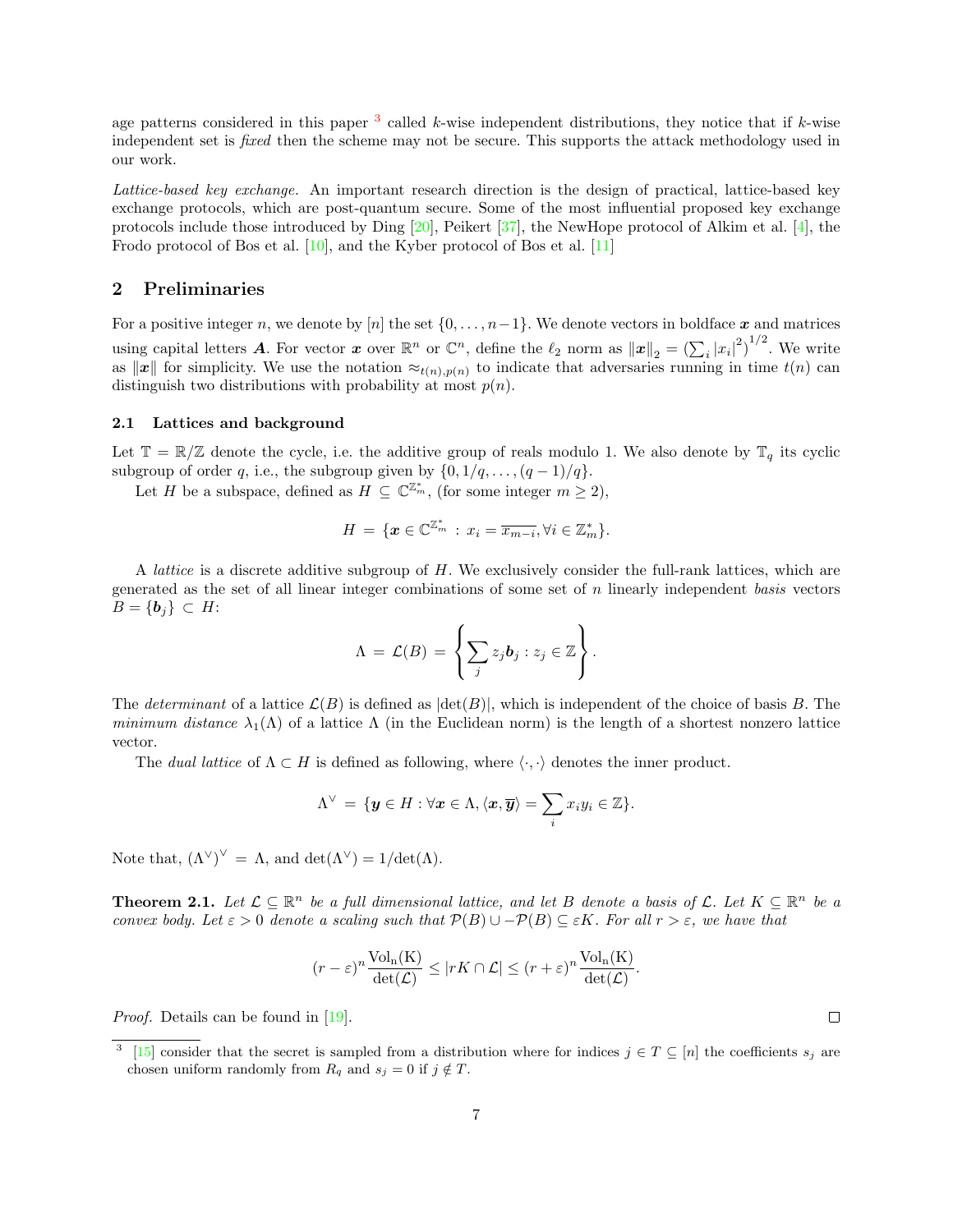## 2.2 Volume of Hypercube Clipped by One Hyperplane

In this subsection, we consider a unit hypercube and a half hyperspace over  $n$ -dimension and want to know volume of their intersection, which can be handled by the following theorem.

Let  $[n]$  be an ordered set  $\{0, 1, \ldots, n-1\}$ . Let  $|\cdot|$  denote the cardinality of a set. For  $\mathbf{v} = (v_0, v_1, \ldots, v_{n-1}) \in$  $\mathbb{R}^n$ , we define  $\mathbf{v}_0$  as  $\mathbf{v}_0 := \{i \in [n] \mid v_i = 0\}$ . Let  $F^0$  be a set of all vertices that each coordinate is either 0 or 1, written as  $F^0 = \{(v_0, v_1, \ldots, v_{n-1}) \mid v_i = 0 \text{ or } 1 \text{ for all } i.\}.$ 

<span id="page-7-0"></span>**Theorem 2.2.** ([\[6\]](#page-26-22), revisited by [\[35,](#page-27-9) Theorem 1])

$$
\text{vol}([0,1]^n \cap H^+) = \sum_{\mathbf{v} \in F^0 \cap H^+} \frac{(-1)^{|\mathbf{v}_0|} g(\mathbf{v})^n}{n! \prod_{t=1}^n a_t},
$$

where the half space  $H_1^+$  is defined by

$$
\{\mathbf{t} \mid g(\mathbf{t}) := \mathbf{a} \cdot \mathbf{t} + r_1 = a_0 x_0 + a_1 x_1 + \dots + a_{n-1} x_{n-1} + r_1 \ge 0\}
$$

with  $\prod_{t=1}^{n} a_t \neq 0$ .

We now present some background on Algebraic Number Theory.

## 2.3 Algebraic Number Theory

For a positive integer m, the m<sup>th</sup> cyclotomic number field is a field extension  $K = \mathbb{Q}(\zeta_m)$  obtained by adjoining an element  $\zeta_m$  of order m (i.e. a primitive  $m^{th}$  root of unity) to the rationals. The minimal polynomial of  $\zeta_m$  is the  $m^{th}$  cyclotomic polynomial

$$
\Phi_m(X) = \prod_{i \in \mathbb{Z}_m^*} (X - \omega_m^i) \in \mathbb{Z}[X],
$$

where  $\omega_m \in \mathbb{C}$  is any primitive  $m^{th}$  root of unity in  $\mathbb{C}$ .

For every  $i \in \mathbb{Z}_m^*$ , there is an embedding  $\sigma_i : K \to \mathbb{C}$ , defined as  $\sigma_i(\zeta_m) = \omega_m^i$ . Let  $n = \varphi(m)$ , the totient of m. The trace  $\text{Tr}: K \to \mathbb{Q}$  and norm  $N: K \to \mathbb{Q}$  can be defined as the sum and product, respectively, of the embeddings:

$$
\operatorname{Tr}(x) = \sum_{i \in [n]} \sigma_i(x) \text{ and } \operatorname{N}(x) = \prod_{i \in [n]} \sigma_i(x).
$$

For any  $x \in K$ , the  $l_p$  norm of x is defined as  $||x||_p = ||\sigma(x)||_p = (\sum_{i \in [n]} |\sigma_i(x)|^p)^{1/p}$ . We omit p when  $p = 2$ . Note that the appropriate notion of norm  $\|\cdot\|$  is used throughout this paper depending on whether the argument is a vector over  $\mathbb{C}^n$ , or whether the argument is an element from K; whenever the context is clear.

#### 2.4 Ring of Integers and Its Ideals

Let  $R \subset K$  denote the set of all algebraic integers in a number field K. This set forms a ring (under the usual addition and multiplication operations in  $K$ ), called the *ring of integers* of K. Ring of integers in K is written as  $R = \mathbb{Z}[\zeta_m].$ 

The (absolute) discriminant  $\Delta_K$  of K measures the geometric sparsity of its ring of integers. The discriminant of the  $m^{th}$  cyclotomic number field K is

$$
\Delta_K = \left(\frac{m}{\prod_{\text{prime }p|m} p^{1/(p-1)}}\right)^n \le n^n,
$$

in which the product in denominator runs over all the primes dividing  $m$ .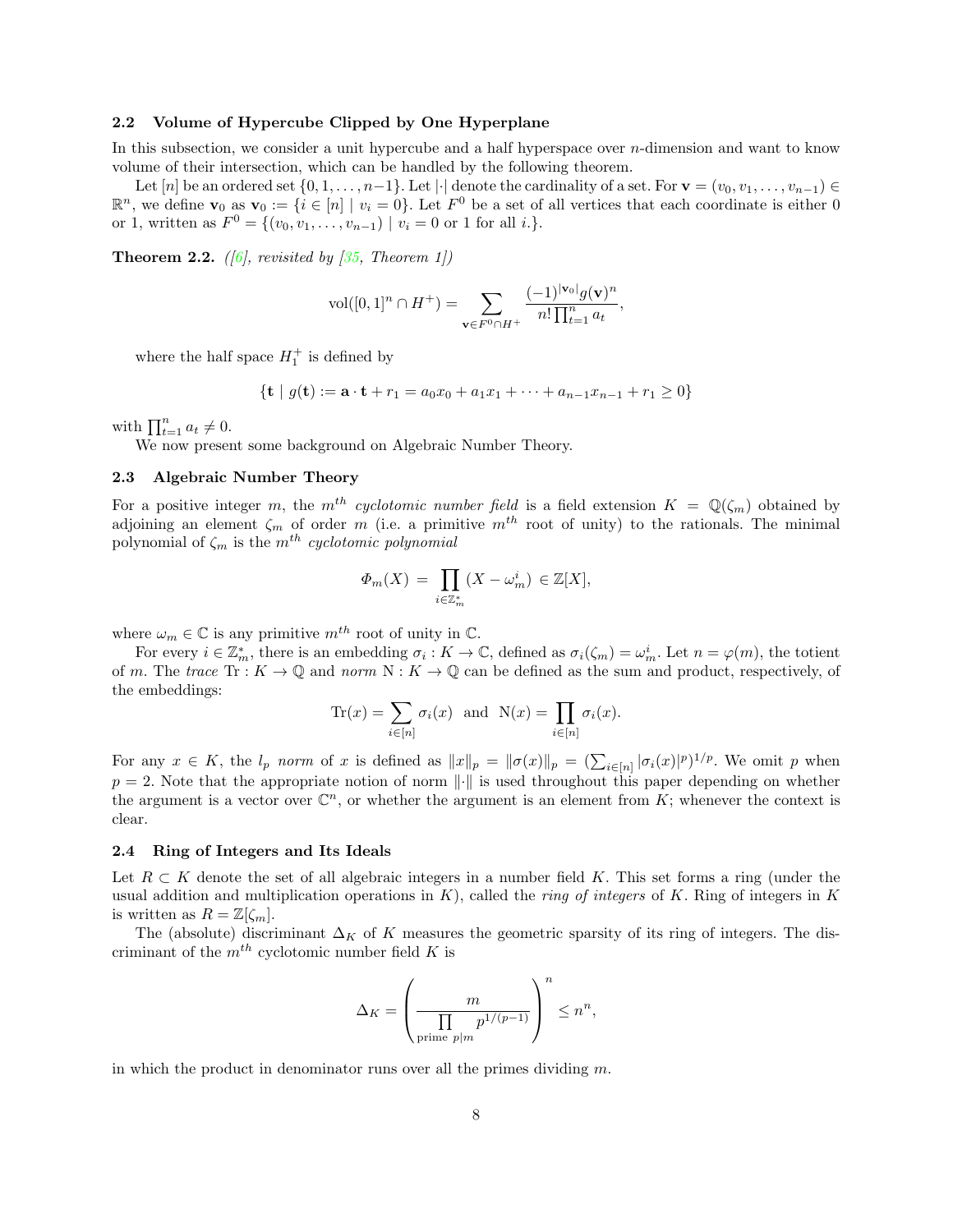An (integral) ideal  $\mathcal{I} \subseteq R$  is a non-trivial (i.e.  $\mathcal{I} \neq \emptyset$  and  $\mathcal{I} \neq \{0\}$ ) additive subgroup that is closed under multiplication by R, i,e.,  $r \cdot a \in \mathcal{I}$  for any  $r \in R$  and  $a \in \mathcal{I}$ . The norm of an ideal  $\mathcal{I} \subseteq R$  is the number of cosets of  $\mathcal I$  as an addictive subgroup in R, defined as *index* of  $\mathcal I$ , i.e.,  $N(\mathcal I) = |R/\mathcal I|$ . Note that  $N(\mathcal{I}\mathcal{J}) = N(\mathcal{I})N(\mathcal{J}).$ 

A fractional ideal  $\mathcal I$  in K is defined as a subset such that  $\mathcal I \subseteq R$  is an integral ideal for some nonzero  $d \in R$ . Its norm is defined as  $N(\mathcal{I}) = N(d\mathcal{I})/N(d)$ . An *ideal lattice* is a lattice  $\sigma(\mathcal{I})$  embedded from a fractional ideal  $\mathcal I$  by  $\sigma$  in H. The determinant of an ideal lattice  $\sigma(\mathcal I)$  is  $\det(\sigma(\mathcal I)) = N(\mathcal I) \cdot \sqrt{\Delta_K}$ . For simplicity, however, most often when discussing about ideal lattice, we omit mention of  $\sigma$  since no confusion is likely to arise.

**Lemma 2.3** ([\[33\]](#page-27-10)). For any fractional ideal  $\mathcal I$  in a number field  $K$  of degree n,

$$
\sqrt{n} \cdot N^{1/n}(\mathcal{I}) \le \lambda_1(\mathcal{I}) \le \sqrt{n} \cdot N^{1/n}(\mathcal{I}) \cdot \sqrt{\Delta_K^{1/n}}.
$$

For any *fractional* ideal  $\mathcal I$  in K, its *dual* ideal is defined as

$$
\mathcal{I}^{\vee} = \{ a \in K : \text{Tr}(a\mathcal{I}) \subset \mathbb{Z} \}.
$$

**Definition 2.4.** For  $R = \mathbb{Z}[\zeta_m]$ , define  $g = \prod_p (1 - \zeta_p) \in R$ , where p runs over all odd primes dividing m. Also, define  $t = \frac{\hat{m}}{g} \in R$ , where  $\hat{m} = \frac{m}{2}$  if m is even, otherwise  $\hat{m} = m$ .

The dual ideal  $R^{\vee}$  of R is defined as  $R^{\vee} = \langle t^{-1} \rangle$ , satisfying  $R \subseteq R^{\vee} \subseteq \hat{m}^{-1}R$ . For any fractional ideal  $\mathcal{I}$ , its dual is  $\mathcal{I}^{\vee} = \mathcal{I}^{-1} \cdot R^{\vee}$ . The quotient  $R_q^{\vee}$  is defined as  $R_q^{\vee} = R^{\vee}/qR^{\vee}$ .

**Fact 2.5** ([\[33\]](#page-27-10)). Assume that q is a prime satisfying  $q = 1 \mod m$ , so that  $\langle q \rangle$  splits completely into n distinct ideals of norm q. The prime ideal factors of  $\langle q \rangle$  are  $q_i = \langle q \rangle + \langle \zeta_m - \omega_m^i \rangle$ , for  $i \in \mathbb{Z}_m^*$ . By Chinese Reminder Theorem, the natural ring homomorphism  $R/\langle q \rangle \to \prod_{i \in \mathbb{Z}_m^*} (R/\mathfrak{q}_i) \cong (\mathbb{Z}_q^n)$  is an isomorphism.

#### 2.5 Ring-LWE

We next present the formal definition of the ring-LWE problem as given in [\[33\]](#page-27-10).

<span id="page-8-1"></span>**Definition 2.6 (Ring-LWE Distribution).** For a "secret"  $s \in R_q^{\vee}$  (or just  $R^{\vee}$ ) and a distribution  $\chi$  over  $K_{\mathbb{R}}$ , a sample from the ring-LWE distribution  $A_{s,\chi}$  over  $R_q \times (K_{\mathbb{R}}/qR^{\vee})$  is generated by choosing  $a \leftarrow R_q$ uniformly at random, choosing  $e \leftarrow \chi$ , and outputting  $(a, b = a \cdot s + e \mod qR^{\vee})$ .

<span id="page-8-0"></span>Definition 2.7 (Ring-LWE, Average-Case Decision). The average-case decision version of the ring-LWE problem, denoted R-DLWE<sub>q, $x$ </sub>, is to distinguish with non-negligible advantage between independent samples from  $A_{s,x}$ , where  $s \leftarrow \chi$  is sampled from the error distribution, and the same number of uniformly random and independent samples from  $R_q \times (K_{\mathbb{R}}/qR^{\vee}).$ 

**Theorem 2.8.** [\[33,](#page-27-10) Theorem 2.22] Let K be the m<sup>th</sup> cyclotomic number field having dimension  $n = \varphi(m)$ and  $R = \mathcal{O}_K$  be its ring of integers. Let  $\alpha = \alpha(n) > 0$ , and  $q = q(n) \geq 2$ ,  $q = 1 \mod m$  be a poly $(n)$ bounded prime such that  $\alpha q \ge \omega(\sqrt{\log n})$ . Then there is a polynomial-time quantum reduction from  $\tilde{O}(\sqrt{n}/\alpha)$ approximate SIVP (or SVP) on ideal lattices in K to the problem of solving R-DLWE<sub>q, $\chi$ </sub> given only l samples, where  $\chi$  is the Gaussian distribution  $D_{\xi}$  for  $\xi = \alpha \cdot q \cdot (nl/\log (nl))^{1/4}$ .

## 2.6 Number Theoretic Transform (NTT)

Let  $R_q := \mathbb{Z}_q[x]/x^n + 1$  be the ring of polynomials, with  $n = 2^d$  for any positive integer d. Also, let  $m = 2n$ and  $q = 1 \mod m$ . For,  $\omega$  a  $m^{\text{th}}$  root of unity in  $\mathbb{Z}_q$  the NTT of polynomial  $p = \sum_{i=0}^{n-1} x^i \in R_q$  is define as,

$$
\widehat{\boldsymbol{p}} = \mathsf{NTT}(\boldsymbol{p}) := \sum_{i=0}^{n-1} \widehat{p}_i x^i
$$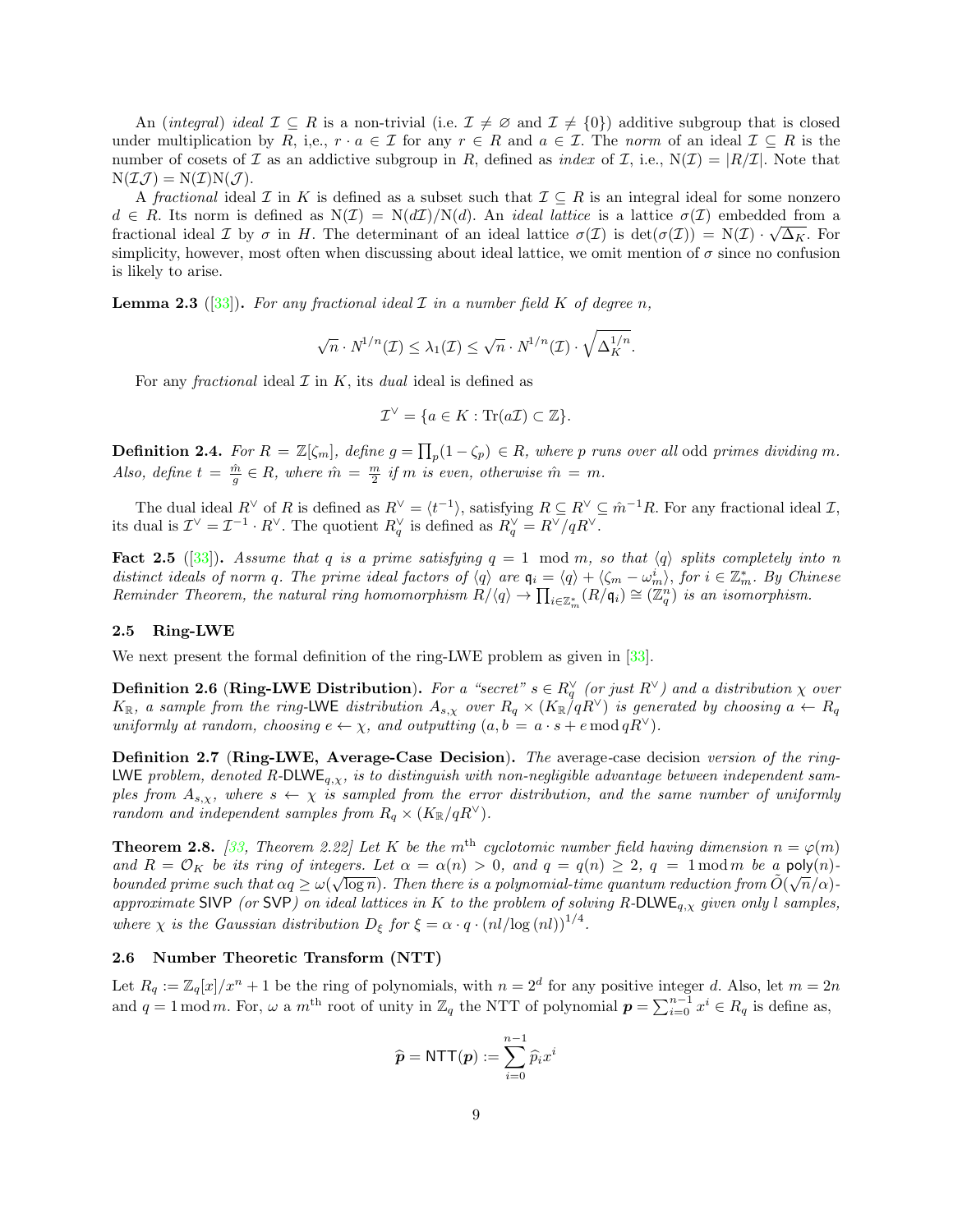where the NTT coefficients  $\hat{p}_i$  are defined as:  $\hat{p}_i = \sum_{j=0}^{n-1} p_j \omega^{j(2i+1)}$ .

The function  $NTT^{-1}$  is the inverse of function NTT, defined as

$$
\boldsymbol{p} = \textsf{NTT}^{-1}(\widehat{\boldsymbol{p}}) := \sum_{i=0}^{n-1} p_i x^i
$$

where the NTT inverse coefficients  $p_i$  are defined as:  $p_i = n^{-1} \sum_{j=0}^{n-1} \hat{p}_j \omega^{i(2j+1)}$ .<br>We now present the definitions of min entropy and average min entropy.

We next present the definitions of min-entropy and average min-entropy.

#### 2.7 Min-Entropy and Average Min-Entropy

**Definition 2.9** (Min-Entropy). A random variable X has min-entropy k, denoted  $H_{\infty}(X) = k$ , if

$$
\max_x \Pr[X = x] = 2^{-k}.
$$

**Definition 2.10** (Average Min-Entropy). Let  $(X, Z)$  be a pair of random variables. The average min entropy of X conditioned on Z is

$$
\tilde{H}_{\infty}(X \mid Z) \stackrel{def}{=} -\log E_{z \leftarrow Z} \max_{x} \Pr[X = x \mid Z = z].
$$

**Lemma 2.11** ([\[24\]](#page-26-23)). For any  $\delta > 0$ ,  $H_{\infty}(X | Z = z)$  is at least  $\tilde{H}_{\infty}(X | Z) - \log(1/\delta)$  with probability at least  $1 - \delta$  over the choice of z.

## <span id="page-9-0"></span>3 Partial Key Exposure Attack on NTT

## 3.1 Reconstructing the secret given  $(\alpha \mod 8)$  leakage.

Recall that the secret key s is represented as a degree  $n-1$  polynomial  $s(x) = s_0 + s_1 \cdot x + \ldots + s_{n-1} \cdot x^{n-1}$ , where  $s(x) \in \mathbb{Z}_q[x]/x^n + 1$ , n is power of two and  $q \equiv 1 \mod 2n$ . Let  $\omega$  be a 2n-th primitive root in  $\mathbb{Z}_q$ , i.e.  $\omega^{2n} \equiv 1 \mod q$ . Then the NTT transform is obtained by evaluating  $s(x) \mod q$  at the powers  $\omega^1, \omega^3, \ldots, \omega^{2n-1}$ . Specifically,  $\hat{s}(x) = \text{NTT}(s(x)) = \langle s(\omega^1) \bmod q, s(\omega^3) \bmod q, \ldots, s(\omega^{2n-1}) \bmod q \rangle$ . For  $n' \in \{1, 2, 4, 8, \ldots, n\}$  and  $\alpha \in \mathbb{Z}_{2n'}^*$ , let  $s_u^{\alpha}(x)$  be the degree  $u = n/n'$  polynomial that is obtained by taking  $s(x)$  modulo  $x^{n/n'} - (\omega^{\alpha})^{n/n'}$ . As discussed earlier, we may assume WLOG that  $\alpha = 1$ . Therefore, we abbreviate notation and write  $s_u$ , instead of  $s_u^1$ .

We consider attacks in which the adversary obtains as leakage all coordinates i of  $\hat{\mathbf{s}}(x)$  such that  $i \equiv$ 1 mod  $2n'$  such that  $n' \in \{1, 2, 4, 8, \ldots, n\}.$ 

For  $i \in [n']$ , the *i*-th coefficient of  $s_u(x)$ , i.e.  $s_{u,i}$  is equal to

$$
s_i + \omega^u \cdot s_{i+u} + \omega^{2 \cdot u} \cdot s_{i+2 \cdot u} + \ldots + \omega^{(n'-1) \cdot u} \cdot s_{i+(n'-1) \cdot u}
$$

Note that the coefficients of  $s$  can be partitioned into  $u$  groups of  $n'$ , forming independent linear systems, each with  $n'$  variables and one equation. Specifically, given only the leakage, the set of feasible secret keys is a cartesian product  $S_1 \times \cdots \times S_u$ , where for  $i \in [u]$ , the set  $S_i$  is the set of vectors  $\{s_i, s_{i+u}, s_{i+2u}, \ldots, s_{i+(n'-1)u}\}$ that satisfy the  $i$ -th linear system:

$$
\[1 \omega^u \omega^{2 \cdot u} \cdots \omega^{(n'-1) \cdot u}\] \cdot \begin{bmatrix} s_i \\ s_{i+u} \\ s_{i+2 \cdot u} \\ \vdots \\ s_{i+(n'-1) \cdot u} \end{bmatrix} = [s_{u,i}]
$$

Since the linear systems are independent, we can find the "most likely" secret key, given the leakage, by finding the "most likely" solution for each independent system. Since each system has only  $n'$  number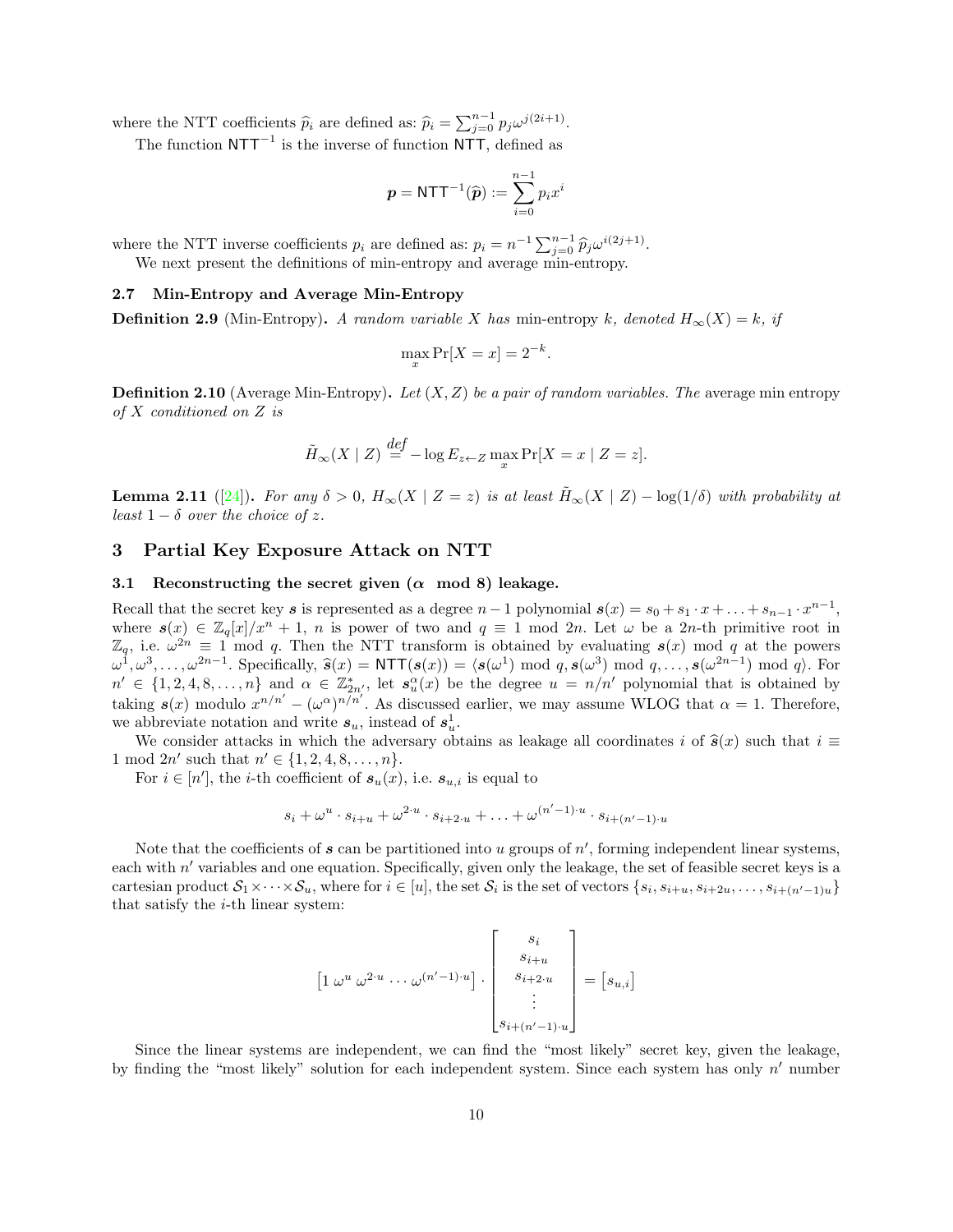of variables, there are at most  $q^{n'}$  candidate solutions. For  $n' = 4$ , we can enumerate over all  $q^4 = 12289^4$ possible vectors to find those that satisfy the constraint and then find the "most likely" solution (in fact, we use a meet-in-the-middle approach to reduce the number of candidate solutions, and speed up the attack). When the distribution over secret keys is Gaussian, the "most likely" solution is the one with the smallest norm. Since we are using a binomial distribution, we calculate the exact probability of each solution (using a table of values) under the binomial distribution and pick the one with highest probability.

Unfortunately, simply choosing the candidate secret  $s$  to be the one composed of the most likely solution of each system will almost never give the correct answer. Consider that the most likely solution is correct with probability 0.7 even in this case the success probability of recovering the full secret by correctly guessing 128 systems is  $0.7^{128} = 1.48^{-18}\%$ . Moreover, the above attack has not leveraged the fact that, in addition to leakage on s, we are also provided with RLWE instances! In the following, we describe an improved approach for guessing the secret key, that leverages the fact that we get to see multiple RLWE instances of the form  $(a, a \cdot s + e = u).$ 

First, we note that in NTT transform notation the equation  $\hat{a} \cdot \hat{s} + \hat{e} = \hat{u}$  holds component-wise. Therefore, given leakage on certain coordinates of  $\hat{s}$ , we can solve for the corresponding coordinates of  $\hat{e}$ , assuming that the corresponding coordinates of  $\hat{a}$  are invertible in  $\mathbb{Z}_q$  (which occurs with high probability for random  $\hat{a}$ ). We also get to see multiple RLWE instances (which we write in matrix notation) as  $(A^1, A^1 s + e^1 = a^1)$ <br> $(A^t, A^t s + e^t - a^t)$ . Thus, given lookage on coordinates of  $\hat{a}$ , we can learn all the corresponding  $u^1$ , ...,  $(A^t, A^t s + e^t = u^t)$ . Thus, given leakage on coordinates of  $\hat{s}$ , we can learn all the corresponding<br>coordinates of  $\hat{s}^i$ , for  $i \in [t]$ . Note that the previews mathed for finding mest likely solutions for coordinates of  $\hat{\mathbf{e}}^i$ , for  $i \in [t]$ . Note that the previous method for finding most likely solutions for the systems of counting (which was described in terms of the BLWE second a), son work equally well for each  $\$ of equations (which was described in terms of the RLWE secret  $s$ ), can work equally well for each  $e^t$ , since it is sampled from the same distribution as s.

Now, our goal will be to carefully choose which sets of variables (from all possible sets of variables in  $e^1, \ldots, e^t$  to make a guess on so that the following are satisfied: (1) In total, we guess at least u number of n'-variable sets of coordinates from  $e^1, \ldots, e^t$ ; (2) With high probability all our guesses are correct. To see why (1) and (2) allow us to recover the secret, observe that if our guess for the *i*-th variable set of some  $e^{j}$  is correct (denoted  $e^{j,i}$ ), we learn the following linear system of n' equations and n variables  $(A_j^i \cdot s = u^i - e^{j,i})$ , where  $A_j^i$  is the submatrix of  $A_j$  consisting of n' rows corresponding to the *i*-th variable set of  $e^j$  and  $u^i$  is the vector of corresponding positions of  $u$ . So assuming (1) and (2) hold, we can learn u noiseless systems of n' linear equations, each with  $n = u \cdot n'$  number of variables. Ultimately, we now have a linear system of n variables and n equations, which we can then solve to obtain the candidate  $s$ . We must now argue that (1) and (2) hold with high probability.

In order to ensure (2), we only guess the value of  $e_i^j$  when we have "high confidence" in the "most likely" solution. Specifically, for each  $(i, j)$ , we want to know when the "most likely" solution to the system

$$
\begin{bmatrix} 1 \omega^u \omega^{2 \cdot u} \cdots \omega^{(n'-1) \cdot u} \end{bmatrix} \cdot \begin{bmatrix} e_i^j \\ e_{i+u}^j \\ e_{i+2 \cdot u}^j \\ \vdots \\ e_{i+(n'-1) \cdot u}^j \end{bmatrix} = \begin{bmatrix} e_{u,i}^j \end{bmatrix}
$$

has probability at least, say 0.98, of being the correct solution. To do this, we enumerate over all solutions and calculate the probability of the "most likely" solutions  $e_i^{*,j} := (e_i^{*,j}, e_{i+u}^{*,j}, \ldots, e_{i+(n'-1)u}^{*,j})$  as the ratio of the probability of  $e^{*,j}$  over the sum of the probabilities of all solutions. If the ratio is larger than, say 0.98, then we choose to guess this value of  $e_i^{*,j}$ . Otherwise, we discard it. Thus, our probability of all guesses being correct is  $0.98^u = 0.98^{n/n'}$ . For  $n = 1024$  and  $n' = 4$ , this means that we expect the attack to succeed with probability approx. 0.57%.

Moreover, while computing the exact probability can be relatively computationally intensive, we develop a heuristic that performs nearly as well and is much faster. Specifically, we transform finding the "most likely" solution to the system above to a CVP problem over a  $n'$ -dimensional lattice. We then calculate the probability of the solution under the binomial distribution and set some threshold th. If the probability of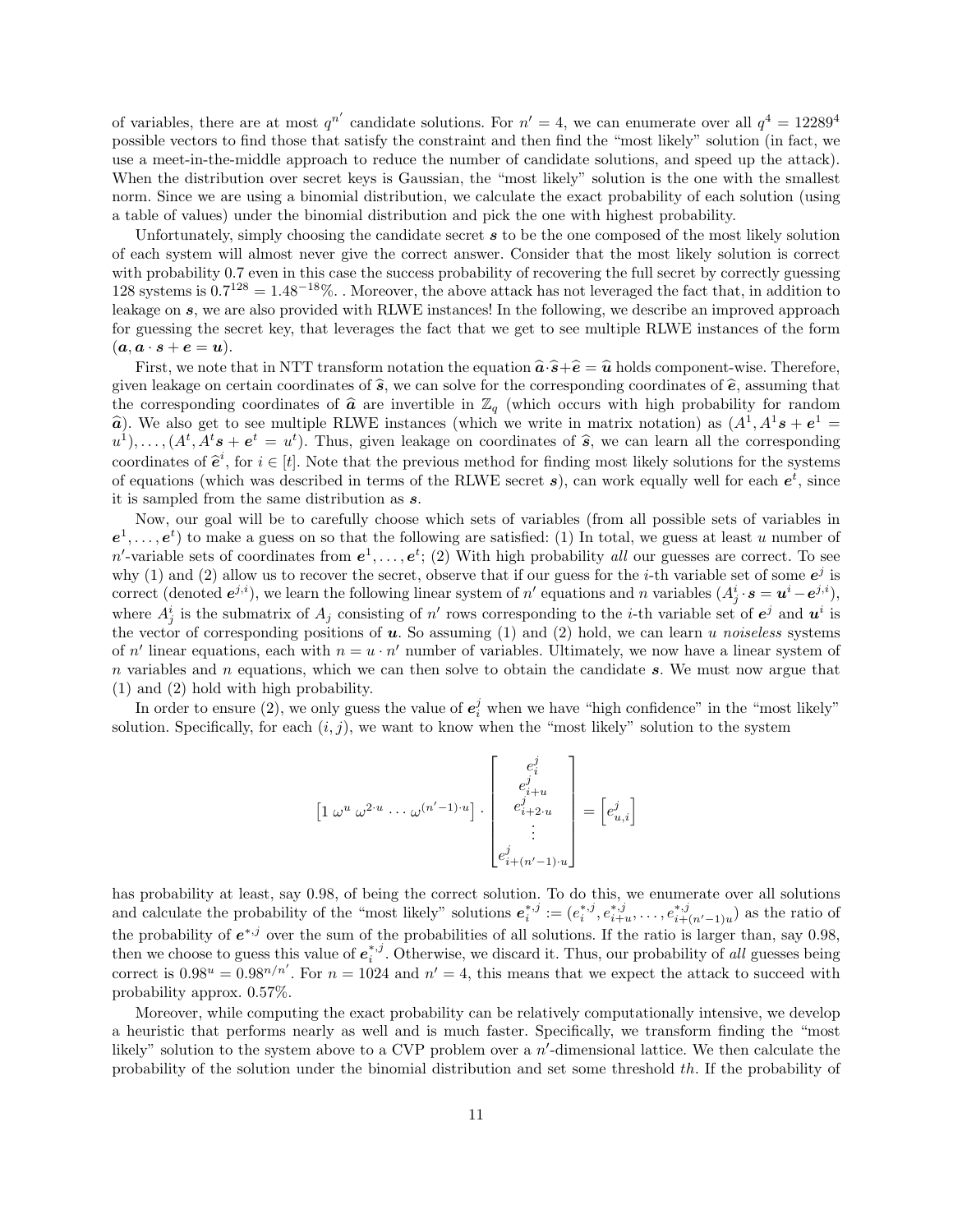the solution is above the threshold we keep it, if not we discard it. Experimentally, we show that by setting the threshold correctly, we can still achieve confidence of approximately 0.98.

Our experiments also show that a fairly small number of LWE instances allows for (1) to hold as well. Specifically, for  $n = 1024$ ,  $q = 12289$ ,  $\chi = \Psi_{16}$ ,  $n' = 4$ , we show that the "most likely" solutions for approx. 3% of the linear systems will have "high confidence" of at least 0.98. Thus, we expect around 33 RLWE instances to be sufficient in order to obtain 256 number of systems of 4 equations, for which each is correct with confidence at least 0.98.

Thus far we focused only on guessing sets of variables from the error terms of the RLWE instances; we extend our attack to guess sets of variables from the RLWE secret as well. Specifically, if a candidate solution for the *i*-th system, corresponding to the *i*-th set of u coordinates of the RLWE secret has "high confidence" we can fix those variables to the candidate solution and thus reduce the total number of variables in the final system as described in the following: Let  $s_i^* := (s_i^*, s_{i+u}^*, \ldots, s_{i+(n'-1)u}^*)$  denote a candidate solution to the *i*-th system that has high confidence. Now, consider each RLWE sample  $(A^{j}, A^{j} s + e^{j} = u^{j}$ . We denote by  $A^{*,j}$  the submatrix obtained by deleting the columns  $\{i, i+u, \ldots, i+(n'-1)u\}$  from  $A^j$ . Let  $A^{j,\ell}$  denote the  $\ell$ -th column of matrix  $A^j$  then we update the solution  $u^j$  to be  $u^{*,j} := u^j - (A^{j,i} \cdot s_i^* + A^{j,i+u} \cdot s_{i+u}^* + \ldots + A^{j+1} \cdot s_i^*)$  $A^{j,i+(n'-1)u} \cdot s_{i+(n'-1)u}^*$ ). If we obtain multiple high confidence candidate for sets of variables of s, assume  $k$  of them, the above procedure can be done for each of them, reducing the total number of variables in the final system from *n* to  $n - n' \cdot k$ .

|      | Confidence Expected Number of RLWE Instance Expected Success Probability |                       |
|------|--------------------------------------------------------------------------|-----------------------|
| 0.98 |                                                                          | 0.5                   |
| 0.95 |                                                                          | $1.96 \times 10^{-4}$ |
| 0.90 |                                                                          | $1.9 \times 10^{-10}$ |

## 3.2 Reconstructing the secret given  $(\alpha, \alpha \cdot 7 \mod 16)$  leakage

As noted in the previous section, let  $s_u^{\alpha}(x)$  be the degree  $u = n/n'$  polynomial that is obtained by taking  $s(x)$  modulo  $x^{n/n'} - (\omega^{\alpha})^{n/n'}$ . We consider two polynomial  $s_u^{\alpha}(x)$  and  $s_u^{\alpha.7}(x)$ . We may assume WLOG,  $\alpha = 1$ . The *i*-th coefficient of  $s_u(x)$  and  $s_u^7(x)$  are as follows, respectively

$$
s_i + \omega^u \cdot s_{i+u} + \omega^{2 \cdot u} \cdot s_{i+2 \cdot u} + \dots + \omega^{(n'-1) \cdot u} \cdot s_{i+(n'-1) \cdot u}
$$
  

$$
s_i + \omega^{7 \cdot u} \cdot s_{i+u} + \omega^{7 \cdot 2 \cdot u} \cdot s_{i+2 \cdot u} + \dots + \omega^{7 \cdot (n'-1) \cdot u} \cdot s_{i+(n'-1) \cdot u}
$$

Similar to previous subsection we form the equation to solve the secret key as follows,

$$
\begin{bmatrix} 1 & \omega^u & \omega^{2\cdot u} & \cdots & \omega^{(n'-1)\cdot u} \\ 1 & \omega^{7\cdot u} & \omega^{7\cdot 2\cdot u} & \cdots & \omega^{7\cdot (n'-1)\cdot u} \end{bmatrix} \cdot \begin{bmatrix} s_i \\ s_{i+u} \\ s_{i+2\cdot u} \\ \vdots \\ s_{i+(n'-1)\cdot u} \end{bmatrix} = \begin{bmatrix} s_{u,i} \\ s_{u,i} \\ \vdots \end{bmatrix}
$$

For  $n' = 8$ , we should enumerate over  $q^8 = 12289^8$  possible vectors to find the "most likely" (in order to solve the above equation we use meet-in-the-middle approach). The "most likely" key candidate is the one with smallest norm.

Similar to previous section our goal is to carefully choose the answers with "high confidence" such that (1) In total, we guess at least u number of n'-variable sets from  $e^1, e^2, \ldots, e^{t_1}$  (2) With high probability all our guess are correct. We choose the candidate which has probability of at least 0.95 of being correct solution. The total probability of success for this case is  $0.95^u = 0.95^{n/n'}$ . For  $n = 1024$  and assuming  $n' = 8$ we have success probability of  $0.95^{128} = 0.14\%.$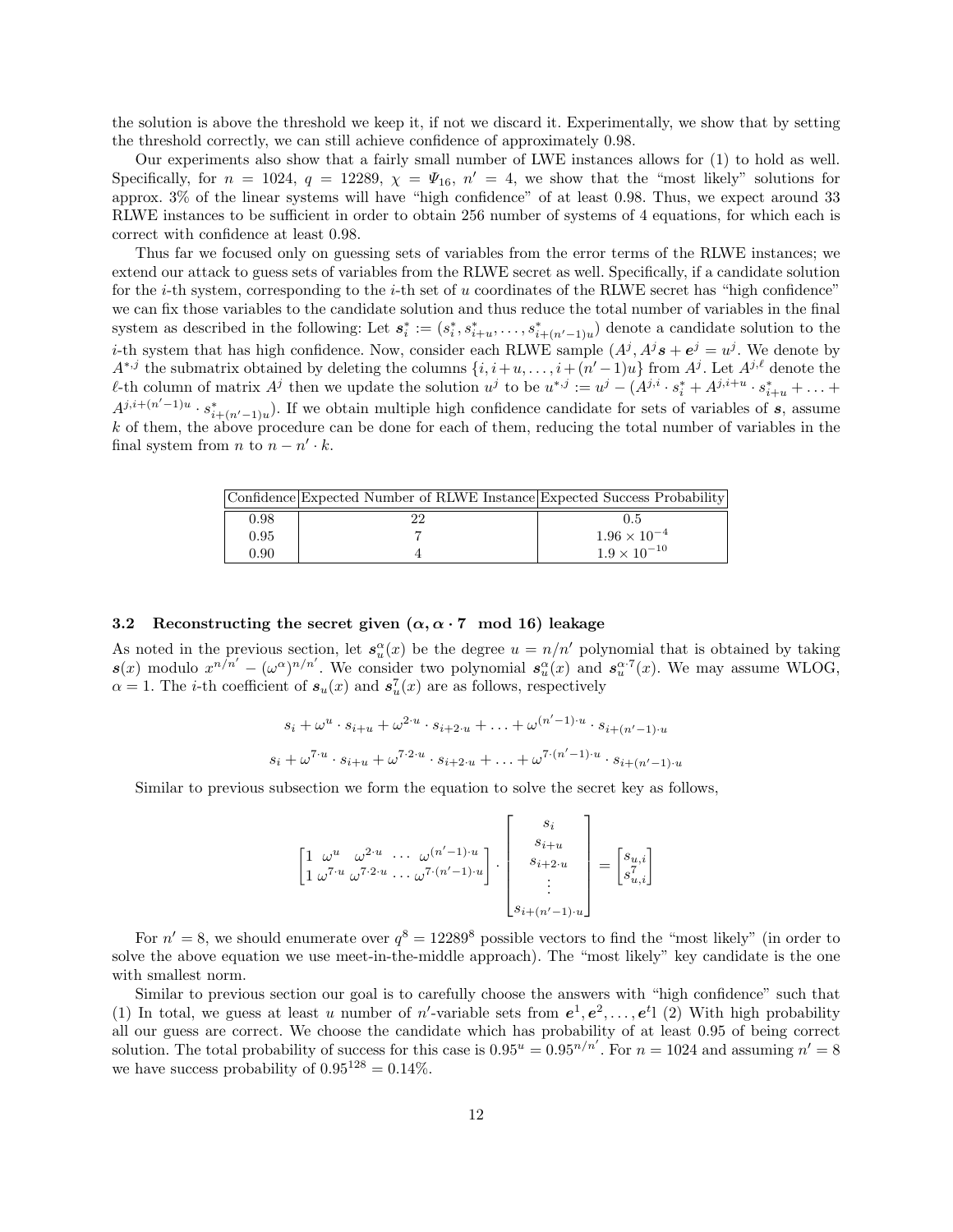As was mentioned in the previous subsection, we transform the computation of solutions with high confidence to a CVP problem over an n'-dimensional lattice. Experimentally, for  $n = 1024$ ,  $q = 12289$ ,  $\chi = \Psi_{16}$ ,  $n' = 8$ , we show that approx. 0.56% of the solutions have "high confidence" of at least 0.95. We expect to need 178 RLWE instance to be sufficient in order to obtain 128 number of systems of 8 equations, for which the confidence is at least 0.95.

The following table summarizes the estimates obtained by solving the CVP problem for 128000 systems of size 8.

|      | Confidence Expected Number of RLWE Instance Expected Success Probability |                        |
|------|--------------------------------------------------------------------------|------------------------|
| 0.98 | 1778                                                                     | 7.5324\%               |
| 0.95 | 178                                                                      | 0.1408\%               |
| 0.9  | 18                                                                       | $1.3 \times 10^{-6}\%$ |

#### 3.3 Difficulty of Reconstructing the secret given  $(\alpha \mod 16)$  leakage

Unfortunately, our techniques do not seem to extend to 1/8-fraction of leakage, leading us to conjecture that search-RLWE with leakage is hard for these parameters. Similar to previous section, let  $s_u^{\alpha}(x)$  be the degree  $u = n/n'$  polynomial that is obtained by taking  $s(x)$  modulo  $x^{n/n'} - (\omega^{\alpha})^{n/n'}$ . We assume WLOG,  $\alpha = 1$ . The  $i - th$  coefficient of  $s_u^{\alpha}(x)$  is equal to

$$
s_i + \omega^u \cdot s_{i+u} + \omega^{2\cdot u} \cdot s_{i+2\cdot u} + \ldots + \omega^{(n'-1)\cdot u} \cdot s_{i+(n'-1)\cdot u}
$$

Similar to the case  $(\alpha \mod 8)$ , to find key candidates the following equation should be solved

$$
\[1 \omega^u \omega^{2\cdot u} \cdots \omega^{(n'-1)\cdot u}\] \cdot \begin{bmatrix} s_i \\ s_{i+u} \\ s_{i+2\cdot u} \\ \vdots \\ s_{i+(n'-1)\cdot u} \end{bmatrix} = [s_{u,i}]
$$

For  $n' = 8$ , we can enumerate over all  $q^8 = 12289^8$  possible vectors to find those that satisfy the constraint. In order to perform this enumeration efficiently, a meet-in-the-middle approach is used. Similar to the previous section we would like to guess the solution in cases in which we have "high confidence". For the case of  $n' = 8$ , however, we experimentally found that the probability of the most probable solution was always less than 0.12. This means that we cannot hope to obtain a sufficient number of noiseless linear constraints on the secret s. In particular, with at most 0.12 confidence, we expect the probability of success of our attack to be at most  $0.12^{n/n'} = 1.36 \times 10^{-116}$ , which is clearly negligible.

## <span id="page-12-0"></span>3.4 Experimental Results

We wish to highlight that in agreement to our estimates we were able to successfully recover the entire RLWE secret for various dimensions as listed in Table [1.](#page-13-0) Specifically we were able to recover an entire secret key for  $n = 1024$ ,  $q = 12289$  and  $\chi = \psi_{16}$  for leakage patterns (1,7) mod 16 in roughly 15 hours and for  $n = 1024$ ,  $q = 12289$  and  $\chi = \psi_{16}$  and leakage pattern (1, 15) mod 16 in about 1 hour 17 minutes.

The experiments were run using a MacBook Pro with 2.6 GHz Intel Core i5 processor, 16 GB 1600 MHz DDR3 memory, with a python script running 4 parallel processes and using Sage version 8.1

<span id="page-12-1"></span>In the following table, n is the dimension of RLWE instance,  $S$  is the set of indices that we leak (e.g. 1mod16, N is the Number of RLWE Instance that were required to recover the key and  $p$  is the Expected Success Probability.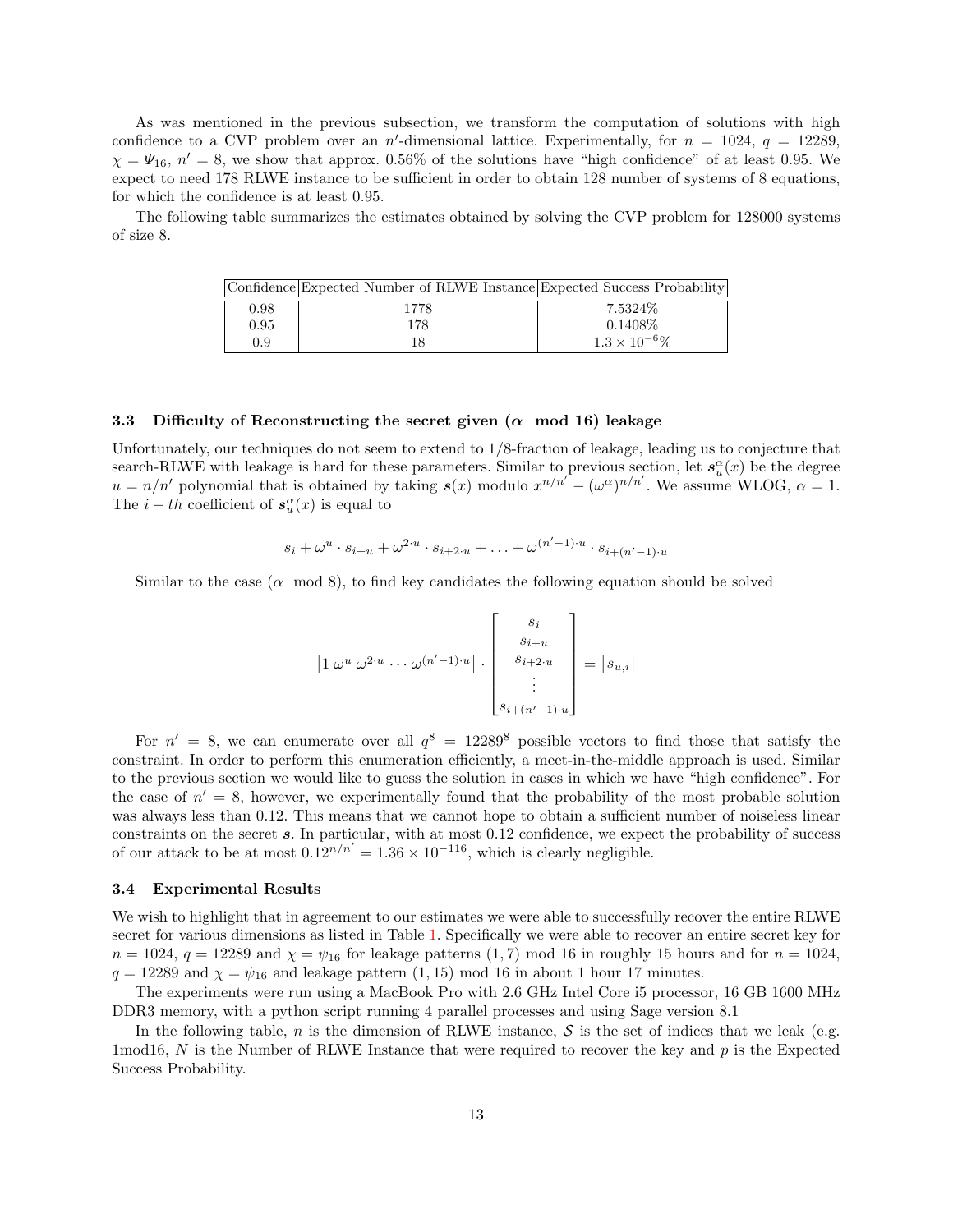| $\boldsymbol{n}$ | S             | Confidence |     |                 |
|------------------|---------------|------------|-----|-----------------|
|                  | $256$   1, 15 | 0.95       |     | 125   19.3711\% |
| 512              | 1.7           | 0.95       |     | 178 3.7524\%    |
| $1024 \mid 1,7$  |               | 0.98       |     | 1929 7.5324\%   |
|                  | 1024 1,15     | 0.95       | 170 | 0.1408%         |
| 1024             | 1.9           | 0.98       | 22  | 0.5%            |

Table 1: Expected Success Probability of our Attack

# <span id="page-13-0"></span>4 Search and Decisional RLWE with Leakage

In this section we define the search and decisional ring-LWE problem with structured leakage on the secret key (i.e. partial key exposure). The definition is similar to the definition [2.7.](#page-8-0)

Ring elements (polynomials) **p** are stored as a vector of their coefficients  $(p_0, \ldots, p_{n-1})$ . For  $p \in R_q$  we denote  $\hat{\mathbf{p}} := \text{NTT}(\mathbf{p}) := (\mathbf{p}(\omega^1), \mathbf{p}(\omega^3), \dots, \mathbf{p}(\omega^{2n-1}))$ , where  $\omega$  is a 2n-th primitive root of unity in  $\mathbb{Z}_q$  (which exists since q is prime and  $q \equiv 1 \mod 2n$ , and  $p(\omega^i)$  for  $i \in \mathbb{Z}_{2n}^*$  denotes evaluation of the polynomial p at  $\omega^i$ . Note that  $\widehat{p}$  is indexed by the set  $\mathbb{Z}_{2n}^*$ .

Definition 4.1 (Ring-LWE, Search with Leakage). The search version of the ring-LWE problem with leakage, denoted R-SLWE<sub>q, $\psi$ , $n',S$ , is parameterized by  $(n' \in \{1,2,4,8,\ldots n\}, \mathcal{S} \subseteq \mathbb{Z}_{2n'}^*)$ . The experiment</sub> chooses  $s \leftarrow \chi$ , where  $s = \text{NTT}^{-1}(\hat{s})$ . The goal of the adversary is to recover s, given independent samples from the distribution  $D_{real,n',\mathcal{S}}$ , which outputs  $(\widehat{a}, \widehat{a} \cdot \widehat{s} + \widehat{e}, [\widehat{s_i}]_{i \equiv \alpha \bmod 2n'} | \forall \alpha \in \mathcal{S})$  where  $a, e$  are obtained from  $A_{s,\psi}$  as described in definition [2.6.](#page-8-1)

Definition 4.2 (Ring-LWE, Decision with Leakage). The decision version of the ring-LWE problem with leakage, denoted R-DLWE<sub>q, $\psi$ , $n',S$ , is parameterized by  $(n' \in \{1,2,4,8,...n\}, \mathcal{S} \subseteq \mathbb{Z}_{2n'}^*)$ . The</sub> experiment chooses  $s \leftarrow \chi$ , where  $s = \text{NTT}^{-1}(\hat{s})$ . The goal of the adversary is to distinguish be-<br>typen independent complex from the distributions  $D$ , we can  $D$ , we where  $D$  is a culturate tween independent samples from the distributions  $D_{real,n',S}$  and  $D_{sim,n',S}$ , where  $D_{real,n',S}$  outputs  $\left(\widehat{a}, \widehat{a} \cdot \widehat{s} + \widehat{e}, [\widehat{s}_i]_{i \equiv \alpha \bmod 2n'} | \forall \alpha \in \mathcal{S} \right)$  where  $a, e$  are obtained from  $A_{s,\psi}$  as described in definition [2.6.](#page-8-1) And the  $D_{sim,n',\mathcal{S}}$  outputs  $(\widehat{a}, \widehat{u}, [\widehat{s}_i]_{i \equiv \alpha \bmod 2n'} | \forall \alpha \in \mathcal{S})$  where  $a, e$  are obtained from  $A_{s,\psi}$  as described in Definition [2.6,](#page-8-1)and

$$
\widehat{u_i} = \widehat{a_i} \cdot \widehat{s_i} + \widehat{e_i} \quad |i \equiv \alpha \mod{2n'} \,\forall \alpha \in S
$$

and

$$
\widehat{u_i} \leftarrow \mathbb{Z}_q
$$

chosen uniformly random, otherwise.

Note that in the above definitions, the adversary can receive the leakage  $[\hat{e}_i]_{i \equiv \alpha \mod 2n'}$   $|\forall \alpha \in S$  for each error vector as well, since given  $\hat{a}$  and  $[\hat{s}_i]_{i=\alpha \bmod 2n'|\forall \alpha \in S}$ , the adversary can derive  $[\hat{e}_i]_{i=\alpha \bmod 2n'|\forall \alpha \in S}$ .

Also note that if decisional RLWE with leakage parameterized by  $(n', \mathcal{S})$  as above is hard for randomly distributed  $\hat{a}$ , then it is also hard for  $\hat{a}$  that is arbitrarily distributed in positions i such that  $i \equiv \alpha$  mod  $2n'$ ,  $\alpha \in \mathcal{S}$  and randomly distributed elsewhere. This is because given an RLWE instance wit  $(\hat{a}, \hat{u}, [\hat{s}_i]_{i \equiv \alpha \mod 2n' \mid \forall \alpha \in S})$ , for  $i \equiv \alpha \mod 2n'$ ,  $\alpha \in S$  one can change the instance from  $\hat{a}_i$  to  $\hat{a}'_i$  by adding  $(\hat{a}'_i - \hat{a}_i) \cdot \hat{s}_i$  from the *i*-th coordinate of  $\hat{a}$ .<br>When  $S = \{ \alpha \}$  consists of a single elements

When  $S = {\alpha}$  consists of a single element, we abuse notation and write the Leaky-RLWE parameters as  $(n', \alpha)$ .

We present a search to decision reduction in Section [5.](#page-13-1)

## <span id="page-13-1"></span>5 Search to Decision Reduction With Leakage

For a polynomial  $v \in R_q$ , recall that  $\hat{v}$  denotes the NTT representation of v, where  $\hat{v}$  is indexed by the set  $\mathbb{Z}_{2n}^*$ , so  $\hat{\mathbf{v}} = \hat{v}_1, \hat{v}_3, \dots, \hat{v}_{2n-1}$ , where  $\hat{v}_i := \mathbf{v}(\omega^i)$  for  $i \in \mathbb{Z}_{2n}^*$  and  $\omega$  is  $2n$ -th root of unity in  $\mathbb{Z}_q$ . We state the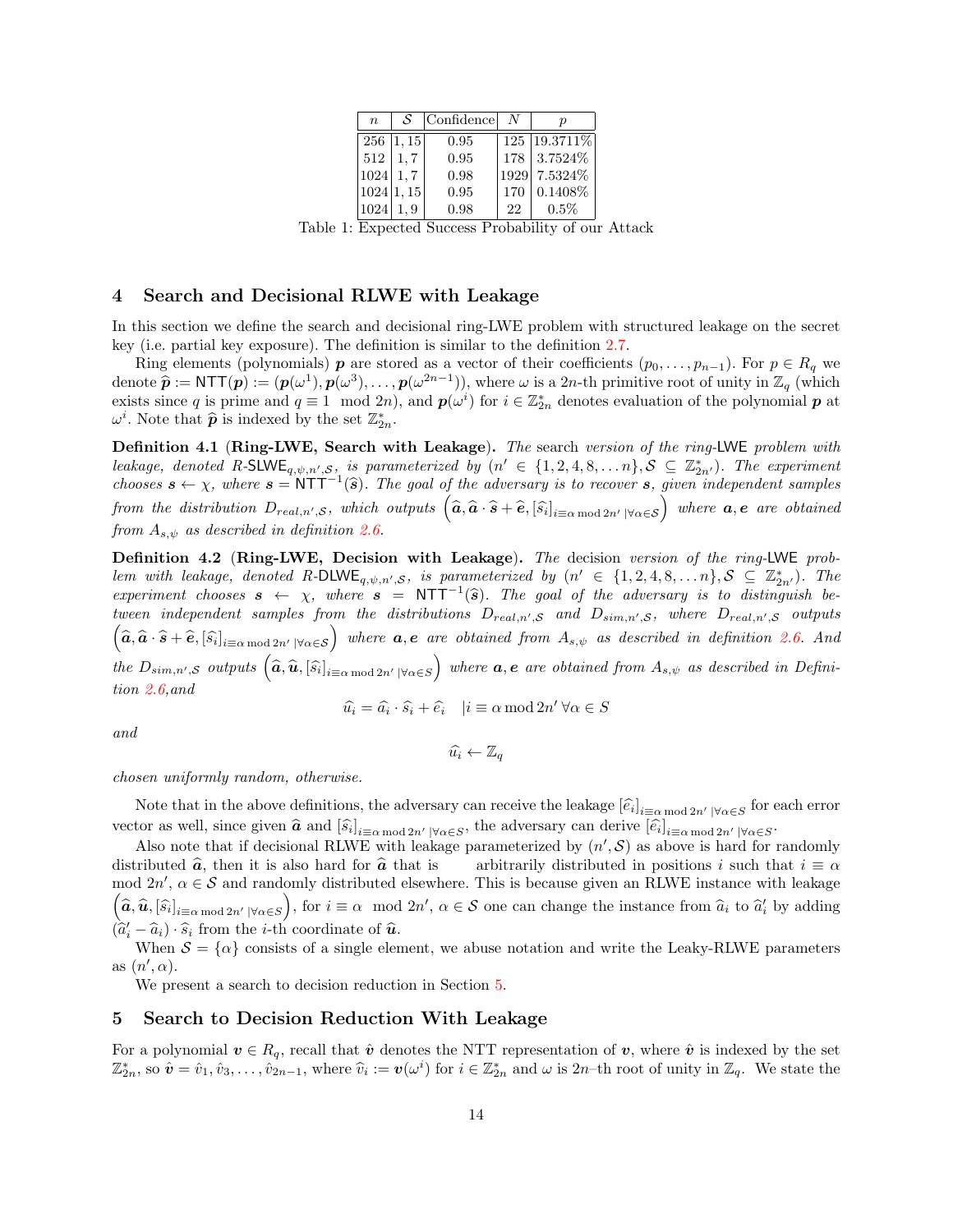new definitions and theorems sometimes in terms of  $\hat{a}, \hat{s}, \hat{e}$  instead of  $a, s, e$  since the leakage we consider is on the NTT transform which is used for efficient computations. Note that this is equivalent to considering  $a, s, e$  as NTT is efficiently invertible.

Let  $\phi_{i\to j}$  be the automorphism that maps  $\hat{\boldsymbol{v}}$  to  $\hat{\boldsymbol{v}}'$  such that  $\boldsymbol{v}(\omega^i) = \boldsymbol{v}'(\omega^j)$ .  $\phi_{i\to j}$  induces a permutation on the elements of  $\hat{v}$ , denoted  $\rho_{i\to j}$ . Specifically,  $\phi_{i\to j}(\hat{v})$  maps  $\hat{v}_{\ell}$  to  $\hat{v}_{\rho_{i\to j}(\ell)}$  for  $i, j, \ell \in \mathbb{Z}_{2n}^*$ .

**Fact 5.1.** If  $i \equiv \alpha \mod 2n'$ ,  $j \equiv \beta \mod 2n'$ , and  $\ell \equiv \gamma \mod 2n'$  then  $\rho_{i \to j}(\ell) \equiv \alpha^{-1} \gamma \beta \mod 2n'$ .

The following theorem follows straightforwardly from [\[31](#page-26-24)[,30\]](#page-26-25).

Theorem 5.2 (Existence of Basic Attack). If, for any  $(n', S \subseteq \mathbb{Z}_{2n'}^*)$  adversary A running in time T distinguishes  $D_{real,S,n'}$  from  $D_{sim,S,n'}$  with probability  $1/T$ , then is some index j such that  $j \neq \alpha' \mod n$ for all  $a' \in S$  and an attack "Basic Attack" that learns NTT coordinate  $\hat{s}_j$  with probability  $1-1/\text{poly}(n)$  and takes time  $\mathsf{poly}(n) \cdot T^2$ .

Attack 1: On input RLWE instance  $(\hat{a}, \hat{u})$ , index  $j \in \mathbb{Z}_{2n}^*$ , where  $j \equiv b \mod 2n'$ , leakage  $[\hat{s}_i]_{i\equiv 1 \mod 2n'}$ , and adversary A running in time T that distinguishes on index j with probability  $1/T$ :

- 1. Set  $\hat{\boldsymbol{a}}^1:=\hat{\boldsymbol{a}}, \hat{\boldsymbol{u}}^1:=\hat{\boldsymbol{u}}, \, [\hat{s}^r_i:=\hat{s}_i]_{i\equiv 1 \mod 2n^\prime}.$
- 2. Loop invariant: at the beginning of the outer loop, adversary always knows  $[\hat{s}_i^r]_{i\equiv 1 \mod 2n'}$  .
- 3. For  $r \in [n'/2]$ , For each j' such that  $j' \equiv j \mod 2n'$ : (a) Run the Basic Attack with RLWE instance  $(\hat{a} := \phi_{j' \to j}(\hat{a}^r), \hat{u} := \phi_{j' \to j}(\hat{u}^r))$ , leakage set  $[\hat{s}_i := \hat{s}_{\rho_{j' \to j}(i)}^r]_{i \equiv 1 \mod 2n'}$  to recover  $\hat{s}_{j'}^r$ . Note that all these values of  $\hat{s}_{\rho_{j' \to j}}^r(i)$  are known: If  $i \equiv 1 \mod 2n'$  then  $\rho_{j' \to j}(i) \equiv 1 \mod 2n'$ , since  $j \equiv j' \mod 2n'$ .
- 4. Note that at the end of the inner loop, (w.h.p.) all  $\hat{s}_{j'}^r$  such that  $j' \equiv b \mod 2n'$  are known.
- 5. Choose an  $\ell \in \mathbb{Z}_{2n}^*$  such that  $\ell \equiv b^2 \mod 2n'$ . Set  $\hat{\boldsymbol{a}}^{r+1} := \phi_{\ell \to j}(\hat{\boldsymbol{a}}^r)$  and  $\hat{\boldsymbol{u}}^{r+1} := \phi_{\ell \to j}(\hat{\boldsymbol{u}}^r)$ . Note that the adversary now knows  $[\hat{s}_i^{r+1}]_{i\equiv 1 \mod 2n'}$ , since all elements  $\hat{s}_{i'}^r$  such that  $i' \equiv b \mod 2n'$ are now in position  $\hat{s}_i^{r+1}$  such that  $i \equiv 1 \mod 2n'$ .

At the end of the execution, the adversary learns all values  $s_i$  such that  $i \equiv b^r \mod 2n'$  and  $r \in [n'/2]$ .

For parameter  $n'$ , let  $T_{n'}$  denote the time it takes to solve search-RLWE, under leakage attack parameterized by  $(n', \alpha = 1)$ .

Assuming  $2^{O(n^{\epsilon})}$  sub-exponential hardness of LWE, fix some  $\epsilon'$ . Let  $n^*$  be the minimum element in the set S, where  $S := \{n' \in \{2, 4, 8, \ldots, n\} \mid T_{n'} \in 2^{O(n^{\epsilon'})}\}\.$  Note that it must be the case that  $T_{n^*} > 2 \cdot T_{n^*/2}$ .

Recall that, we use the notation  $\approx_{t(n),p(n)}$  to indicate that adversaries running in time  $t(n)$  can distinguish two distributions with probability at most  $p(n)$ .

**Theorem 5.3.** Assume  $n^* > 4$ , then one of the following must hold:

 $-D_{real,n^*,\{\alpha\}} \approx_{t(n),p(n)} D_{sim,n^*,\{\alpha\}} O R$ 

- Dreal,n∗,{α,(n∗−1)·α} ≈t(n),p(n) Dsim,n∗,{α,(n∗−1)·α} OR
- $D_{real,n^*,\{\alpha,(2n^*-1)\alpha\}} \approx_{t(n),p(n)} D_{sim,n^*,\{\alpha,(2n^*-1)\alpha\}}.$

where,  $t(n) = \sqrt{T_{n^*}}$ /poly $(n) = p(n)$ 

*Proof.* As discussed above, due to the automorphisms, we can assume WLOG that  $\alpha = 1$ . Assume  $D_{real,n^*,\{1\}} \not\approx \sqrt{T_{n^*}}$ /poly $(n)$ ,poly $(n)/\sqrt{T_{n^*}} D_{sim,n^*,\{1\}}$ . Then there must be an adversary A running in time  $\overline{T_{n^*}}$ /poly $(n)$ , that distinguishes on index  $j \in \mathbb{Z}_{2n}^*$ , where  $j \equiv b \mod 2n'$  with probability at least poly $(n)/\sqrt{T_{n^*}}.$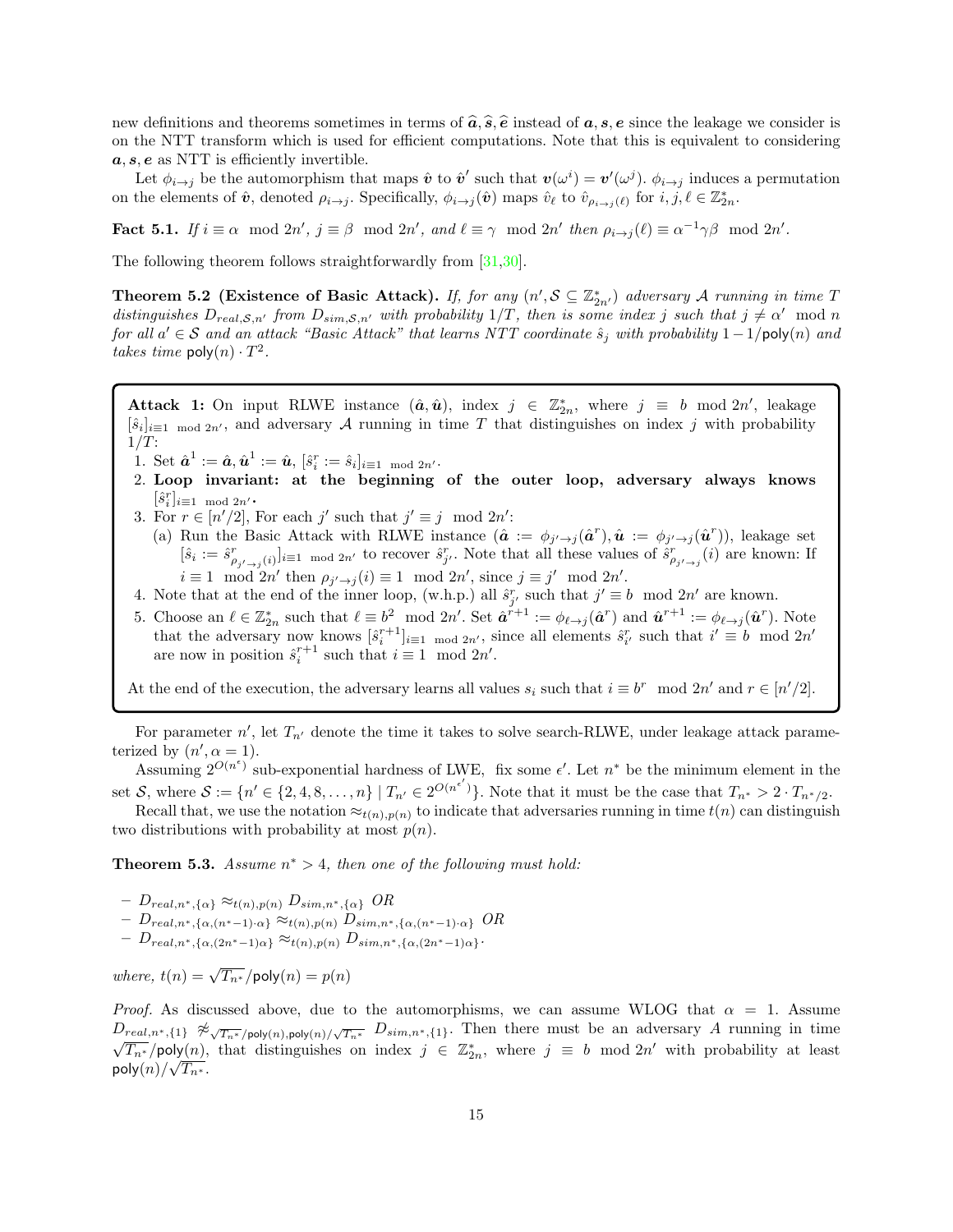Case 1: b is such that  $b^r \equiv n^* + 1 \mod 2n^*$  for some  $r \in [n^*/2]$ . In this case, we can use Attack 1 to recover the positions i such that  $i \equiv n^* + 1 \mod 2n^*$  (w.h.p.) in time  $\mathsf{poly}(n) \cdot T_{n^*}/4\mathsf{poly}(n)$ . Now we can run the attack that takes as input  $[\hat{s}_i]_{i=1 \mod n^*}$  and recovers all of  $\hat{s}$ . By assumption, this attack runs in time  $T_{n^*/2} < T_{n^*/2}$ . Thus, we can to recover the whole  $\hat{s}$  in time  $\text{poly}(n) \cdot T_{n^*/2}$   $\text{poly}(n) + T_{n^*/2} < T_{n^*/2}$ which is a contradiction.

By properties of the group  $\mathbb{Z}_{2n^*}^*$ , where  $n^*$  is a power of two, for all  $b \in \mathbb{Z}_{2n^*}^* \setminus \{n^* - 1, 2n^* - 1\}$ , it is the case that  $b^r \equiv n^*+1 \mod 2n^*$  for some  $r \in [n^*/2]$ . Thus, Case 1 holds for all  $b \in \mathbb{Z}_{2n^*}^* \setminus \{n^*-1, 2n^*-1\}$ .

- **Case 2:**  $b = n^* 1$ . In this case, we can use Attack 1 to recover the positions i such that  $i \equiv n^* 1$ mod  $2n^*$  (w.h.p.) in time  $\mathsf{poly}(n) \cdot T_{n^*}/4 \mathsf{poly}(n)$ . Assume  $D_{real,n^*,\{1,(n^*-1)\}} \not\approx_{\sqrt{T_{n^*}}/\mathsf{poly}(n),\sqrt{T_{n^*}}/\mathsf{poly}(n)}$ <br>  $D_{sim,n^*,\{1,(n^*-1)\}}$ , then there must be some adversary  $\mathcal{A}'$  that distinguishes on index  $j' \in \mathbb{$  $j' \equiv b' \in \mathbb{Z}_{2n^*}^* \setminus \{1, n^* - 1\}.$  We can combine this with the previous attack as follows:
	- **Case 2(a):**  $b' \in \mathbb{Z}_{2n^*}^* \setminus \{1, n^* 1, 2n^* 1\}$ . Due to essentially the same argument as before, we can (w.h.p.) learn all  $[\hat{s}_i]_{i \equiv (b')^r \mod 2n^*}$  for  $r \in [n^*/2]$  in time  $\mathsf{poly}(n) \cdot T_{n^*}/2\mathsf{poly}(n)$  and then apply the same argument as above.

Specifically, given the initial leakage  $[\hat{s}_i^1]_{i=1 \mod 2n^*}$ , the attack will first learn  $[\hat{s}_i^1]_{i=n^*-1 \mod 2n^*}$ , then learn  $[\hat{s}_i^1]_{i \equiv b' \mod 2n^*}$ , then, for some  $(j, j')$  such that  $j \equiv b' \mod 2n^*$  and  $j' \equiv 1 \mod 2n^*$ , apply automorphism  $\phi_{j\to j'}$  to get  $\hat{s}^2$ , learn  $[\hat{s}_i^2]_{i\equiv n^*-1 \mod 2n^*}$ , then learn  $[\hat{s}_i^2]_{i\equiv b' \mod 2n^*}$ , etc. thus ultimately learning  $[\hat{s}_i]_{i \equiv (b')^r \mod 2n^*}$  for  $r \in [n^*/2]$ . At this point, we will have  $[\hat{s}_i]_{i \equiv 1 \mod n^*}$  and thus can learn all of  $\hat{s}$  in additional time  $T_{n^*/2} < T_{n^*/2}$ . Thus, in total the attack takes time  $\mathsf{poly}(n) \cdot T_{n^*}/2\mathsf{poly}(n) + T_{n^*/2} < T_{n^*}$ , leading to contradiction.

**Case 2(b):**  $b' = 2n^* - 1$ . Due to essentially the same argument as before, we can (w.h.p.) recover the positions i such that  $i \equiv 2n^* - 1 \mod 2n^*$  in time  $\mathsf{poly}(n) \cdot T_{n^*}/4\mathsf{poly}(n)$ . The adversary now knows  $[\hat{s}_i]_{i\equiv n^*-1 \mod n^*}$ . We can thus can learn all of  $\hat{s}$  in additional time  $T_{n^*/2} < T_{n^*/2}$ . Thus, in total the attack takes time  $\text{poly}(n) \cdot T_{n^*}/4\text{poly}(n) + T_{n^*/2} < T_{n^*}$ , leading to contradiction.

**Case 3:**  $b = 2n^* - 1$ . This essentially follows identically to Case 2.

 $\Box$ 

## 6 Leakage Analysis of New Hope Key Exchange

## 6.1 New Hope Key Exchange scheme

It contains New Hope key exchange scheme and subroutines of HelpRec and Rec.

In this section we revise some important results and algorithms from  $[3]$ .

Let  $\tilde{D}_4$  be a lattice as defined below:

$$
\tilde{D}_4 = \mathbb{Z}^4 \cup \boldsymbol{g} + \mathbb{Z}^4 \, \text{where} \, \boldsymbol{g}^t = \left(\frac{1}{2}, \frac{1}{2}, \frac{1}{2}, \frac{1}{2}\right)
$$

Let,  $B = (u_0, u_1, u_2, g)$  be the basis of  $D_4$ , where  $u_i$  are the canonical basis vectors of  $\mathbb{Z}^4$ . Note that  $u_3 = B \cdot (-1, -1, -1, 2)^t$ . Also, let  $\mathscr V$  be the Voronoi cell of  $\tilde{D}_4$  $\tilde{D}_4$ .

Note that,  $u_0, u_1, u_2$ , and 2g are in  $\mathbb{Z}^4$ . Therefore, a vector in  $\tilde{D}_4/\mathbb{Z}^4$  can be checked by simply checking the parity of its last coordinate when represented with basis B. We can now use a simple encoding and decoding scheme to represent a bit. The encoding algorithm is as follows:  $\text{Encode}(k \in \{0,1\}) = kg$ . For decoding to  $\tilde{D}_4/\mathbb{Z}^4$ , the correctness requires that the error vector  $e \in \mathscr{V}$ . As noted in [\[3\]](#page-25-2), this is equivalent to checking if  $||e||_1 \leq 1$ . We can now present the decoding algorithm as follows in figure [6.1](#page-16-0) :

<span id="page-15-0"></span><sup>4</sup> For more details and background on reconciliation mechanism of NewHope, please refer to [\[3\]](#page-25-2) (section 5 and appendix C)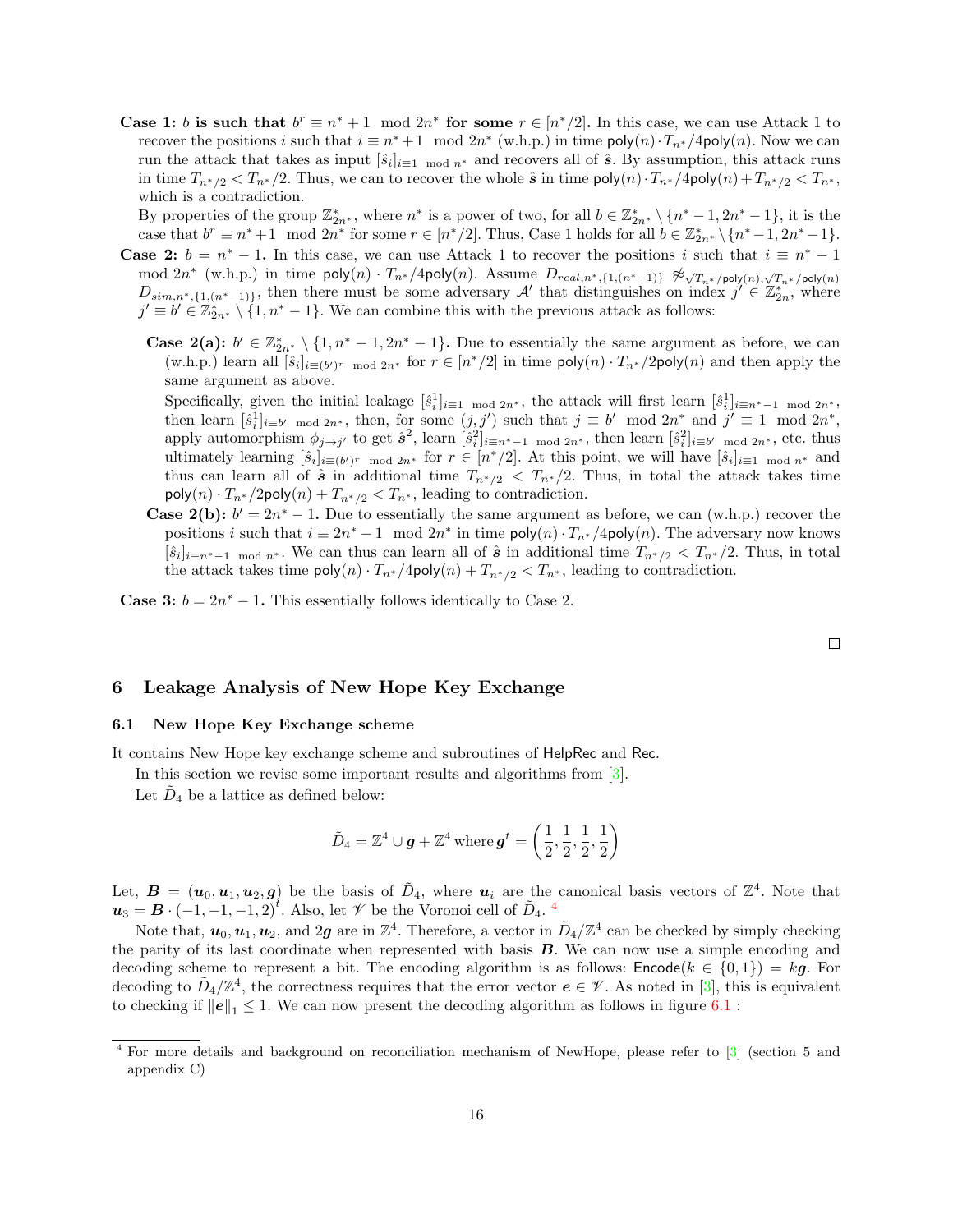<span id="page-16-0"></span>Algorithm 6.1 (Algorithm 1). Decode  $(x \in \mathbb{R}^4/\mathbb{Z}^4)$ 

**Ensure:** A bit k such that kg is a closest vector to  $x + \mathbb{Z}^4$  :  $x - kg \in \mathscr{V} + \mathbb{Z}^4$ 

1  $v = x - |x|$ 2 return  $0$  if  $||v||_1 \leq 1$  and 1 otherwise

**Lemma 6.2.** (Lemma C.1 [\[3\]](#page-25-2)) For any  $k \in \{0,1\}$  and any  $e \in \mathbb{R}^4$  such that  $||e||_1 < 1$ , we have  $\mathsf{Decode}(k\mathbf{g} + \mathbf{g})$  $e) = k.$ 

Let us now present the algorithm CVP, which will be used as subroutine in reconciliation algorithms, as follows:

<span id="page-16-2"></span>Algorithm 6.3 (Algorithm 2).  $\text{CVP}_{\tilde{D}_4}$   $(x \in \mathbb{R}^4)$ 

**Ensure:** An integer vector z such that  $\mathbf{B}z$  is a closest vector to  $x : x - Bz \in \mathcal{V}$  $\begin{array}{cc} 1 & v_0 \leftarrow \lfloor x \rceil \ 2 & v_1 \leftarrow \lceil x \rceil \end{array}$  $2 \qquad v_1 \leftarrow \lfloor x - g \rceil$  $3 \qquad k \leftarrow (\left\| \boldsymbol{x} - \boldsymbol{v}_0 \right\| < 1) \; ?0:1$ 4  $(v_0, v_1, v_2, v_3)^t \leftarrow v_k$  $5 \qquad \bm{return}\left(v_0, v_1, v_2, k\right)^t + v_3 \cdot \left(-1, -1, -1, 2\right)^t$ 

Next, we define the r-bit reconciliation as,

$$
\mathsf{HelpRec}(x;b) = \mathsf{CVP}_{\tilde{D}_4}\left(\frac{2^r}{q}(\boldsymbol{x}+b\boldsymbol{g})\right) \bmod 2^r,
$$

where  $b \in \{0, 1\}$  is a uniformly chosen random bit.

**Lemma 6.4.** *(Lemma C.2 [\[3\]](#page-25-2))* Assume  $r \ge 1$  and  $q \ge 9$ . For any  $x \in \mathbb{Z}_q^4$ , set  $r := \text{HelpRec}(x) \in \mathbb{Z}_2^4$ . Then,  $\frac{1}{q}x - \frac{1}{2r}Br \mod 1$  is close to a point of  $\tilde{D}_4/\mathbb{Z}^4$ , precisely, for  $\alpha = \frac{1}{2r} + \frac{2}{q}$ :  $\frac{1}{q}x - \frac{1}{2r}Br \in \alpha \mathcal{V} + \mathbb{Z}^4$  or  $\frac{1}{q} \boldsymbol{x} - \frac{1}{2^r} \boldsymbol{B} \boldsymbol{r} \in \boldsymbol{g} + \alpha \mathscr{V} + \mathbb{Z}^4.$ 

Additionally, for x uniformly chosen in  $\mathbb{Z}_q^4$  we have Decode  $\left(\frac{1}{q}x-\frac{1}{2^r}\bm{Br}\right)$  is uniform in  $\{0,1\}$  and independent of r.

Let,  $\mathsf{Rec}(\bm{x}, \bm{r}) = \mathsf{Decode}\left(\frac{1}{q}\bm{x} - \frac{1}{2^r}\bm{Br}\right)$ . We can now define the following reconciliation protocol:

<span id="page-16-1"></span>

| <b>Algorithm 6.5</b> (Protocol 1). Reconciliation protocol in $qD_4/q\mathbb{Z}^4$ |                                                                                    |
|------------------------------------------------------------------------------------|------------------------------------------------------------------------------------|
| Alice<br>$\boldsymbol{x}'\in\mathbb{Z}_{a}^{4}$                                    | <b>Bob</b><br>$\boldsymbol{x}'\in\mathbb{Z}_{a}^{4}$                               |
| $x' \approx x$                                                                     | $\overline{\mathcal{F}}$ $r \leftarrow \mathsf{HelpRec}(x) \in \mathbb{Z}_{2^r}^4$ |
| $k' \leftarrow \text{Rec}(\boldsymbol{x}', \boldsymbol{r})$                        | $k \leftarrow \text{Rec}(\boldsymbol{x}, \boldsymbol{r})$                          |

**Lemma 6.6.** (Lemma C.3 [\[3\]](#page-25-2)) If  $\|\boldsymbol{x} - \boldsymbol{x}'\|_1 < (1 - \frac{1}{2^r}) \cdot q - 2$ , then by the above protocol [6.5](#page-16-1)  $k = k'$ . Additionally, if  $x$  is uniform, then k is uniform independently of  $r$ .

We now present the complete NewHope key exchange protocol given in  $\lceil 3 \rceil$  as protocol [6.7.](#page-17-0)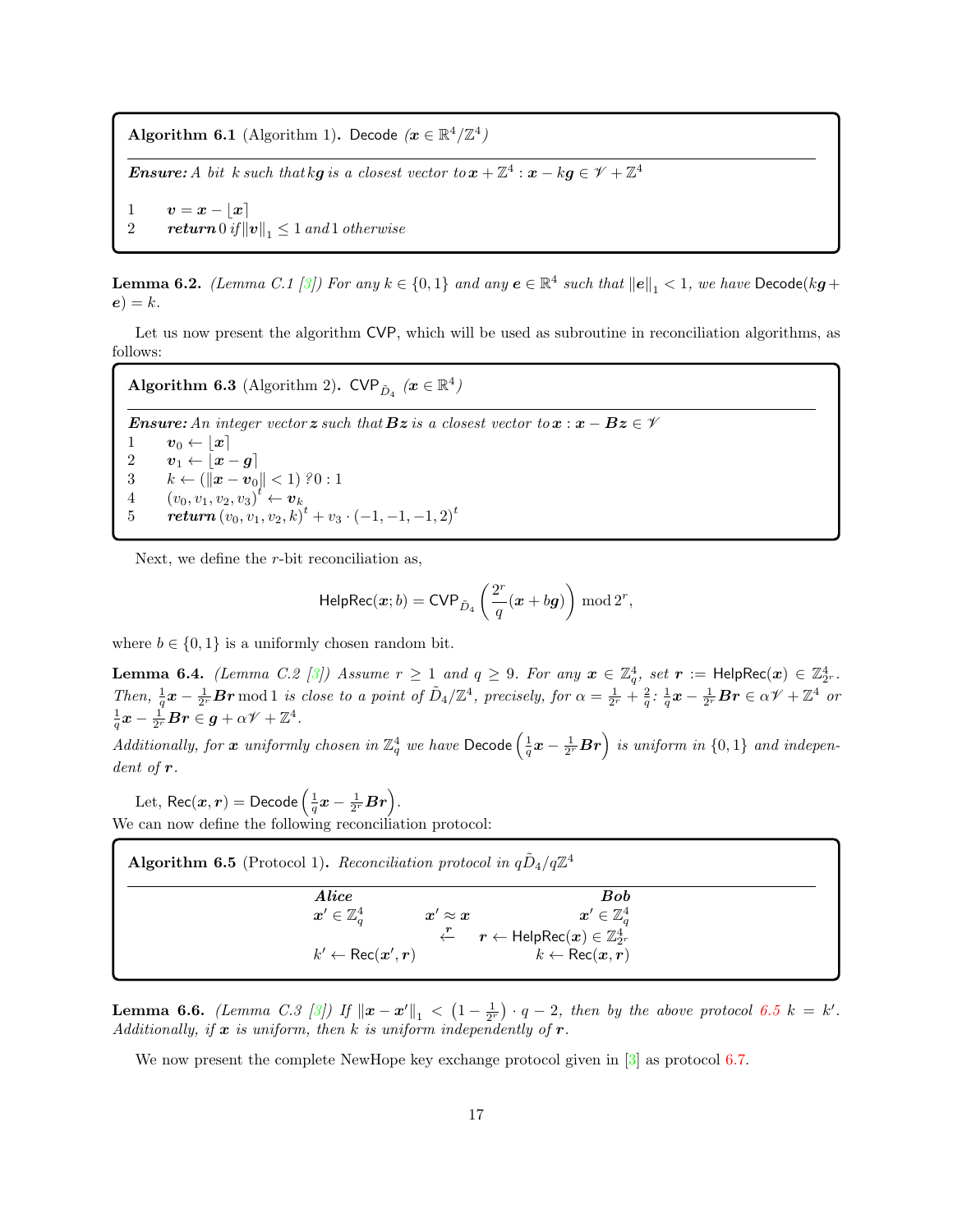<span id="page-17-0"></span>

|                                                                         | Bob (client)                                                                                                 |
|-------------------------------------------------------------------------|--------------------------------------------------------------------------------------------------------------|
| <i>Sample:</i> $\boldsymbol{a} \leftarrow R_a$                          |                                                                                                              |
| $s,e \longleftarrow \varPsi_{16}^n$                                     | $s',e',e'' \longleftarrow \varPsi_{16}^n$                                                                    |
| $\widehat{s}$ := NTT $(s)$ , $\widehat{e}$ := NTT $(e)$                 | $\hat{s}' := \text{NTT}(s'), \hat{e}' := \text{NTT}(e')$                                                     |
|                                                                         | $\hat{e}$ " := NTT $(e')$                                                                                    |
| $\hat{b} := \hat{a} \cdot \hat{s} + \hat{e}$                            | $\widehat{a}, \widehat{b}$                                                                                   |
|                                                                         | $\widehat{\boldsymbol{u}}:=\widehat{\boldsymbol{a}}\cdot\widehat{\boldsymbol{s}}'+\widehat{\boldsymbol{e}}'$ |
|                                                                         | $\hat{v} := \hat{b} \cdot \hat{s}' + \hat{e}''$                                                              |
|                                                                         | $\bm{v}:=\mathsf{NTT}^{-1}(\widehat{\bm{v}})$                                                                |
|                                                                         | $\lambda^{(\widehat{\bm u},\bm r)}$<br>$r \leftarrow \mathsf{HelpRec}(v)$                                    |
| $w := \text{NTT}^{-1}(\widehat{\mathbf{u}} \cdot \widehat{\mathbf{s}})$ | $v \leftarrow \text{Rec}(v, r)$                                                                              |
| $v \leftarrow \text{Rec}(\boldsymbol{w}, \boldsymbol{r})$               | $\mu \leftarrow$ SHA3 – 256 $(v)$                                                                            |

### 6.2 Security with Auxiliary Inputs

In this section we consider a modification to Protocol [6.7](#page-17-0) in which all binomial random variables are instead drawn from discrete Gaussians with corresponding standard deviation  $\sigma$ . We prove in Corollary [6.15](#page-25-5) that the distribution over  $v$ , given the transcript of the modified protocol, is (with all but negligible probability) indistinguishable from a distribution with high min-entropy. By the analysis of [\[3\]](#page-25-2) leveraging Renyi divergence and the random oracle model, this is sufficient to obtain our main result.

The proof of Corollary [6.15](#page-25-5) has two components. In the first (computational) component (proof of The-orem [6.8\)](#page-17-1), we analyze the distribution of  $v$ , conditioned on the transcript that does not include the reconcil*iation information*  $\bm{r}$  and show that it is close to another distribution over  $\bm{v}''$ . In the second (information-theoretic) component (proof of Theorem [6.9\)](#page-19-0), we analyze the expected min-entropy of  $v \leftarrow \text{Rec}(v'', r)$ , conditioned on the adversary's view which now includes the reconciliation information  $r \leftarrow \text{HelpRec}(v'', b)$ . These are then combined to obtain Corollary [6.15.](#page-25-5)

The view of the adversary in the modified protocol consists of the tuple

$$
\mathsf{View}_A := (\widehat{a}, \widehat{b}, \widehat{u}, [\widehat{s}_i, \widehat{e}_i, \widehat{s}'_i, \widehat{e}'_i, \widehat{e}''_i]_{i \equiv \alpha \mod 2n'}).
$$

<span id="page-17-1"></span>Moreover, note that  $\hat{v}_i = \hat{b}_i \cdot \hat{s}'_i + \hat{e}''_i$ , so  $[\hat{v}_i]_{i \equiv \alpha \mod 2n'}$  is deducible from the view.

**Theorem 6.8.** If ring-LWE decision problem with leakage is hard as defined in Section [4](#page-12-1) with parameters  $(n' = 8, \alpha \in \mathbb{Z}_{2n'}^*)$ , then

- (1) The marginal distribution over  $[\hat{v}_i]_{i \equiv \alpha \mod 2n'}$ , is computationally indistinguishable from uniform random over  $\mathbb{Z}_q^{n/n'}$ .
- (2) Given the adversary's view,  $View_A$ ,

 $[\widehat{v}_i]_{i \neq \alpha \mod 2n'}$ 

is computationally indistinguishable from uniform random over  $\mathbb{Z}_q^{n-n/n'}$ .

Proof. (Proof of theorem [6.8\)](#page-17-1):

We prove the above theorem by considering the adversary's view in a sequence of hybrid distributions. **Hybrid**  $H_0$ : This is the real world distribution

$$
(\widehat{\boldsymbol{a}},\widehat{\boldsymbol{b}},\widehat{\boldsymbol{u}},[\widehat{s}_i,\widehat{e}_i,\widehat{s}',\widehat{e}'_i,\widehat{e}''_i]_{i\equiv\alpha\mod 2n'},\widehat{\boldsymbol{v}}).
$$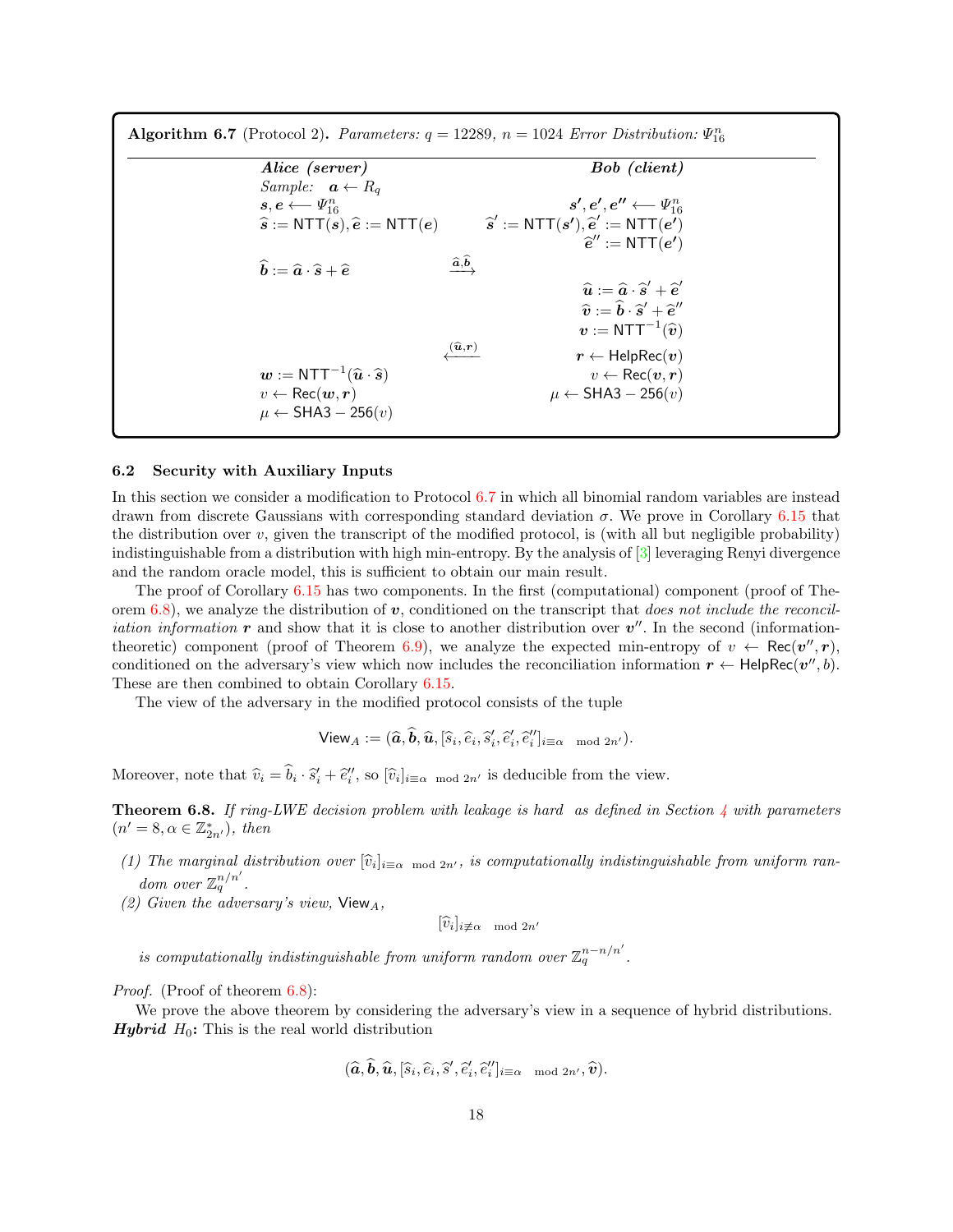**Hybrid**  $H_1$ : Here we replace  $\tilde{b}$  by  $\hat{b}'$ , where  $\hat{b}'_i = \hat{b}_i$  for  $i \equiv \alpha \mod 2n'$  and  $\hat{b}'_i$  $i_i$  is chosen uniformly at random from  $\mathbb{Z}_q$  for  $i \not\equiv \alpha \mod 2n'$ .

$$
(\widehat{\boldsymbol{a}}, \widehat{\boldsymbol{b}}', \widehat{\boldsymbol{u}}, [\widehat{s}_i, \widehat{e}_i, \widehat{s}', \widehat{e}'_i, \widehat{e}''_i]_{i \equiv \alpha \mod 2n'}, \widehat{\boldsymbol{v}}).
$$

<span id="page-18-0"></span>Claim 6.1.  $H_0 \approx H_1$ 

Claim [6.1](#page-18-0) follows from the ring-LWE with leakage assumption defined in Section [4](#page-12-1)

**Hybrid**  $H_2$ : This is same as hybrid  $H_1$  except we replace  $\hat{u}$  by  $\hat{u}'$  and  $\hat{v}$  by  $\hat{v}'$ , where  $\hat{u}'_i = \hat{u}_i$ ,  $\hat{v}'_i = \hat{v}_i$ , for  $i = \infty$ , mod  $2n'$  and  $\hat{u}'$ ,  $\hat{v}'$  are chosen uniformly at rando  $i \equiv \alpha \mod 2n'$  and  $\hat{u}'_i$ ,  $\hat{v}'_i$  are chosen uniformly at random from  $\mathbb{Z}_q$  for  $i \not\equiv \alpha \mod 2n'$ .

$$
(\widehat{\bm{a}}, \widehat{\bm{b}}', \widehat{\bm{u}}', [\widehat{s}_i, \widehat{e}_i, \widehat{s}', \widehat{e}_i', \widehat{e}_i'']_{i \equiv \alpha \mod 2n'}, \widehat{\bm{v}}').
$$

<span id="page-18-1"></span>Claim 6.2.  $H_1 \approx H_2$ 

Claim [6.2](#page-18-1) follows from the decision ring-LWE with leakage assumption defined in Section [4.](#page-12-1)

**Hybrid** H<sub>3</sub>: This is same as hybrid H<sub>2</sub> except that we replace  $v'$  by a random vector from  $\mathbb{Z}_q^n$ ,  $v''$ , and for  $i \equiv \alpha \mod 2n'$ , replace  $\hat{e}_i''$  with  $\hat{e}_i''' = \hat{v}_i'' - \hat{a}_i \cdot \hat{s}_i'$  for  $i \equiv \alpha \mod 2n'$ .

$$
(\widehat{\boldsymbol{a}}, \widehat{\boldsymbol{b}}', \widehat{\boldsymbol{u}}', [\widehat{s}_i, \widehat{e}_i, \widehat{s}', \widehat{e}'_i, \widehat{e}''_i]_{i \equiv \alpha \mod 2n'}, \widehat{\boldsymbol{v}}'').
$$

<span id="page-18-2"></span>Claim 6.3.  $H_2 \approx H_3$ 

Claim [6.3](#page-18-2) follows since the error coordinates  $[\tilde{e}_i'']_{i \equiv \alpha \mod 2n'}$  are statistically close to uniform over  $Z_q$ , since  $\tilde{e}_i$  is a bijection between the vector  $[\tilde{e}_i'']$ . there is a bijection between the vector  $[\hat{e}_i'']_{i \equiv \alpha \mod 2n'}$  and the polynomial  $f := e^{\gamma} \mod (x^{n/8} - (\omega^j)^{n/8})$ .<br>Moreover f is statistically close to uniform random since it is sampled by drawing ring element of from a Moreover,  $f$  is statistically close to uniform random since it is sampled by drawing ring element  $e''$  from a discrete Gaussian of standard deviation  $\sigma$  and taking it modulo an ideal  $\mathcal{I} = \langle q \rangle + \langle x^{n/8} - (\omega^j)^{n/8} \rangle$  with sufficiently high norm. Specifically, with parameter settings  $\sigma = \sqrt{8}$  for error, the noise distribution has pdf proportional to

$$
e^{-x^2/(2\cdot\sigma^2)} = e^{-x^2/(2\cdot\sqrt{8}^2)} = e^{-\pi x^2/(\sqrt{16\cdot\pi^2})} = e^{-\pi x^2/((4\sqrt{\pi})^2)} = e^{-\pi x^2/(\tilde{\sigma}^2)},
$$

where  $\tilde{\sigma} = 4\sqrt{\pi}$ . Additionally,  $\mathcal{I} = \langle q \rangle + \langle x^{n/8} - (\omega^j)^{n/8} \rangle$ , which is the ideal corresponding to the leaked NTT coordinates, has norm  $q^{n/8}$ . Thus, f should be statistically close to random, since the smoothing parameter coordinates, has notin q  $\cdots$  has  $\bm{J}$  should be statistically close to failure. Since the shooting parameters of *I* for  $\epsilon = 2^{-2n}$  is  $η_{\epsilon}(I) ≤ √_{\lambda_1(I)}^{\pi}$ . Since  $λ_1(I^V) ≥ √_n \cdot N(I^V)^{1/n} = √_n \cdot N(I)^{-1/n} = √_n \cdot q^{$ for details), then we have  $\eta_{\epsilon}(\mathcal{I}) \leq q^{1/8} \approx 3.245 < \tilde{\sigma}$ .

It is clear by inspection that (1) and (2) of Theorem [6.8](#page-17-1) hold in Hybrid 3.

<span id="page-18-3"></span> $\Box$ 

Switching from NTT to polynomial representation. We showed that in Hybrid  $H_3$ , given fixed  $[\hat{v}_i'']_{i\equiv\alpha \mod 2n'}$ ,<br>the distribution over  $[\hat{v}_i'']_{i\equiv\alpha \mod 2n'}$ , the distribution over  $[\hat{v}_i'']_{i \neq \alpha \mod 2n'}$  is uniform random. We now characterize the induced distribution of  $\mathbf{x} := \mathbf{a}''$  (i.e. the polynomial form) given  $[\hat{v}'']$ .  $\mathbf{x} := \mathbf{v}''$  (i.e. the polynomial form), given  $[\hat{v}_i'']_{i \equiv \alpha \mod 2n'}$ . Henceforth, we assume for simplicity that  $n' = 8$ .<br>Civen  $[\hat{v}_i'']$ , we are attacker can recover  $u(x) = u''(x) \mod (x^{n/8} - (\alpha^{\alpha})^{n/8})$ . Thus the leaked Given  $[\hat{v}_i'']_{i=\alpha \mod 16}$  an attacker can recover  $y(x) = v''(x) \mod (x^{n/8} - (\omega^{\alpha})^{n/8})$ . Thus the leaked information forms a linear countion as follow: forms a linear equation as follow:

$$
\sum_{k=0}^{7} (\omega^{\alpha})^{\frac{kn}{8}} v''_{\frac{kn}{8}+i} = y_i,
$$

where  $i \in \{0, \ldots, n/8 - 1\}.$ 

For  $i \in \{0, ..., n/8 - 1\}$ , fix  $v''_{\frac{k}{8}+i}$ , for  $k \in \{1, 3, 5, 7\}$  then we have

$$
\sum_{k=0}^{n/2-1} (\omega^{\alpha})^{\frac{2kn}{n'}} v''_{\frac{2kn}{n'+i}} = y_i - \sum_{\kappa=0}^{3} (\omega^{\alpha})^{\frac{(2k+1)n}{8}} v''_{\frac{(2k+1)n}{8}+i}.
$$
 (1)

We take the right hand side of [\(1\)](#page-18-3) to be a constant, denoted by  $\gamma_i$ . Let  $\mathbf{c}_{\omega,\alpha} = \begin{bmatrix} 1 & (\omega^{\alpha})^{n/4} & (\omega^{\alpha})^{n/2} & (\omega^{\alpha})^{3n/4} \end{bmatrix}$ . Thus the linear constraint corresponding to [\(1\)](#page-18-3) can be written as  $f_{\omega,j}(\mathbf{x}_i) := \mathbf{c}_{\omega,\alpha} \cdot \mathbf{x}_i = \gamma_i$ , where  $\mathbf{x}_i \in \mathbb{Z}_q^4$ . Recall that due to automorphisms, we may assume  $\alpha = 1$ .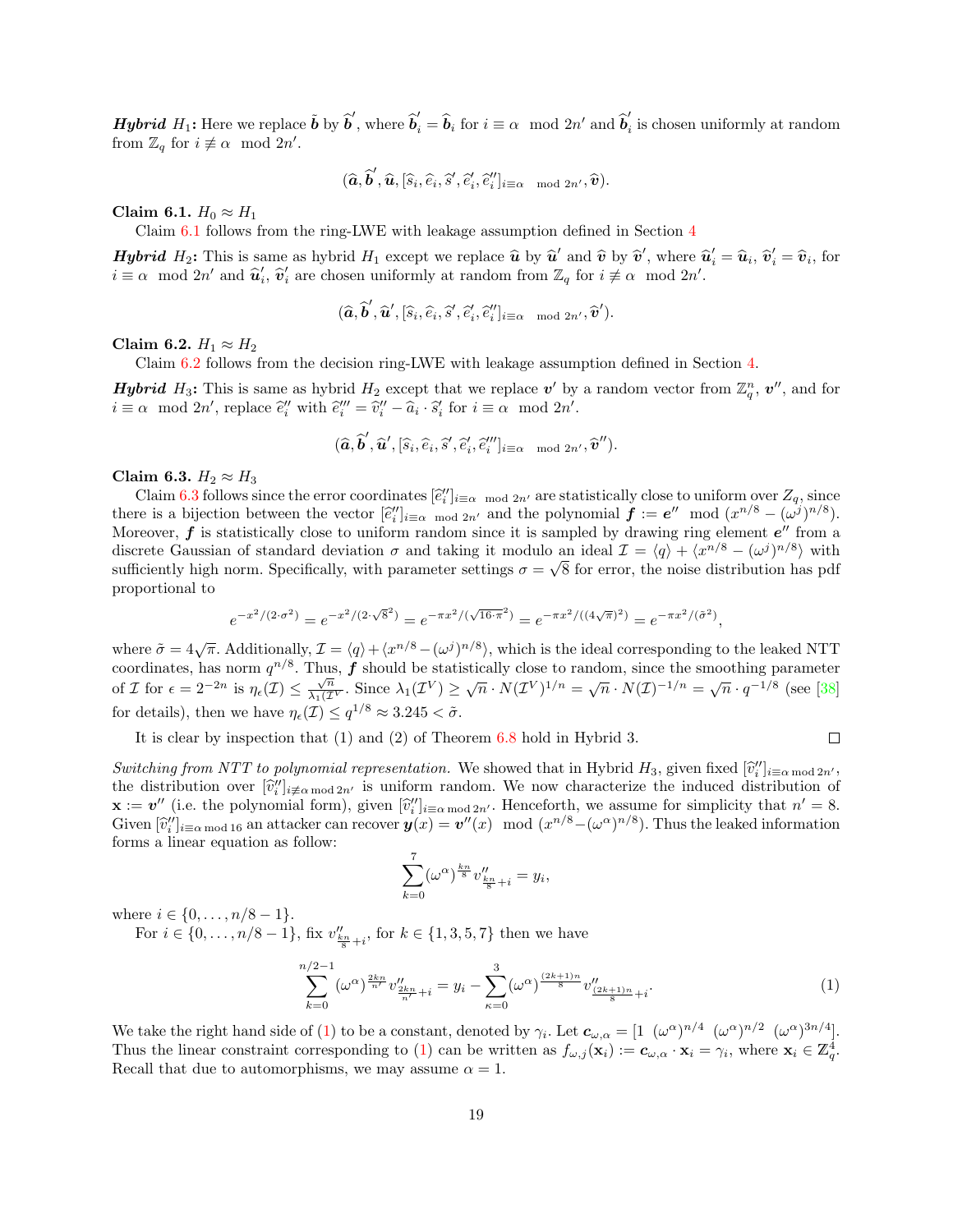Distributions over polynomial representation. Therefore, every fixed setting of  $[\hat{v}_i^{\prime\prime}]_{i\equiv\alpha \mod 2n'}$ , the distribution over  $[x]_{i\equiv\alpha \mod 2n'}$ bution over  $[\mathbf{x}_i]_{i \in \{n/8,\dots,n/4-1\}} = [\mathbf{v}_{k_{n+1}}'']_{j \in \{0,\dots,n/8-1\}, k \in \{1,3,5,7\}}$  is uniform random. This corresponds to Bation over  $\begin{array}{l} \text{Equation of } \mathbf{x}_i \leftarrow \mathbb{Z}_4^4 \text{ uniformly at random, for } i \in \{n/8, \ldots, n/4-1\}. \text{ Given } [\hat{v}_i']_{i \equiv \alpha \mod 2n'} \text{ and the fixed value of } \mathbf{x}_i \leftarrow \mathbb{Z}_4^4 \text{ uniformly at random, for } i \in \{n/8, \ldots, n/4-1\}. \text{ Given } [\hat{v}_i']_{i \equiv \alpha \mod 2n'} \text{ and the fixed value of } \mathbf{x}_i \leftarrow \mathbb{Z}_4^4 \text{ uniformly at random, for } i \in \{n/$ values of  $\mathbf{x}_i$ , the distribution over  $[\mathbf{x}_i]_{i \in \{0,\ldots,n/8-1\}} = [v''_{\frac{k_n}{8}+j}]_{j \in \{0,\ldots,n/8-1\}, k \in \{0,2,4,6\}}$ , which we denote by  $\mathcal{D}_{\gamma} = (\mathcal{D}_{\gamma_0}, \ldots, \mathcal{D}_{\gamma_{n/8-1}})$ , corresponds to, for each  $i \in \{0, \ldots, n/8-1\}$ , choosing  $\mathbf{x}_i \in \mathbb{Z}_q^4$  uniformly at random, conditioned on  $\mathbf{c}_{\omega,\alpha} \cdot \mathbf{x}_i = \gamma_i$ . Moreover, since there is a bijection between  $[\hat{v}_i^{\prime\prime}]_{i \equiv \alpha \mod 2n'}$  and the values of the constraints  $[\alpha_i]_{i \in \alpha}$  is under the values of the constraints  $[\alpha_i]_{i \in \alpha}$ the values of the constraints  $[\gamma_i]_{i \in \{0,\ldots,n/8-1\}}$ , we have that if  $[\hat{v}_i'']_{i \equiv \alpha \mod 2n'}$  is uniformly random, then  $\alpha = [\alpha_i]_{i \in \{0,\ldots,n/8-1\}}$  $\boldsymbol{\gamma} = [\gamma_i]_{i \in \{0, ..., n/8-1\}}$  is also uniformly random.

Analyzing the average min-entropy of v. To summarize the analysis above, conditioned on the view of the adversary, for each  $i \in \{n/8, \ldots, n/4-1\}$ ,  $\mathbf{x}_i$  is sampled uniformly and independently. This then fixes the values of  $\gamma = \gamma_1, \ldots, \gamma_{n/8}$ . For each  $i \in \{0, \ldots, n/8-1\}$ ,  $\mathbf{x}_i$  is sampled independently from  $\mathcal{D}_{\gamma_i}$  (defined in the preceding paragraph). Thus, we can analyze each block  $x_i$  independently to show that the average min-entropy of  $\text{Rec}(\mathbf{x}_i, \mathbf{r}_i)$ , conditioned on  $\mathbf{r}_i \leftarrow \text{Rec}(\mathbf{x}_i; b_i)$  is close to 1. Due to independence, we can then sum the average min-entropies of each block to obtain the average min-entropy of v.

Clearly, for  $i \in \{n/8, \ldots, n/4-1\}$ , since  $\mathbf{x}_i \leftarrow \mathbb{Z}_q^4$  are sampled uniformly at random and independently, we can use the same analysis as in [\[3\]](#page-25-2) to prove that, conditioned on the output of HelpRec, the output of Rec for  $i \in \{n/8, \ldots, n/4-1\}$  has (average) min-entropy exactly 1, conditioned on the leakage and transcript. Thus, it remains to show that for  $i \in \{0, \ldots, n/8 - 1\}$ , conditioned on the output of HelpRec, the output of Rec has high average min-entropy.

In the following, we drop the subscript i from the variables  $\mathbf{x}_i, \mathbf{r}_i, \gamma_i$ , since we focus on a single block at a time.

For  $\gamma \in \mathbb{Z}_q$ , let  $\mathcal{S}_{\gamma}$  be the set of  $\mathbf{x} \in \mathbb{Z}_q^4$  that satisfy  $c_{\omega,\alpha} \cdot \mathbf{x} = \gamma$ . Note that the sets  $\mathcal{S}_{\gamma}, \gamma \in \mathbb{Z}_q$  form a partition of  $\mathbb{Z}_q^4$ . Let  $\mathcal{R}_{\gamma}$  be the distribution over outputs r of HelpRec(x; b) when x is chosen uniformly at random from  $\mathcal{S}_{\gamma}$  and b is chosen uniformly at random from  $\{0, 1\}.$ 

<span id="page-19-0"></span>Theorem 6.9. We have that:

$$
E_{\gamma \leftarrow Z_q, \mathbf{r} \sim \mathcal{D}_{\gamma}} \left[ \max_{\substack{\beta \in \{0,1\} \\ b \sim \{0,1\}}} \Pr_{\substack{\mathbf{x} \sim \mathcal{S}_{\gamma} \\ b \sim \{0,1\}}} \left[ \text{Rec}(\mathbf{x}, \mathbf{r}) = \beta \mid \text{HelpRec}(\mathbf{x}; b) = \mathbf{r} \right] \right] \le 1/2 + p/2,
$$

where

.

$$
p := 2 - 2\left(\frac{\frac{q}{2^r} - 2q^{1/4} - 1}{\frac{q}{2^r}}\right)^4 + \left(\frac{1 + \frac{1}{2q^{1/4}}}{1 - \frac{2^{r+1}}{q}}\right)^4 \cdot \left(\frac{2^{r+10}}{3q^{3/4}} - \frac{2^{3r+10}}{3q^{9/4}} + \frac{2^{4r+10}}{q^3}\right)
$$

By definition of average min-entropy, the above implies that, for a single block,  $Rec(x, r)$  has average min-entropy at least  $-\log_2(1/2+p)$ , conditioned on  $\gamma$ , r.

*Proof.* We prove the theorem by showing that for linear constraint  $c_{\omega,\alpha}$ , there exists a bijective mapping  $\psi_{c_{\omega,\alpha}}(\mathbf{x}) = \mathbf{x}'$ , such that, with high probability at least  $1-p$  over uniform x, all the following conditions hold:

<span id="page-19-4"></span><span id="page-19-3"></span><span id="page-19-2"></span><span id="page-19-1"></span>
$$
c_{\omega,\alpha} \cdot \mathbf{x} = c_{\omega,\alpha} \cdot \mathbf{x}' \tag{2}
$$

$$
(\mathbf{r} = \mathbf{H} \mathsf{elpRec}(\mathbf{x}; b) = \mathsf{HelpRec}(\mathbf{x}'; b'),\tag{3}
$$

$$
Rec(\mathbf{x}, \mathbf{r}) = 1 \oplus Rec(\mathbf{x}', \mathbf{r}),
$$
\n(4)

where  $b'=b\oplus 1$ .

Now the above conditions imply that:

$$
\frac{1}{q} \cdot \sum_{(\gamma, \mathbf{r})} \Pr_{\mathcal{R}_{\gamma}}[\mathbf{r}] \cdot \Pr_{\substack{\mathbf{x} \sim \mathcal{S}_{\gamma} \\ b \sim \{0, 1\}}} [\mathsf{HelpRec}(\mathbf{x}; b) \neq \mathsf{HelpRec}(\mathbf{x}'; b') \mid \mathsf{HelpRec}(\mathbf{x}; b) = \mathbf{r}] \leq p. \tag{5}
$$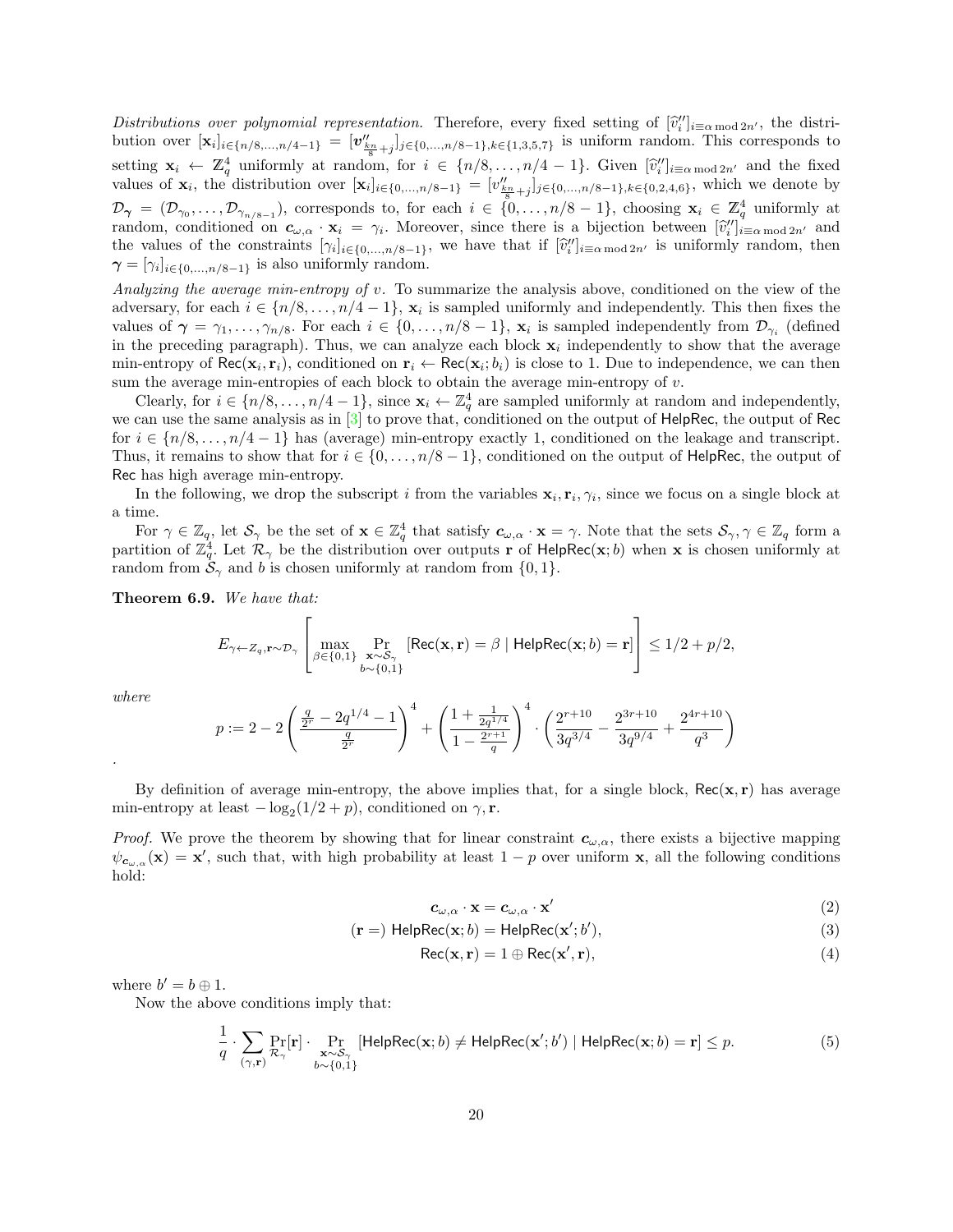Let  $p_{\gamma,\mathbf{r}}$  := Pr  $\underset{b \sim \{0,1\}}{\text{ex}}$  $[Hei pRec(\mathbf{x}; b) \neq Hei pRec(\mathbf{x}'; b')$  | HelpRec $(\mathbf{x}; b)$  = r]. Note that  $\max_{\beta \in \{0,1\}} \Pr{\substack{\mathbf{x} \sim \mathcal{S}_{\gamma} \\ b \sim \{0,1\}}}$  $[\mathsf{Rec}(\mathbf{x}, \mathbf{r}) = \beta \mid \mathsf{HelpRec}(\mathbf{x}; b) = \mathbf{r}] \le 1/2 + p_{\gamma, \mathbf{r}}/2.$ 

This is sufficient to prove Theorem [6.9,](#page-19-0) since

$$
E_{\gamma \leftarrow Z_q, \mathbf{r} \sim \mathcal{D}_{\gamma}} \left[ \max_{\beta \in \{0, 1\}} \Pr_{b \sim \{0, 1\}, \mathbf{x} \sim \mathcal{S}_{\gamma}} \left[ \text{Rec}(\mathbf{x}, \mathbf{r}) = \beta \mid \text{HelpRec}(\mathbf{x}; b) = \mathbf{r} \right] \right]
$$
\n
$$
\leq \frac{1}{q} \cdot \sum_{(\gamma, \mathbf{r})} \Pr_{\mathcal{R}_{\gamma}}[\mathbf{r}] \cdot (1/2 + p_{\gamma, \mathbf{r}}/2)
$$
\n
$$
= 1/2 + \frac{1}{q} \cdot \sum_{(\gamma, \mathbf{r})} \Pr_{\mathcal{R}_{\gamma}}[\mathbf{r}] \cdot p_{\gamma, \mathbf{r}}/2
$$
\n
$$
= \frac{1}{2} + \frac{1}{2q} \sum_{(\gamma, \mathbf{r})} \Pr_{\mathcal{R}_{\gamma}}[\mathbf{r}] \cdot \Pr_{\mathbf{x} \sim \mathcal{S}_{\gamma}}[\text{HelpRec}(\mathbf{x}; b) \neq \text{HelpRec}(\mathbf{x}'; b') \mid \text{HelpRec}(\mathbf{x}; b) = \mathbf{r}]
$$
\n
$$
\leq 1/2 + p/2,
$$

where the last inequality follows from  $(5)$ .

We now turn to defining  $\psi_{c_{\omega,\alpha}}$  and proving that with probability at least  $1-p$  over uniform **x**, [\(2\)](#page-19-2), [\(3\)](#page-19-3) and  $(4)$  hold.

Defining  $\psi_{c_{\omega,\alpha}}$  so that [\(2\)](#page-19-2) always holds. (2) holds if and only if there exists a vector  $\mathbf{w} \in \mathbb{Z}_q^4$  such that  ${\bf x}'={\bf x}+{\bf w}$ , where  ${\bf w}\in\ker({\bf c}_{\omega,\alpha})$ , where ker is the set of  ${\bf w}'$  such that  ${\bf c}_{\omega,\alpha}\cdot{\bf w}'=0$ . Let  ${\bf W}$  to be a set of all vectors  $\mathbf{vt} = (vt_0, vt_1, vt_2, vt_3)$  where  $vt_i \in [\frac{q}{2} \pm q^{1/4}] \cup \mathbb{Z}$ . Experiment shows that the intersection of set  $\ker(c_{\omega,\alpha})$  and set **W** is nonempty given parameter setting of [\[5\]](#page-25-6), namely fixing  $q = 12289, n = 1024, \omega = 7$ ,  $\ker(f_{\omega,j})\cap\mathbf{W}\neq\varnothing$  for all  $\alpha\in\mathbb{Z}_{16}^*.$  Note that this is the only part of the analysis that is not generic in terms of parameter settings. For more discussion, See Section [6.4.](#page-25-1) Define  $\psi_{c_{\omega,\alpha}}(\mathbf{x}) := \mathbf{x} + \mathbf{w}$ , where  $w \in \text{ker}(c_{\omega,\alpha}) \cap W$ . Therefore, as long as  $\text{ker}(c_{\omega,\alpha}) \cap W$  is non-empty (which holds for typical parameter settings), condition  $(2)$  holds with probability 1 over choice of x.

If [\(3\)](#page-19-3) holds then [\(4\)](#page-19-4) holds. We now show that if x is such that  $\text{HelpRec}(x; b) = \text{HelpRec}(x + w; b')$  then if  $\text{HelpRec}(\mathbf{x}; b) = \mathbf{r}, \text{Rec}(\mathbf{x}, \mathbf{r}) = 1 \oplus \text{Rec}(\mathbf{x} + \mathbf{w}, \mathbf{r}).$ 

**Lemma 6.10.** Given  $\text{HelpRec}(\mathbf{x}; b) = \text{HelpRec}(\mathbf{x} + \mathbf{w}; b') = \mathbf{r}$ ,  $\text{Rec}(\mathbf{x}, \mathbf{r}) = 1 \oplus \text{Rec}(\mathbf{x} + \mathbf{w}; \mathbf{r})$ .

*Proof.* Recall that  $g = (1/2, 1/2, 1/2, 1/2)^T$ . Proved by [\[5,](#page-25-6) Lemma C.2], we have

$$
HelpRec(x; b) = HelpRec(x + qg) (= r)
$$

$$
Rec(x, r) = 1 \oplus Rec(x + qg, r)
$$

Additionally, since  $\|\mathbf{w} - q\mathbf{g}\|_1 \le 4q^{1/4} < (1 - 1/2^r) \cdot q - 2$ , by [\[5,](#page-25-6) Lemma C.3], Rec( $\mathbf{x} + \mathbf{w}, \mathbf{r}$ ) = Rec( $\mathbf{x} + q\mathbf{g}, \mathbf{r}$ ), Thus we conclude  $\text{Rec}(\mathbf{x}, \mathbf{r}) = 1 \oplus \text{Rec}(\mathbf{x} + \mathbf{w}, \mathbf{r}).$ 

[\(3\)](#page-19-3) holds with probability 1−p over x. Hence, it remains to show that for all  $w \in \text{ker}(c_{\omega,\alpha}) \cap W$  and  $f_{\omega,j}(x) =$  $γ$ , with high probability at least 1 – p over choice of  $\mathbf{x} \leftarrow_{\$} \mathbb{Z}_q^4$ ,  $b \leftarrow_{\$} \{0,1\}$ , HelpRec( $\mathbf{x}$ ; b) = HelpRec( $\mathbf{x} + \mathbf{w}$ ; b') holds.

Let  $\boldsymbol{\delta} = (\delta_0, \delta_1, \delta_2, \delta_3)$  be a vector such that  $\mathbf{x} + \mathbf{w} = \mathbf{x} + q\mathbf{g} + \boldsymbol{\delta}$ . Then  $|\delta_i| \leq q^{1/4}$ . Since  $\mathbf{g} \in \tilde{D}_4$ , we have HelpRec $(\mathbf{x}; b) =$ HelpRec $(\mathbf{x} + q\mathbf{g}; b')$  [\[5\]](#page-25-6). For simplicity, let  $\mathbf{z} = \frac{2^r}{a}$  $\frac{2^r}{q}(\mathbf{x}+q\mathbf{g}+b'\mathbf{g}) \in \frac{2^r}{2q}$  $\frac{2^r}{2q}\mathbb{Z}_{2q}^4$ , vector  $\boldsymbol{\beta} =$  $(\beta_0, \beta_1, \beta_2, \beta_3)$  denote  $\frac{2^r}{a}$  $\frac{2^r}{q}$ δ. Recall that  $\mathsf{HelpRec}(\mathbf{x}; b) = \mathsf{CVP}_{\tilde{D}_4}\left(\frac{2^r}{q}\right)$  $\left(\frac{2^r}{q}(\mathbf{x} + b\mathbf{g})\right) \mod 2^r$ . Thus, the proposition  $\mathsf{HelpRec}(\mathbf{x}; b) = \mathsf{HelpRec}(\mathbf{x} + \mathbf{w}; b')$  is equivalent to  $\mathsf{CVP}_{\tilde{D}_4}(\mathbf{z}) = \mathsf{CVP}_{\tilde{D}_4}(\mathbf{z} + \boldsymbol{\beta}),$  which remains to be proved valid with probability at least  $1 - p$ .

For the following analysis, refer to Figure [6.3,](#page-16-2) which describes the  $\text{CVP}_{\tilde{D}_4}$  algorithm. Let  $v_0, v_1, k$  be the values computed in steps 1, 2, 3 of CVP<sub> $\tilde{D}_4$ </sub> algorithm, shown in Figure [6.3](#page-16-2) and let  $v'_0, v'_1, k'$  be the values computed in step 1, 2, 3 of  $\text{CVP}_{\tilde{D}_4}(\mathbf{z}+\boldsymbol{\beta})$  algorithm.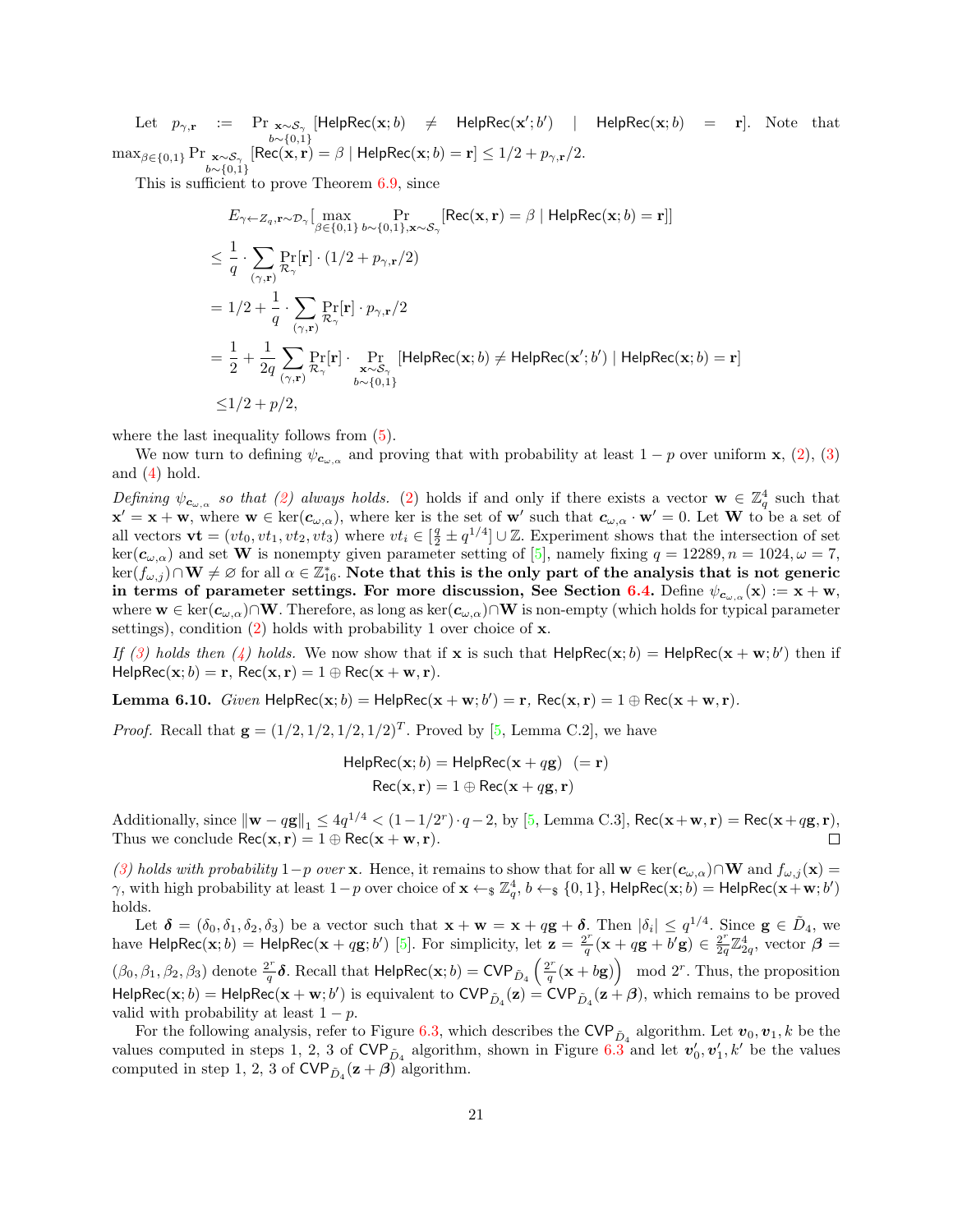By definition of  $\text{CVP}_{\tilde{D}_4}$ , it is clear to see that if none of the following three conditions is satisfied, then  $\text{CVP}_{\tilde{D}_4}(\mathbf{z}) = \text{CVP}_{\tilde{D}_4}(\mathbf{z} + \beta)$  is granted.

- (a)  $v'_0 \neq v_0$ .
- (b)  $v'_1 \neq v_1$
- (c)  $k' \neq 1 k$

Before analyzing probability in each condition above, we first present the following lemma, which will allow us to switch from analyzing the probabilities over choice of  $(x, b)$  to analyzing probabilities over choice of z.

<span id="page-21-1"></span>**Lemma 6.11.** Given  $\mathbf{g}, \mathbf{x}, \mathbf{z} = \frac{2^r}{a}$  $\frac{2^r}{q}(\mathbf{x} + q\mathbf{g} + b'\mathbf{g})$  as defined above, for any set  $\mathcal{D}' \subseteq \frac{2^r}{2q}$  $\frac{2^r}{2q} \mathbb{Z}_{2q}^4$ , the probability that **x** in set  $\mathcal{D} = {\mathbf{x} \mid \frac{2^r}{a}}$  $\mathbb{Z}_q^{\underline{r}}(\mathbf{x}+q\mathbf{g}+b'\mathbf{g})\in \mathcal{D}'$  over choice of  $\mathbf{x}\leftarrow \mathbf{s}$   $\mathbb{Z}_q^4$  and choice of  $b'\leftarrow \mathbf{s}$   $\{0,1\}$  equals to the probability that **z** in set  $\mathcal{D}'$  over choice of  $\mathbf{z} \leftarrow_s \frac{2^r}{2g}$  $\frac{2^r}{2q}\mathbb{Z}_{2q}^4$ , denoted by  $\text{Prob}_{\mathbf{x},b'}[\mathbf{x} \in \mathcal{D}] = \text{Prob}_{\mathbf{z}}[\mathbf{z} \in \mathcal{D}']$ .

*Proof.* We compute  $\text{Prob}_{\mathbf{x},b'}[\mathbf{x} \in \mathcal{D}]$  given the condition  $b' = 0$  and the condition  $b' = 1$ . As b' is equivalent to the "doubling" trick, the corresponding  $\mathbf{x} + q\mathbf{g} + b'\mathbf{g}$  when  $b' = 0$  is distributed as odd numbers over  $\mathbb{Z}_{2a}^4$ , written as  $2\mathbb{Z}_{2q}^4 + \mathbb{Z}_{2q}^4$ . When  $b' = 1$ ,  $\mathbf{x} + q\mathbf{g} + b'\mathbf{g}$  is distributed as even numbers over is over  $\mathbb{Z}_{2q}^4$ , written as  $2\mathbb{Z}_{2q}^4 + \mathbb{Z}_{2q}^4$ .  $2\mathbb{Z}_{2q}^4$ . Thus we have

$$
Prob_{\mathbf{x},b'}[\mathbf{x} \in \mathcal{D}] = \frac{1}{2} Prob_{\mathbf{x},0}[\frac{2^r}{q}(\mathbf{x} + q\mathbf{g} \in \mathcal{D}')] + \frac{1}{2} Prob_{\mathbf{x},1}[\frac{2^r}{q}(\mathbf{x} + q\mathbf{g} + \mathbf{g} \in \mathcal{D}')] \tag{6}
$$

$$
= \frac{1}{2} \frac{\left| \frac{2^r}{2q} (2\mathbb{Z}_{2q}^4 + \mathbb{Z}_{2q}^4) \cap \mathcal{D}' \right|}{\left| \frac{2^r}{2q} (2\mathbb{Z}_{2q}^4 + \mathbb{Z}_{2q}^4) \right|} + \frac{1}{2} \frac{\left| \frac{2^r}{2q} (2\mathbb{Z}_{2q}^4) \cap \mathcal{D}' \right|}{\left| \frac{2^r}{2q} (2\mathbb{Z}_{2q}^4) \right|} \tag{7}
$$

$$
=\frac{\left|\left(\frac{2^r}{2q}(2\mathbb{Z}_{2q}^4+\mathbb{Z}_{2q}^4)\cup\frac{2^r}{2q}(2\mathbb{Z}_{2q}^4)\right)\cap\mathcal{D}'\right|}{\frac{2^r}{2q}(\mathbb{Z}_{2q}^4)}\tag{8}
$$

$$
\frac{\left|\frac{2^r}{2q}(\mathbb{Z}_{2q}^4)\cap \mathcal{D}'\right|}{\frac{2^r}{2q}(\mathbb{Z}_{2q}^4)} = \text{Prob}_{\mathbf{z}}[\mathbf{z} \in \mathcal{D}']\tag{9}
$$

 $\Box$ 

as desired.

We omit to mention distribution of  $b'$  for simplicity unless confusion is likely to occur.

=

We next analyze probability of the three conditions  $(a)$ ,  $(b)$ ,  $(c)$  in Lemmas [6.12,](#page-21-0) [6.13](#page-22-0) and [6.14.](#page-22-1)

<span id="page-21-0"></span>**Lemma 6.12** (Bounding the probability of (a)). Given  $v_0, v'_0, v_0, v'_0, k, k', \mathbf{z}, \boldsymbol{\beta}$  as defined above, probability that  $v'_0 \neq v_0$  (denoted by  $\text{Prob}_x[v'_0 \neq v_0]$ ) is at most  $1 - \left(\frac{\frac{q}{2^r} - 2q^{1/4} - 1}{\frac{q}{2^r}}\right)$  $\int^4$  over choice of  $\mathbf{x} \leftarrow \mathbf{s} \mathbb{Z}_q^4$ .

*Proof.* Recall that  $|\delta_i| \leq q^{1/4}$ . Then we have  $|\beta_i| \leq \frac{2^r}{q^{3/4}}$  $\frac{2^r}{q^{3/4}}$ . We assume that  $\frac{2^r}{q^{3/4}}$  $\frac{2^r}{q^{3/4}} \leq 1/2$ , which would be the case for typical parameter settings. When the event that  $\mathbf{v}'_0 \neq \mathbf{v}_0$  happens, it indicates existing a  $i, |z_i| \neq |z_i + \beta_i|$ . We start by computing the probability over choice of  $\mathbf{x} \leftarrow \mathcal{Z}_q^4$  that given i, event  $[z_i] = [z_i + \beta_i]$  occurs, denoted by  $\text{Prob}_{\mathbf{x}}[z_i] = [z_i + \beta_i]$ . We divide the analysis into two cases.

- (1) Suppose that  $z_i \lfloor z_i \rfloor \geq 0$ , then  $\lfloor z_i \frac{2^r}{a^{3r}} \rfloor$  $\left[\frac{2^i}{q^{3/4}}\right] = [z_i]$ . In order to achieve  $[z_i + \beta_i] = [z_i]$ , we need  $\left[ z_i + \frac{2^r}{a^3} \right]$  $\frac{2^r}{q^{3/4}}$  =  $\lfloor z_i \rfloor$ . Without loss of generality, we assume  $0 \leq z_i < 1/2 \mod 2^r$ , where  $\lfloor z_i \rfloor = 0$ . Thus it can be easily verified that if  $0 \leq z_i < 1/2 - \frac{2^r}{a^{3/2}}$  $\frac{2^r}{q^{3/4}}$ , we can ensure  $\left\lfloor z_i + \frac{2^r}{q^{3/4}} \right\rfloor$  $\frac{2^r}{q^{3/4}}$  = 0.
- (2) Suppose that  $z_i \lfloor z_i \rfloor < 0$ , then  $\lfloor z_i + \frac{2^r}{a^{3r}} \rfloor$  $\left[\frac{2^i}{q^{3/4}}\right] = [z_i]$ . Similarly, in order to achieve  $[z_i + \beta_i] = [z_i]$ , we need  $\left[ z_i - \frac{2^r}{a^{3/2}} \right]$  $\frac{2^r}{q^{3/4}}$  =  $\lfloor z_i \rfloor$ . Without loss of generality, we assume  $-1/2 \leq z_i < 0 \mod 2^r$ , where  $\lfloor z_i \rfloor = 0$ . Thus it can easily verified that if  $-1/2 + \frac{2^r}{a^3}$  $\frac{2^r}{q^{3/4}} \leq z_i < 0$ , we can ensure  $\lfloor z_i + \frac{2^r}{q^{3/4}} \rfloor$  $\frac{2^r}{q^{3/4}}$  = 0.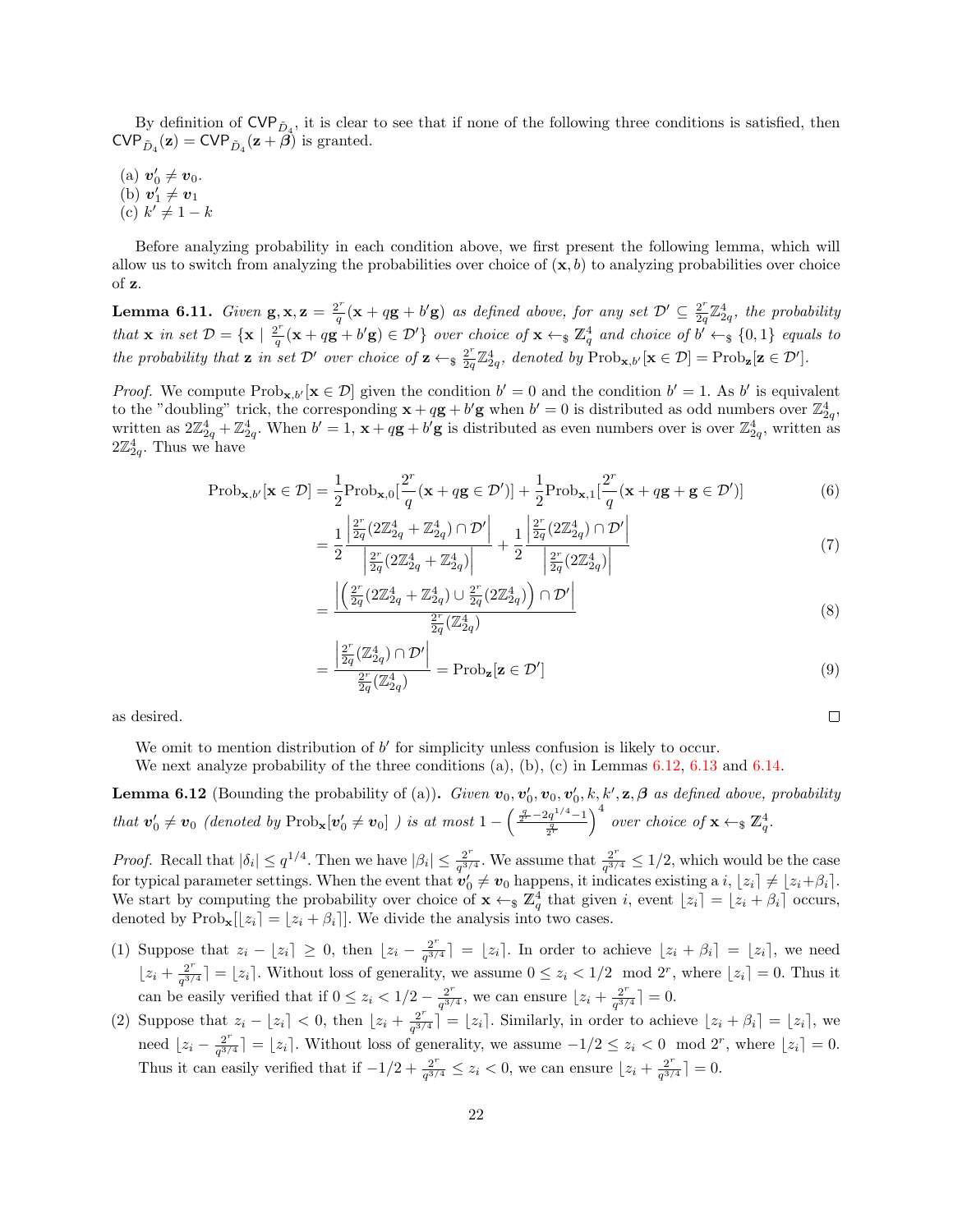Combining both cases, by Lemma [6.11,](#page-21-1) we then derive that

$$
Prob_{\mathbf{x}}[z_i] = [z_i + \beta_i]] \ge \frac{\left| \left[ -1/2 + \frac{2^r}{q^{3/4}}, 1/2 - \frac{2^r}{q^{3/4}} \right) \cap \frac{2^r}{2q} \mathbb{Z}_{2q} \right|}{\left| [-1/2, 1/2) \cap \frac{2^r}{2q} \mathbb{Z}_{2q} \right|}
$$
(10)

$$
\geq \frac{\left| \left[ \frac{2q}{2^r} (-1/2 + \frac{2^r}{q^{3/4}}), \frac{2q}{2^r} (1/2 - \frac{2^r}{q^{3/4}}) \right) \cap \mathbb{Z}_{2q} \right|}{\left| \left[ -\frac{q}{2^r}, \frac{q}{2^r} \right) \cap \mathbb{Z}_{2q} \right|} \tag{11}
$$

$$
=\frac{2\lfloor \frac{q}{2^r} - 2q^{1/4} \rfloor + 1}{2\lfloor \frac{q}{2^r} \rfloor + 1} \tag{12}
$$

$$
\geq \frac{\frac{q}{2^r} - 2q^{1/4} - 1}{\frac{q}{2^r}}\tag{13}
$$

 $\Box$ 

Since  $\text{Prob}_{\mathbf{x}}[\exists i, \lfloor z_i \rfloor \neq \lfloor z_i + \beta_i \rfloor] = 1 - \text{Prob}_{\mathbf{x}}[\lfloor z_i \rfloor = \lfloor z_i + \beta_i \rfloor, \forall i].$  Therefore, we have

$$
Prob_{\mathbf{x}}[\mathbf{v}'_0 \neq \mathbf{v}_0] \leq 1 - \left(\frac{\frac{q}{2^r} - 2q^{1/4} - 1}{\frac{q}{2^r}}\right)^4
$$

as desired.

<span id="page-22-0"></span>**Lemma 6.13** (Bounding the probability of (b)). Given  $v_0, v'_0, v_0, v'_0, k, k', \mathbf{z}, \boldsymbol{\beta}$  as defined above, probability that  $v'_1 \neq v_1$  (denoted by  $\text{Prob}_x[v'_1 \neq v_1]$ ) is at most  $1 - \left(\frac{\frac{q}{2^r} - 2q^{1/4} - 1}{\frac{q}{2^r}}\right)$  $\int^4$  over choice of  $\mathbf{x} \leftarrow \mathbf{g} \mathbb{Z}_q^4$ .

The proof proceeds exactly the same as proof of Lemma [6.12](#page-21-0) by substituting z with  $z + g$ .

<span id="page-22-1"></span>**Lemma 6.14** (Bounding the probability of (c)). Given  $v_0, v'_0, v_0, v'_0, k, k', \mathbf{z}, \boldsymbol{\beta}$  as defined above, probability that  $k' \neq 1 - k$  (denoted by  $\text{Prob}_{\mathbf{x}}[k' \neq 1 - k]$ ) is at most  $\left( \frac{1 + \frac{1}{2q^{1/4}}}{1 - \frac{2^{r+1}}{q}} \right)$  $\bigg\}^{\frac{1}{4}} \cdot \bigg( \frac{2^{r+10}}{3g^{3/4}} \bigg)$  $rac{2^{r+10}}{3q^{3/4}}-\frac{2^{3r+10}}{3q^{9/4}}$  $\frac{2^{3r+10}}{3q^{9/4}}+\frac{2^{4r+10}}{q^3}$  $\left(\frac{r+10}{q^3}\right)$  over choice of  $\mathbf{x} \leftarrow \S \mathbb{Z}_q^4$ .

*Proof.* We divide our proof into two cases: (1) Suppose  $k = 0$  and  $k' = 1$ , which indicates  $\|\mathbf{z} - \mathbf{v}_0\|_1$ 1 and  $\|\mathbf{z} + \boldsymbol{\beta} - \mathbf{v}_0\|_1 \ge 1$ . We denote by  $\text{Prob}_{\mathbf{x}}[k=0, k'=1]$  probability that  $k=0$  and  $k'=1$  over choice of **x**. (2) Suppose  $k = 1$  and  $k' = 0$ , which indicates  $\|\mathbf{z} - \mathbf{v}_0\|_1 \ge 1$  and  $\|\mathbf{z} + \boldsymbol{\beta} - \mathbf{v}_0\|_1 < 1$ . We denote by  $\text{Prob}_{\mathbf{x}}[k=1, k'=0]$  probability that  $k=1$  and  $k'=0$  over choice of **x**.

Without loss of generality, we assume that  $-1/2 \le z_i < 1/2 \mod 2^r$  for  $i = 0, 1, 2, 3$ . Then we have  $\boldsymbol{v}_0 = \boldsymbol{0}$ .

Case 1: By Lemma [6.11,](#page-21-1)  $Prob_{\mathbf{x}}[k=0, k'=1]$  is equivalent to the probability that **z** satisfies

$$
|z_0| + |z_1| + |z_2| + |z_3| < 1, \text{and}
$$
  

$$
|z_0 + \beta_0| + |z_1 + \beta_1| + |z_2 + \beta_2| + |z_3 + \beta_3| > 1,
$$

over choice of  $\mathbf{z} \leftarrow_{\$} \frac{2^r}{2q} \mathbb{Z}_{2q}^4 \cap [-1/2, 1/2)^4 \mod 2^r$ . As  $|z_i + \beta_i| \leq |z_i| + |\beta_i|$  by Triangle Inequality, we can upper-bound  $\text{Prob}_{\mathbf{x}}[k=0, k'=1]$  by the probability that **z** satisfies

$$
|z_0| + |z_1| + |z_2| + |z_3| < 1, \text{and}
$$
  

$$
|z_0| + |z_1| + |z_2| + |z_3| + |\beta_0| + |\beta_1| + |\beta_2| + |\beta_3| > 1,
$$

over choice of  $\mathbf{z} \leftarrow_{\$} \frac{2^r}{2q} \mathbb{Z}_{2q}^4 \cap [-1/2, 1/2)^4 \mod 2^r$ . Since  $|\beta_0| + |\beta_1| + |\beta_2| + |\beta_3| \leq 4 \cdot \frac{2^r}{q^{3/2}}$  $\frac{2^r}{q^{3/4}}$ , we can further upper-bound  $\text{Prob}_{\mathbf{x}}[k=0, k'=1]$  by the probability that **z** satisfies

$$
1 - 4 \cdot \frac{2^r}{q^{3/4}} < |z_0| + |z_1| + |z_2| + |z_3| < 1,
$$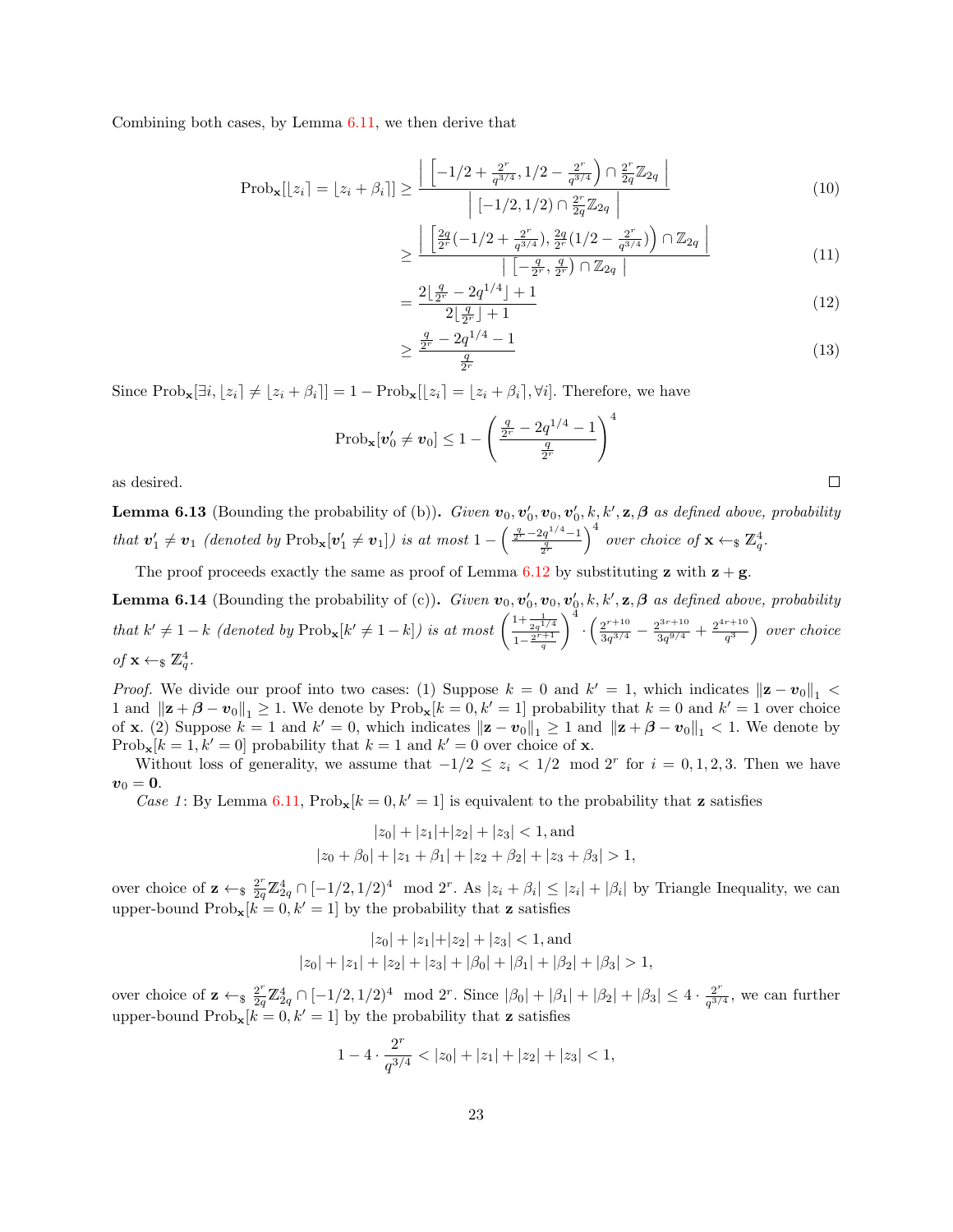over choice of  $\mathbf{z} \leftarrow_{\$} \frac{2^r}{2q} \mathbb{Z}_{2q}^4 \cap [-1/2, 1/2)^4 \mod 2^r$ .

Let  $\Delta = 4 \cdot \frac{2^r}{a^{3r}}$  $\frac{2^r}{q^{3/4}}$ . We then can obtain the upperbound of Prob<sub>x</sub> $[k = 0, k' = 1]$  by computing the cardinality of set where each element is in  $\frac{2^r}{2a}$  $\frac{2^r}{2q}\mathbb{Z}_{2q}^4$  and satisfies the following two conditions:

$$
1 - \Delta < |z_0| + |z_1| + |z_2| + |z_3| < 1 \tag{14}
$$

<span id="page-23-4"></span><span id="page-23-0"></span>
$$
-1/2 \le z_i < 1/2 \text{, for } i = 0, 1, 2, 3 \tag{15}
$$

divided by the cardinality of set where each element is in  $\frac{2^r}{2q} \mathbb{Z}_{2q}^4$  and only satisfies the equation [\(15\)](#page-23-0).

Similarly for Case 2, by Lemma [6.11,](#page-21-1)  $\text{Prob}_{\mathbf{x}}[k=1, k'=0]$  is equivalent to the probability that **z** satisfies

$$
|z_0| + |z_1| + |z_2| + |z_3| \ge 1
$$
, and  
 $|z_0 + \beta_0| + |z_1 + \beta_1| + |z_2 + \beta_2| + |z_3 + \beta_3| < 1$ ,

over choice of  $\mathbf{z} \leftarrow_{\$} \frac{2^r}{2q} \mathbb{Z}_{2q}^4 \cap [-1/2, 1/2)^4 \mod 2^r$ . Since  $|z_i + \beta_i| \geq |z_i| - |\beta_i|$  and  $|\beta_0| + |\beta_1| + |\beta_2| + |\beta_3| \leq 4 \cdot \frac{2^r}{q^{3/2}}$  $\frac{2^r}{q^{3/4}},$ we can further upper -bounded  $\text{Prob}_{\mathbf{x}}[k=1, k'=0]$  by the probability that **z** satisfies

$$
1 \le |z_0| + |z_1| + |z_2| + |z_3| < 1 + 4 \cdot \frac{2^r}{q^{3/4}},
$$

over choice of  $\mathbf{z} \leftarrow_{\$} \frac{2^r}{q} \mathbb{Z}_q^4 \cap [-1/2, 1/2)^4 \mod 2^r$ .

We can then obtain the upperbound of  $\text{Prob}_{\mathbf{x}}[k=1, k'=0]$  by computing the cardinality of set where each element is in  $\frac{2^r}{2q}\mathbb{Z}_{2q}^4$  and satisfies the following two conditions:

<span id="page-23-1"></span>
$$
1 \le |z_0| + |z_1| + |z_2| + |z_3| < 1 + \Delta \tag{16}
$$

$$
-1/2 \le z_i < 1/2 \text{, for } i = 0, 1, 2, 3 \tag{17}
$$

by the cardinality of set that each element is in  $\frac{2^r}{2q} \mathbb{Z}_{2q}^4$  and only satisfies the Equation [17.](#page-23-1)

Thus, by combining both cases, we have  $\text{Prob}_{\mathbf{x}}[k' \neq 1 - k] = \text{Prob}_{\mathbf{x}}[k = 0, k' = 1] + \text{Prob}_{\mathbf{x}}[k = 1, k' = 0]$ upperbounded by the cardinality of set where each element is in  $\frac{2^r}{2q}\mathbb{Z}_{2q}^4$  and satisfies the following two conditions:

$$
1 - \Delta < |z_0| + |z_1| + |z_2| + |z_3| < 1 + \Delta \tag{18}
$$

<span id="page-23-3"></span><span id="page-23-2"></span>
$$
-1/2 \le z_i < 1/2 \text{, for } i = 0, 1, 2, 3 \tag{19}
$$

by the cardinality of set where elements are in  $\frac{2^r}{2q}\mathbb{Z}_{2q}^4$  and satisfies the the Equation [19.](#page-23-2)

Note that, disregarding the distribution of z,  $(19)$  defines a unit hypercube  $[-1/2, 1/2)^4$  centered at origin and  $(18)$  defines a hyper-object clipped by two hyperplanes in each octant. We denote by Vol<sub>cube</sub> the hypercube volume. Let  $Vol_{clip}$  be the hypervolume where each points satisfies both [\(18\)](#page-23-3) and [\(19\)](#page-23-2), which is equivalent to say,  $Vol_{clip}$  is hypervolume of hypercube defined in [\(19\)](#page-23-2) clipped by two hyperplanes in each octant, as defined in [\(18\)](#page-23-3).

If **x** is sampled from  $\mathbb{R}^4$ , it is easy to see that probability  $\text{Prob}_{\mathbf{x}}[k' \neq 1-k]$  is upperbounded by the ratio of  $\text{Vol}_{clip}$  to  $\text{Vol}_{cube}$ .

For the rest of the proof, we first compute the ratio of  $\text{Vol}_{clip}$  to  $\text{Vol}_{cube}$  and then approximate the upperbound of  $\text{Prob}_{\mathbf{x}}[k' \neq 1-k]$  by discretizing hypervolumes into lattice points, as **z** is instead sampled from  $\frac{2^r}{2q}\mathbb{Z}_{2q}^4$ , which is a lattice.

Towards computing the volumes, we need to amplify each dimension by 2 in  $(14)$  and  $(15)$  for adapting Theorem [2.2](#page-7-0) where unit hypercube is defined as  $[0,1]^n$ . Vol<sub>clip</sub> and Vol<sub>cube</sub> is i<sup>th</sup> octant Let Vol<sup>i</sup><sub>clip</sub> denote Vol<sub>clip</sub> in the i<sup>th</sup> octant, and Vol<sup>i</sup><sub>cube</sub> denote Vol<sub>cube</sub> in i<sup>th</sup> octant. Thus, in the i<sup>th</sup> octant, we have

$$
2 - 2\Delta < t_0 + t_1 + t_2 + t_3 < 2 + 2\Delta
$$
\n<sup>(20)</sup>

$$
0 \le t_i < 1 \text{, for } i = 0, 1, 2, 3,\tag{21}
$$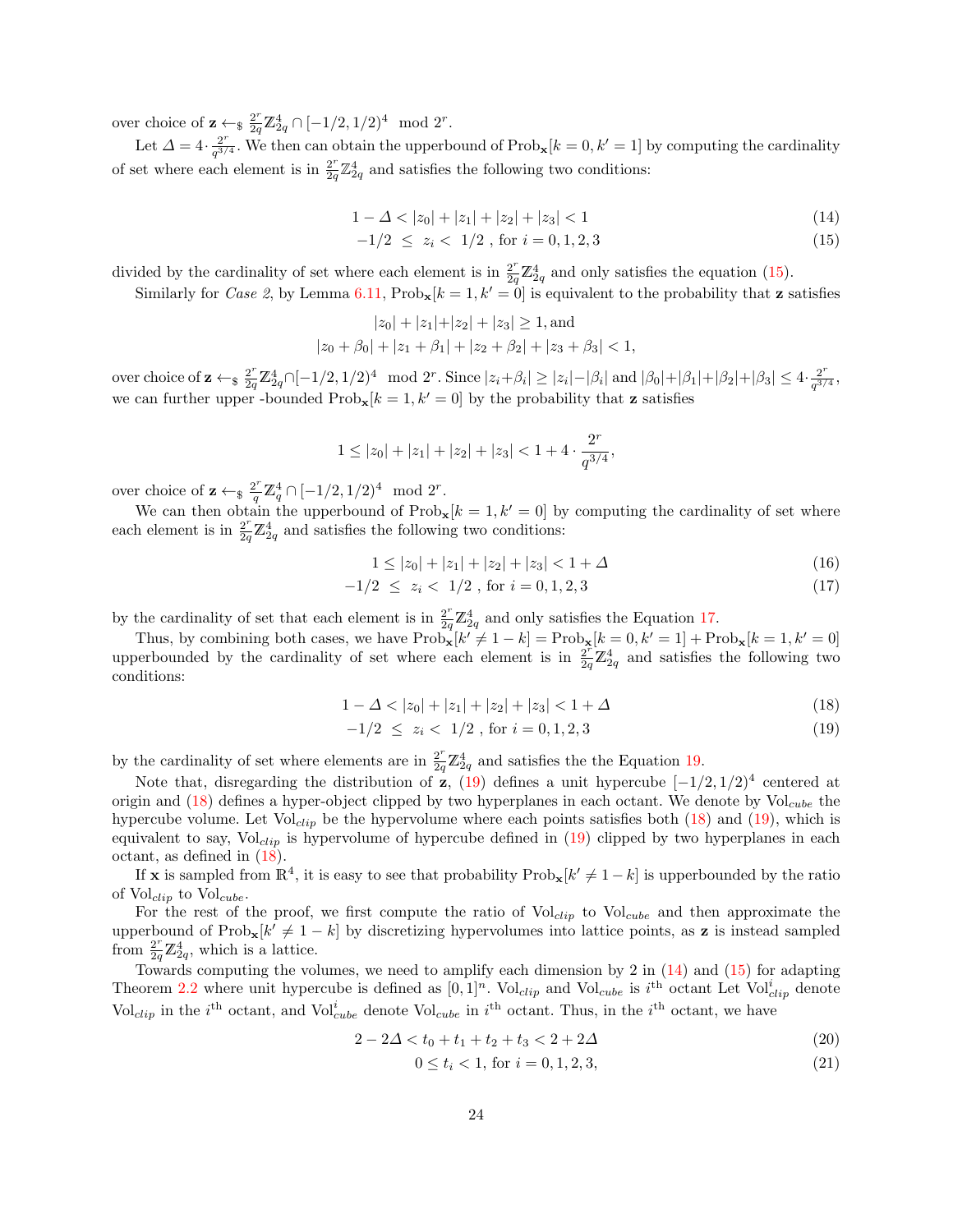where  $t_i = 2z_i$ .

Define two hyperspace as follows:

$$
H_1^+ := \{ \mathbf{t} \mid g_1(\mathbf{t}) := -t_0 - t_1 - t_2 - t_3 + 2(1 - \Delta) \ge 0 \}
$$
  

$$
H_2^+ := \{ \mathbf{t} \mid g_2(\mathbf{t}) := -t_0 - t_1 - t_2 - t_3 + 2(1 + \Delta) \ge 0 \}
$$

Then it is easy to see that

$$
\text{Vol}_{clip}^1 \le \frac{\text{Vol}([0,1]^4 \cap H_2^+) - \text{Vol}([0,1]^4 \cap H_1^+)}{2^4}
$$

where  $2<sup>4</sup>$  in denominator is a scalar to neutralize amplification

By Theorem [2.2](#page-7-0) and substituting  $\Delta$  with  $4q^{1/4} \cdot \frac{\tilde{2}r}{q}$  $\frac{2^r}{q}$ , we obtain

$$
\begin{split} \text{Vol}_{clip}^{1} &= \frac{1}{2^{4}} \cdot \frac{1}{24} \left( (2 + 2\Delta)^{4} - 4(1 + 2\Delta)^{4} + 6(2\Delta)^{4} - (2 - 2\Delta)^{4} + 4(1 - 2\Delta)^{4} \right) \\ &= \frac{1}{2^{4}} \cdot \frac{1}{24} (64\Delta - 128\Delta^{3} + 96\Delta^{4}) \\ &= \frac{1}{2^{4}} \left( \frac{2^{4r+10}}{q^{3}} - \frac{2^{3r+10}}{3q^{9/4}} + \frac{2^{r+5}}{3q^{3/4}} \right) \end{split}
$$

We claim that  $Vol_{clip}^1 = Vol_{clip}^i$  for  $i = 2, 3, ..., 16$ . It can be easily checked by showing a bijective map  $f_i: \mathbf{z} \leftrightarrow \mathbf{z}'$  which maps elements from first octant to the  $i^{\text{th}}$  octant, such that if  $\mathbf{z}$  satisfies the conditions [\(18\)](#page-23-3) and  $(19)$ , then  $z'$  satisfies the conditions  $(18)$  and  $(19)$ , and if  $z$  satisfies the condition  $(19)$  but not satisfies  $(18)$ , then z' satisfies the condition  $(19)$  but not satisfies  $(18)$ . One trivial example of such map is to let z be the absolute value of  $z'$ .

Additionally, it is obvious to see that  $Vol_{cube}^i = 1/2^4$ ,  $\forall i$ . Thus, we have

$$
\frac{\text{Vol}_{clip}}{\text{Vol}_{cube}} = \frac{\text{Vol}_{clip}^1}{\text{Vol}_{cube}} = \frac{2^{4r+10}}{q^3} - \frac{2^{3r+10}}{3q^{9/4}} + \frac{2^{r+5}}{3q^{3/4}}.
$$

It remains to approximate  $\frac{\text{Vol}_{clip}^1 \cap \mathcal{L}_z}{\text{Vol}_{z}^1 \cap \mathcal{L}_z}$  $\frac{\text{Vol}_{clip}^1 \cap \mathcal{L}_z}{\text{Vol}_{cube}^1 \cap \mathcal{L}_z}$ , where  $\mathcal{L}_z = \frac{2^r}{2q} \mathbb{Z}_{2q}^4$ .

Since both of the hypercube and the hyperclip in first octant are convex as they are intersections of hyperspaces, by Theorem [2.1,](#page-6-1) we can derive that

$$
\frac{\mathrm{Vol}^1_{clip}\cap \mathcal{L}_{\mathbf{z}}}{\mathrm{Vol}^1_{cube}\cap \mathcal{L}_{\mathbf{z}}} \leq \frac{(1+\varepsilon)^4\frac{\mathrm{Vol}^1_{clip}}{\det(\mathcal{L}_{\mathbf{z}})}}{(1-\varepsilon')^4\frac{\mathrm{Vol}^1_{cube}}{\det(\mathcal{L}_{\mathbf{z}})}} = \left(\frac{1+\varepsilon}{1-\varepsilon'}\right)^4\cdot\frac{\mathrm{Vol}^1_{clip}}{\mathrm{Vol}^1_{cube}},
$$

where  $\mathcal{P}(B) \cup -\mathcal{P}(B) \subseteq \varepsilon \cdot \text{Vol}_{clip}^1$ ,  $\mathcal{P}(B) \cup -\mathcal{P}(B) \subseteq \varepsilon' \cdot \text{Vol}_{cube}^1$  and B is a basis of  $\mathcal{L}_z$ .

To get a small  $\varepsilon$ , we begin by carving a hypercube  $[\frac{1}{4} - \frac{1}{4}\Delta, \frac{1}{4} + \frac{1}{4}\Delta]^4$ , which is contained in Vol $_{clip}^1$ . Let  $B = \{(\frac{2^r}{2g})\}$  $\frac{2^r}{2q}, 0, 0, 0), (0, \frac{2^r}{2q})$  $\frac{2^r}{2q},0,0)$ ,  $(0,0,\frac{2^r}{2q})$  $\frac{2^r}{2q},0), (0,0,0,\frac{2^r}{2q})$  $\frac{2^r}{2q}$ ). Then  $\mathcal{P}(B)$  forms a hypercube with side length  $\frac{2^r}{2q}$  $\frac{2^r}{2q}.$ Thus, by letting  $\varepsilon = \frac{1}{2q^{1/4}}$  as  $\frac{2^r}{2q}$  $\frac{2^r}{2q} \cdot 2 \leq \varepsilon \cdot \frac{1}{2}\Delta$ , we can guarantee that  $\mathcal{P}(B) \cup -\mathcal{P}(B) \subseteq \varepsilon \cdot \text{Vol}^1_{clip}$ . Similarly, since  $\text{Vol}_{cube}^1$  is a hypercube, it is easy to see that by letting  $\varepsilon' = \frac{2^{r+1}}{q}$  $\frac{q^{n+1}}{q}, \mathcal{P}(B) \cup -\mathcal{P}(B) \subseteq \varepsilon' \cdot \operatorname{Vol}_{cube}^1.$ Combining the above, we obtain

$$
\frac{\mathrm{Vol}^1_{clip} \cap \mathcal{L}_{\mathbf{z}}}{\mathrm{Vol}^1_{cube} \cap \mathcal{L}_{\mathbf{z}}} \le \left(\frac{1 + \frac{1}{2q^{1/4}}}{1 - \frac{2^{r+1}}{q}}\right)^4 \cdot \left(\frac{2^{4r+10}}{q^3} - \frac{2^{3r+10}}{3q^{9/4}} + \frac{2^{r+5}}{3q^{3/4}}\right),
$$

as desired.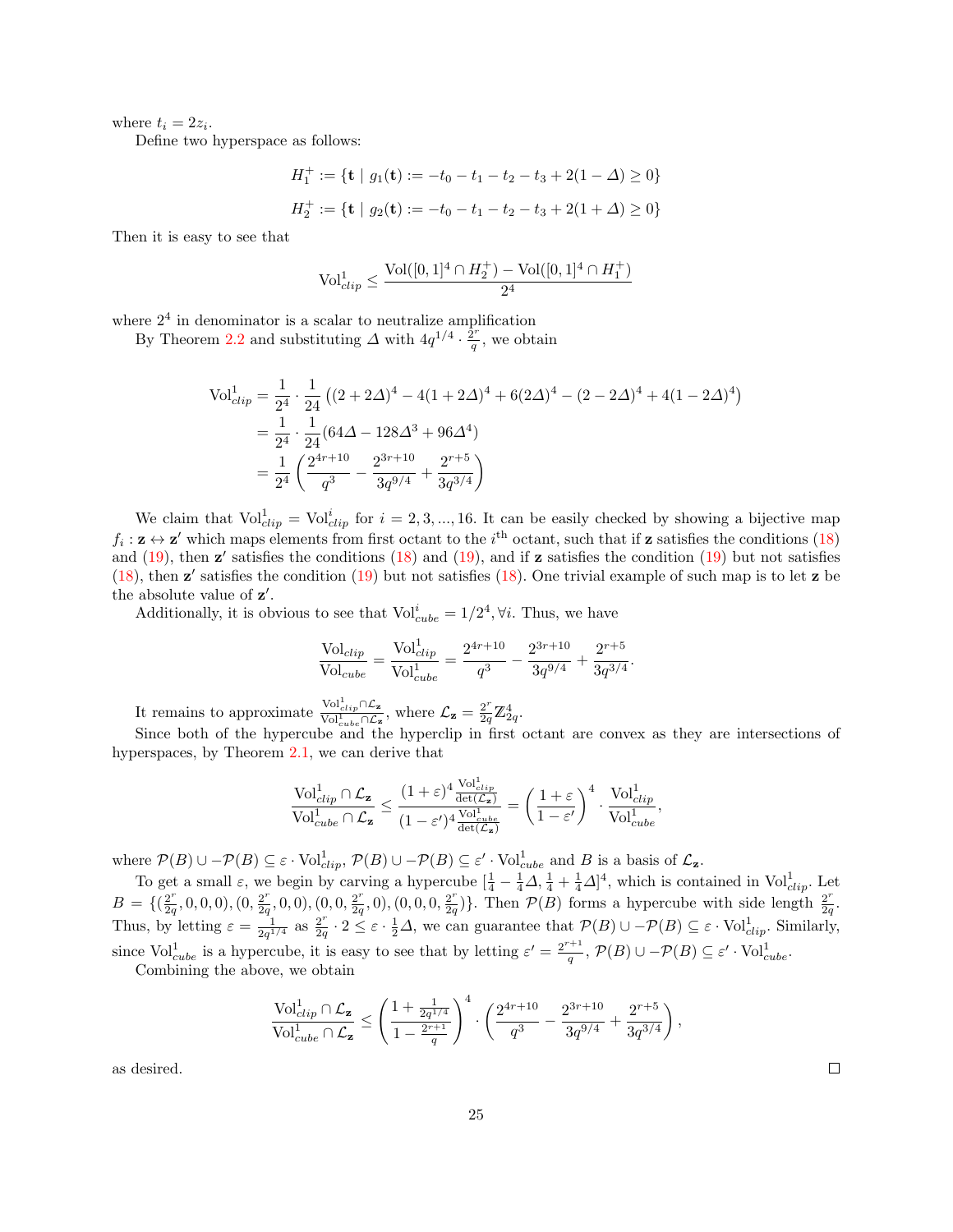Combining Lemmas [6.12,](#page-21-0) [6.13](#page-22-0) and [6.14,](#page-22-1) we conclude that, for all  $\mathbf{w} \in \text{ker}(\mathbf{c}_{\omega,\alpha}) \cap \mathbf{W}$  and  $f_{\omega,j}(\mathbf{x}) = \gamma$ , the probability that  $\text{HelpRec}(x) = \text{HelpRec}(x + w)$  holds over choice of  $x \in \mathbb{Z}_q^4$  is at least

$$
1 - 2\left(1 - \left(\frac{\frac{q}{2^r} - 2q^{1/4} - 1}{\frac{q}{2^r}}\right)^4\right) - \left(\frac{1 + \frac{1}{2q^{1/4}}}{1 - \frac{2^{r+1}}{q}}\right)^4 \cdot \left(\frac{2^{4r+10}}{q^3} - \frac{2^{3r+10}}{3q^{9/4}} + \frac{2^{r+5}}{3q^{3/4}}\right).
$$

Using known relationships between average min-entropy and min-entropy, we have that:

<span id="page-25-5"></span>**Corollary 6.15.** With all but  $2^{-k}$  probability, the distribution over v, given the transcript of the modified protocol as well as leakage 1 mod 16 positions of  $\hat{s}, \hat{s}', \hat{e}, \hat{e}', \hat{e}''$ , is indistinguishable from a distribution that has min-entropy  $n/8 + n/8 \cdot (-\log_2(1/2 + p)) - k$ .

## 6.3 Instantiating the Parameters

We instantiate the parameters as chosen in NewHope protocol:  $q = 12289$ ,  $n = 1024$ ,  $\omega = 7$ ,  $r = 2$ , then we get

$$
p := 2 - 2\left(\frac{\frac{q}{2^r} - 2q^{1/4} - 1}{\frac{q}{2^r}}\right)^4 + \left(\frac{1 + \frac{1}{2q^{1/4}}}{1 - \frac{2^{r+1}}{q}}\right)^4 \cdot \left(\frac{2^{4r+10}}{q^3} - \frac{2^{3r+10}}{3q^{9/4}} + \frac{2^{r+5}}{3q^{3/4}}\right)
$$
(22)

$$
\approx 0.10092952876519123\tag{23}
$$

Therefore, under this concrete parameter setting, the distribution with leakage and transcript as defined above is indistinguishable from a distribution that has average min-entropy  $128 + 128 \cdot (-\log_2(1/2 +$ 0.10092952876519123/2)) ≈ 238. Moreover, with all but  $2^{-80}$  probability, the distribution with leakage and transcript as defined above is indistinguishable from a distribution that has min-entropy 158.

## <span id="page-25-1"></span>6.4 On the Non-Generic Part of the Analysis

Recall that in the analysis, we experimentally confirm that there exists a vector  $\mathbf{w} \in \text{ker}(\mathbf{c}_{\omega,\alpha}) \cap \mathbf{W}$ .

We can support this heuristically by noting that W has size  $(2q^{1/4})^4 = 16q$ . On the other hand, the probability that a random vector in  $Z_q^4$  is in  $\ker(\mathbf{c}_{\omega,\alpha})$  is  $1/q$ . So heuristically, we expect that  $1/q$ -fraction (approx. 16) of the vectors in **W** will also be in ker $(c_{\omega,\alpha})$ .

A similar analysis can be done for other leakage patterns  $(n',\mathcal{S})$ . Recall that our experimental attacks support the conclusion that Leaky-SRLWE is easy when the fraction of structured leakage is at least 1/4. We may also consider parameter settings  $(n',\mathcal{S})$  such that  $|\mathcal{S}|=2$  and  $\frac{|\mathcal{S}|}{n'}=1/8$ . In this case, instead of a single linear constraint  $c_{\omega,\alpha}$  on a single  $x_i$ , we have two linear constraints on  $x_i, x_{i+n/16}$ . This means we will have a linear system of 8 variables and two constraints, denoted by  $M_{\omega, S}$ . Thus, W will be equal to  $\left[\frac{q}{2} \pm q^{1/4}\right]^8$ . So the size of W will be  $(2q^{1/4})^8 = 256q^2$  and the probability that a random vector in  $Z_q^4$  is in  $\ker(M_{\omega,S})$  is  $1/q^2$ . So heuristically, we expect that  $1/q^2$ -fraction (approx. 256) of the vectors in W will also be in ker( $M_{\omega,\mathcal{S}}$ ). Given this, the rest of the analysis proceeds nearly identically.

## References

- <span id="page-25-3"></span>1. Akavia, A., Goldwasser, S., Vaikuntanathan, V.: Simultaneous hardcore bits and cryptography against memory attacks. In Reingold, O., ed.: TCC 2009. Volume 5444 of LNCS., Springer, Heidelberg (March 2009) 474–495
- <span id="page-25-4"></span>2. Albrecht, M.R., Deo, A., Paterson, K.G.: Cold boot attacks on ring and module lwe keys under the ntt. IACR Transactions on Cryptographic Hardware and Embedded Systems (2018) 173–213
- <span id="page-25-2"></span>3. Alkim, E., Ducas, L., Pöppelmann, T., Schwabe, P.: Post-quantum key exchange - a new hope. Cryptology ePrint Archive, Report 2015/1092 (2015) <http://eprint.iacr.org/2015/1092>.
- <span id="page-25-0"></span>4. Alkim, E., Ducas, L., Pöppelmann, T., Schwabe, P.: Post-quantum key exchange - A new hope. In: 25th USENIX Security Symposium, USENIX Security 16, Austin, TX, USA, August 10-12, 2016. (2016) 327–343
- <span id="page-25-6"></span>5. Alkim, E., Ducas, L., Pöppelmann, T., Schwabe, P.: Post-quantum key exchange - a new hope. Cryptology ePrint Archive, Report 2015/1092 (2015) <https://eprint.iacr.org/2015/1092>.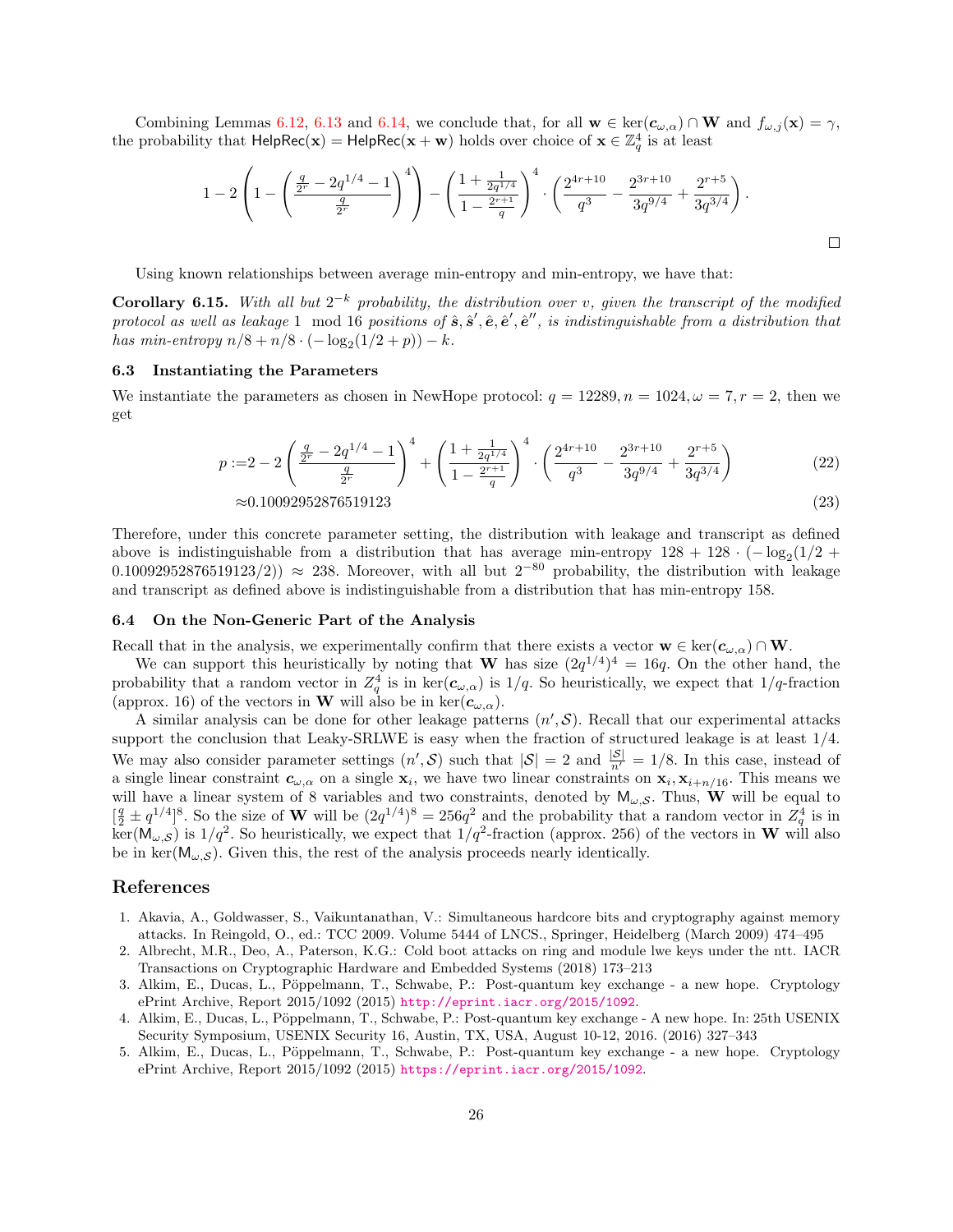- <span id="page-26-22"></span>6. Barrow, D., Smith, P.: Spline notation applied to a volume problem. The American Mathematical Monthly 86(1) (1979) 50–51
- <span id="page-26-5"></span>7. Bernstein, D.J., Chang, Y.A., Cheng, C.M., Chou, L.P., Heninger, N., Lange, T., van Someren, N.: Factoring RSA keys from certified smart cards: Coppersmith in the wild. In Sako, K., Sarkar, P., eds.: ASIACRYPT 2013, Part II. Volume 8270 of LNCS., Springer, Heidelberg (December 2013) 341–360
- <span id="page-26-3"></span>8. Blömer, J., May, A.: New partial key exposure attacks on RSA. In Boneh, D., ed.: CRYPTO 2003. Volume 2729 of LNCS., Springer, Heidelberg (August 2003) 27–43
- <span id="page-26-2"></span>9. Boneh, D., Durfee, G., Frankel, Y.: An attack on RSA given a small fraction of the private key bits. In Ohta, K., Pei, D., eds.: ASIACRYPT'98. Volume 1514 of LNCS., Springer, Heidelberg (October 1998) 25–34
- <span id="page-26-19"></span>10. Bos, J.W., Costello, C., Ducas, L., Mironov, I., Naehrig, M., Nikolaenko, V., Raghunathan, A., Stebila, D.: Frodo: Take off the ring! Practical, quantum-secure key exchange from LWE. In Weippl, E.R., Katzenbeisser, S., Kruegel, C., Myers, A.C., Halevi, S., eds.: ACM CCS 16, ACM Press (October 2016) 1006–1018
- <span id="page-26-20"></span>11. Bos, J.W., Ducas, L., Kiltz, E., Lepoint, T., Lyubashevsky, V., Schanck, J.M., Schwabe, P., Seiler, G., Stehl´e, D.: CRYSTALS - kyber: A cca-secure module-lattice-based KEM. In: 2018 IEEE European Symposium on Security and Privacy, EuroS&P 2018, London, United Kingdom, April 24-26, 2018. (2018) 353–367
- <span id="page-26-12"></span>12. Boyle, E., Segev, G., Wichs, D.: Fully leakage-resilient signatures. Journal of Cryptology 26(3) (July 2013) 513–558
- <span id="page-26-6"></span>13. Braithwaite, M.: Experimenting with post-quantum cryptography. [https://security.googleblog.com/2016/](https://security.googleblog.com/2016/07/experimenting-with-post-quantum.html) [07/experimenting-with-post-quantum.html](https://security.googleblog.com/2016/07/experimenting-with-post-quantum.html) Accessed: 2018-10-09.
- <span id="page-26-8"></span>14. Brakerski, Z., Kalai, Y.T., Katz, J., Vaikuntanathan, V.: Overcoming the hole in the bucket: Public-key cryptography resilient to continual memory leakage. In: 51st FOCS, IEEE Computer Society Press (October 2010) 501–510
- <span id="page-26-17"></span>15. Brakerski, Z., Perlman, R.: Order-LWE and the hardness of ring-LWE with entropic secrets. Cryptology ePrint Archive, Report 2018/494 (2018) <https://eprint.iacr.org/2018/494>.
- <span id="page-26-1"></span>16. Coppersmith, D.: Finding a small root of a bivariate integer equation; factoring with high bits known. In Maurer, U.M., ed.: EUROCRYPT'96. Volume 1070 of LNCS., Springer, Heidelberg (May 1996) 178–189
- <span id="page-26-0"></span>17. Coppersmith, D.: Finding a small root of a univariate modular equation. In Maurer, U.M., ed.: EUROCRYPT'96. Volume 1070 of LNCS., Springer, Heidelberg (May 1996) 155–165
- <span id="page-26-16"></span>18. Dachman-Soled, D., Gong, H., Kulkarni, M., Shahverdi, A.: On the leakage resilience of ideal-lattice based public key encryption. Cryptology ePrint Archive, Report 2017/1127 (2017) <https://eprint.iacr.org/2017/1127>.
- <span id="page-26-21"></span>19. Dadush, D., Regev, O.: Lecture note of fundamental domains, lattice density, and minkowski theorems (2018)
- <span id="page-26-18"></span>20. Ding, J.: A simple provably secure key exchange scheme based on the learning with errors problem. IACR Cryptology ePrint Archive 2012 (2012) 688
- <span id="page-26-15"></span>21. Dodis, Y., Goldwasser, S., Kalai, Y.T., Peikert, C., Vaikuntanathan, V.: Public-key encryption schemes with auxiliary inputs. In Micciancio, D., ed.: TCC 2010. Volume 5978 of LNCS., Springer, Heidelberg (February 2010) 361–381
- <span id="page-26-9"></span>22. Dodis, Y., Haralambiev, K., L´opez-Alt, A., Wichs, D.: Cryptography against continuous memory attacks. In: 51st FOCS, IEEE Computer Society Press (October 2010) 511–520
- <span id="page-26-14"></span>23. Dodis, Y., Kalai, Y.T., Lovett, S.: On cryptography with auxiliary input. In Mitzenmacher, M., ed.: 41st ACM STOC, ACM Press (May / June 2009) 621–630
- <span id="page-26-23"></span>24. Dodis, Y., Ostrovsky, R., Reyzin, L., Smith, A.D.: Fuzzy extractors: How to generate strong keys from biometrics and other noisy data. SIAM J. Comput. 38(1) (2008) 97–139
- <span id="page-26-7"></span>25. Dziembowski, S., Pietrzak, K.: Leakage-resilient cryptography. In: 49th FOCS, IEEE Computer Society Press (October 2008) 293–302
- <span id="page-26-4"></span>26. Ernst, M., Jochemsz, E., May, A., de Weger, B.: Partial key exposure attacks on RSA up to full size exponents. In Cramer, R., ed.: EUROCRYPT 2005. Volume 3494 of LNCS., Springer, Heidelberg (May 2005) 371–386
- <span id="page-26-13"></span>27. Goldwasser, S., Kalai, Y.T., Peikert, C., Vaikuntanathan, V.: Robustness of the learning with errors assumption. In Yao, A.C.C., ed.: ICS 2010, Tsinghua University Press (January 2010) 230–240
- <span id="page-26-11"></span>28. Katz, J., Vaikuntanathan, V.: Signature schemes with bounded leakage resilience. In Matsui, M., ed.: ASI-ACRYPT 2009. Volume 5912 of LNCS., Springer, Heidelberg (December 2009) 703–720
- <span id="page-26-10"></span>29. Lewko, A.B., Lewko, M., Waters, B.: How to leak on key updates. In Fortnow, L., Vadhan, S.P., eds.: 43rd ACM STOC, ACM Press (June 2011) 725–734
- <span id="page-26-25"></span>30. Lyubashevsky, V.: Search to decision reduction for the learning with errors over rings problem. In: 2011 IEEE Information Theory Workshop, ITW 2011, Paraty, Brazil, October 16-20, 2011. (2011) 410–414
- <span id="page-26-24"></span>31. Lyubashevsky, V., Peikert, C., Regev, O.: On ideal lattices and learning with errors over rings. In Gilbert, H., ed.: EUROCRYPT 2010. Volume 6110 of LNCS., Springer, Heidelberg (May / June 2010) 1–23